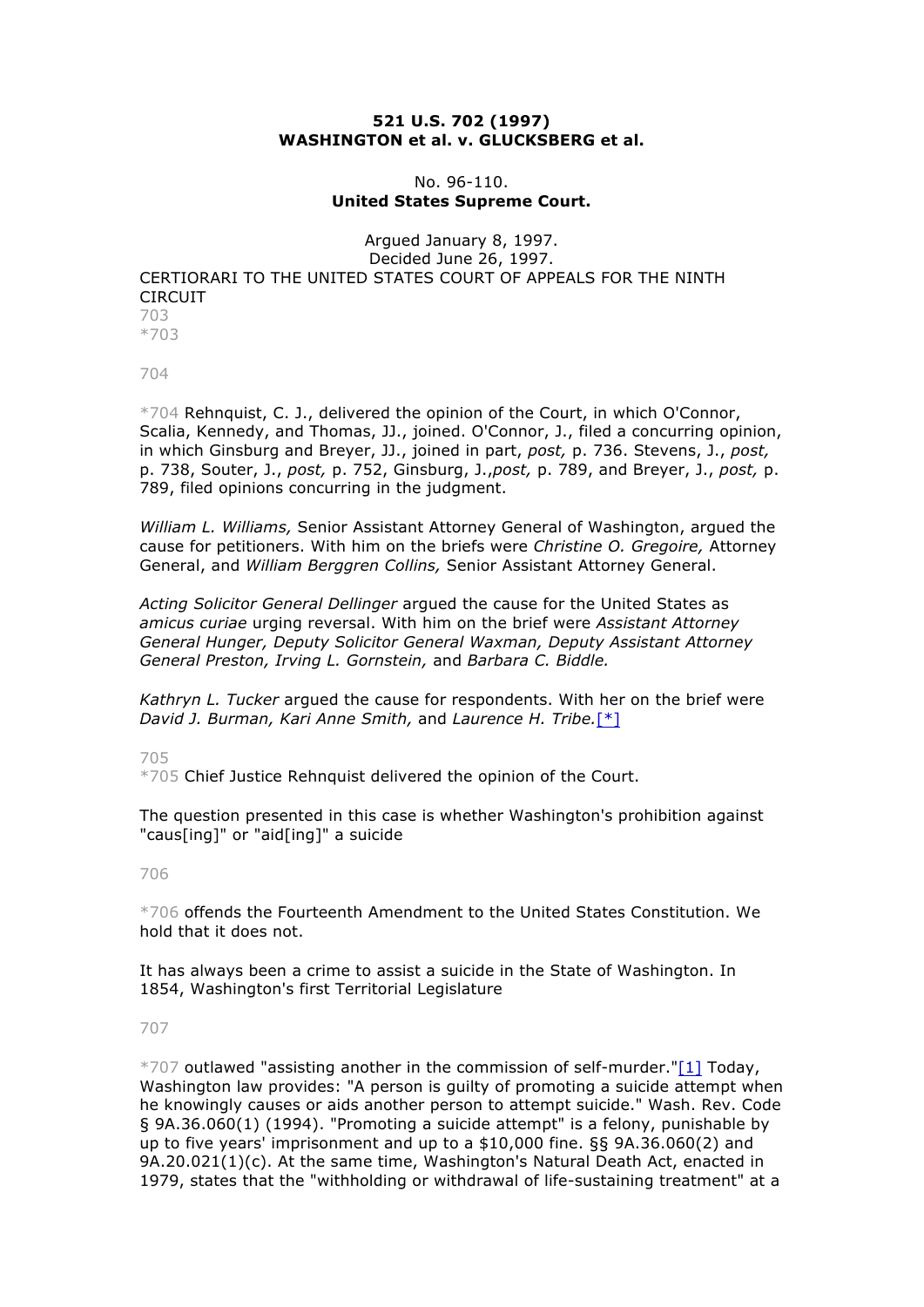patient's direction "shall not, for any purpose, constitute a suicide." Wash. Rev. Code § 70.122.070(1).[2]

Petitioners in this case are the State of Washington and its Attorney General. Respondents Harold **Glucksberg**, M. D., Abigail Halperin, M. D., Thomas A. Preston, M. D., and Peter Shalit, M. D., are physicians who practice in Washington. These doctors occasionally treat terminally ill, suffering patients, and declare that they would assist these patients in ending their lives if not for Washington's assisted-suicide ban.[3] In January 1994, respondents, along with three gravely ill, pseudonymous plaintiffs who have since died and

## 708

\*708 Compassion in Dying, a nonprofit organization that counsels people considering physician-assisted suicide, sued in the United States District Court, seeking a declaration that Wash. Rev. Code § 9A.36.060(1) (1994) is, on its face, unconstitutional. *Compassion in Dying* v. *Washington,* 850 F. Supp. 1454, 1459 (WD Wash. 1994).[4]

The plaintiffs asserted "the existence of a liberty interest protected by the Fourteenth Amendment which extends to a personal choice by a mentally competent, terminally ill adult to commit physician-assisted suicide." *Ibid.* Relying primarily on *Planned Parenthood of Southeastern Pa.* v. *Casey,* 505 U. S. 833 (1992), and *Cruzan* v. *Director, Mo. Dept. of Health,* 497 U. S. 261 (1990), the District Court agreed, 850 F. Supp., at 1459-1462, and concluded that Washington's assisted-suicide ban is unconstitutional because it "places an undue burden on the exercise of [that] constitutionally protected liberty interest." *Id.,* at 1465.[5] The District Court also decided that the Washington statute violated the Equal Protection Clause's requirement that "`all persons similarly situated . . . be treated alike.' " *Id.*, at 1466 (quoting *Cleburne v. Cleburne Living Center, Inc.*, 473 U. S. 432, 439 (1985)).

A panel of the Court of Appeals for the Ninth Circuit reversed, emphasizing that "[i]n the two hundred and five years of our existence no constitutional right to aid in killing

## 709

\*709 oneself has ever been asserted and upheld by a court of final jurisdiction." *Compassion in Dying* v. *Washington,* 49 F. 3d 586, 591 (1995). The Ninth Circuit reheard the case en banc, reversed the panel's decision, and affirmed the District Court. *Compassion in Dying* v. *Washington,* 79 F. 3d 790, 798 (1996). Like the District Court, the en banc Court of Appeals emphasized our *Casey* and *Cruzan* decisions. 79 F. 3d, at 813-816. The court also discussed what it described as "historical" and "current societal attitudes" toward suicide and assisted suicide, *id.,* at 806-812, and concluded that "the Constitution encompasses a due process liberty interest in controlling the time and manner of one's death—that there is, in short, a constitutionally-recognized `right to die.' " *Id.*, at 816. After "[w]eighing and then balancing" this interest against Washington's various interests, the court held that the State's assisted-suicide ban was unconstitutional "as applied to terminally ill competent adults who wish to hasten their deaths with medication prescribed by their physicians." *Id.,* at 836, 837.[6] The court did not reach the District Court's equal protection holding. *Id.,* at 838.[7] We granted certiorari, 518 U. S. 1057 (1996), and now reverse.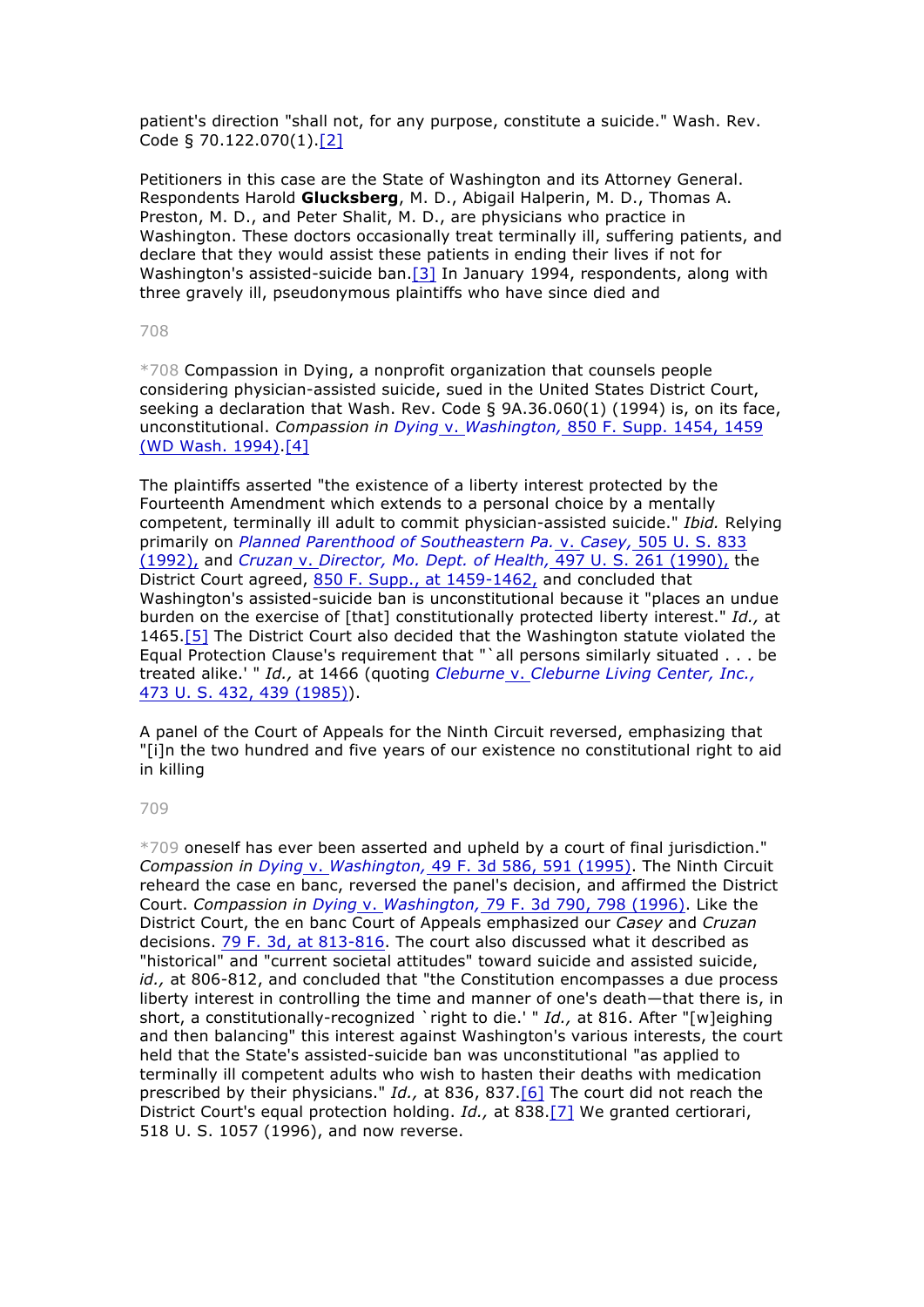# 710 \*710 **I**

We begin, as we do in all due process cases, by examining our Nation's history, legal traditions, and practices. See, *e. g., Casey, supra,* at 849-850; *Cruzan, supra,* at 269-279; *Moore* v. *East Cleveland,* 431 U. S. 494, 503 (1977) (plurality opinion) (noting importance of "careful `respect for the teachings of history' "). In almost every State—indeed, in almost every western democracy—it is a crime to assist a suicide.[8] The States' assisted-suicide bans are not innovations. Rather, they are longstanding expressions of the States' commitment to the protection and preservation of all human life. *Cruzan, supra,* at 280 ("[T]he States—indeed, all civilized nations—demonstrate their commitment to life by treating homicide as a serious crime. Moreover, the majority

## 711

 $*711$  of States in this country have laws imposing criminal penalties on one who assists another to commit suicide"); see *Stanford* v. *Kentucky,* 492 U. S. 361, 373 (1989) ("[T]he primary and most reliable indication of [a national] consensus is. . . the pattern of enacted laws"). Indeed, opposition to and condemnation of suicide—and, therefore, of assisting suicide—are consistent and enduring themes of our philosophical, legal, and cultural heritages. See generally Marzen 17-56; New York State Task Force on Life and the Law, When Death is Sought: Assisted Suicide and Euthanasia in the Medical Context 77-82 (May 1994) (hereinafter New York Task Force).

More specifically, for over 700 years, the Anglo-American common-law tradition has punished or otherwise disapproved of both suicide and assisting suicide.[9] *Cruzan,* 497 U. S., at 294-295 (Scalia, J., concurring). In the 13th century, Henry de Bracton, one of the first legal-treatise writers, observed that "[j]ust as a man may commit felony by slaying another so may he do so by slaying himself." 2 Bracton on Laws and Customs of England 423 (f. 150) (G. Woodbine ed., S. Thorne transl., 1968). The real and personal property of one who killed himself to avoid conviction and punishment for a crime were forfeit to the King; however, thought Bracton, "if a man slays himself in weariness of life or because he is unwilling to endure further bodily pain . . . [only] his movable goods [were] confiscated." *Id.,* at 423-424 (f. 150). Thus, "[t]he principle that suicide of a sane person, for whatever reason, was a punishable felony was . . . introduced into

## 712

\*712 English common law."[10] Centuries later, Sir William Blackstone, whose Commentaries on the Laws of England not only provided a definitive summary of the common law but was also a primary legal authority for 18th- and 19thcentury American lawyers, referred to suicide as "self-murder" and "the pretended heroism, but real cowardice, of the Stoic philosophers, who destroyed themselves to avoid those ills which they had not the fortitude to endure . . . ." 4 W. Blackstone, Commentaries \*189. Blackstone emphasized that "the law has . . . ranked [suicide] among the highest crimes," *ibid.,* although, anticipating later developments, he conceded that the harsh and shameful punishments imposed for suicide "borde[r] a little upon severity." *Id.,* at \*190.

For the most part, the early American Colonies adopted the common-law approach. For example, the legislators of the Providence Plantations, which would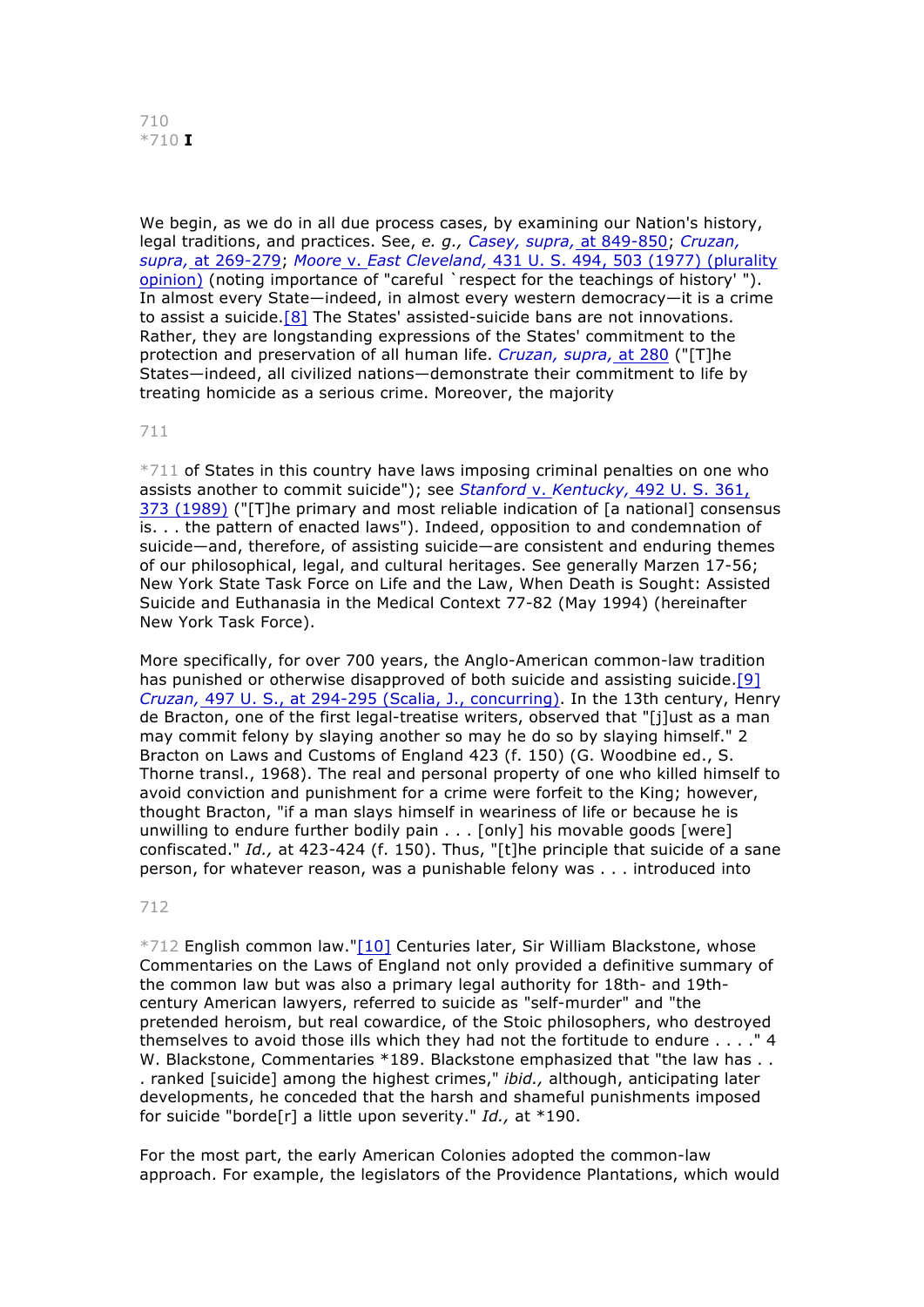later become Rhode Island, declared, in 1647, that "[s]elf-murder is by all agreed to be the most unnatural, and it is by this present Assembly declared, to be that, wherein he that doth it, kills himself out

## 713

 $*713$  of a premeditated hatred against his own life or other humor:... his goods and chattels are the king's custom, but not his debts nor lands; but in case he be an infant, a lunatic, mad or distracted man, he forfeits nothing." The Earliest Acts and Laws of the Colony of Rhode Island and Providence Plantations 1647-1719, p. 19 (J. Cushing ed. 1977). Virginia also required ignominious burial for suicides, and their estates were forfeit to the Crown. A. Scott, Criminal Law in Colonial Virginia 108, and n. 93, 198, and n. 15 (1930).

Over time, however, the American Colonies abolished these harsh common-law penalties. William Penn abandoned the criminal-forfeiture sanction in Pennsylvania in 1701, and the other Colonies (and later, the other States) eventually followed this example. *Cruzan, supra,* at 294 (Scalia, J., concurring). Zephaniah Swift, who would later become Chief Justice of Connecticut, wrote in 1796:

"There can be no act more contemptible, than to attempt to punish an offender for a crime, by exercising a mean act of revenge upon lifeless clay, that is insensible of the punishment. There can be no greater cruelty, than the inflicting [of] a punishment, as the forfeiture of goods, which must fall solely on the innocent offspring of the offender. . . . [Suicide] is so abhorrent to the feelings of mankind, and that strong love of life which is implanted in the human heart, that it cannot be so frequently committed, as to become dangerous to society. There can of course be no necessity of any punishment." 2 Z. Swift, A System of the Laws of the State of Connecticut 304 (1796).

This statement makes it clear, however, that the movement away from the common law's harsh sanctions did not represent an acceptance of suicide; rather, as Chief Justice Swift observed, this change reflected the growing consensus that it was unfair to punish the suicide's family for his wrongdoing. *Cruzan, supra,* at 294 (Scalia, J., concurring). Nonetheless,

## 714

 $*714$  although States moved away from Blackstone's treatment of suicide, courts continued to condemn it as a grave public wrong. See, *e. g., Bigelow* v. *Berkshire Life Ins. Co.,* 93 U. S. 284, 286 (1876) (suicide is "an act of criminal selfdestruction"); *Von Holden* v. *Chapman,* 87 App. Div. 2d 66, 70-71, 450 N. Y. S. 2d 623, 626-627 (1982); *Blackwood* v. *Jones,* 111 Fla. 528, 532, 149 So. 600, 601 (1933) ("No sophistry is tolerated . . . which seek[s] to justify selfdestruction as commendable or even a matter of personal right").

That suicide remained a grievous, though nonfelonious, wrong is confirmed by the fact that colonial and early state legislatures and courts did not retreat from prohibiting assisting suicide. Swift, in his early 19th-century treatise on the laws of Connecticut, stated that "[i]f one counsels another to commit suicide, and the other by reason of the advice kills himself, the advisor is guilty of murder as principal." 2 Z. Swift, A Digest of the Laws of the State of Connecticut 270 (1823). This was the well-established common-law view, see *In re Joseph G.,* 34 Cal. 3d 429, 434-435, 667 P. 2d 1176, 1179 (1983); *Commonwealth* v. *Mink,* 123 Mass. 422, 428 (1877) ("`Now if the murder of one's self is felony, the accessory is equally guilty as if he had aided and abetted in the murder' ")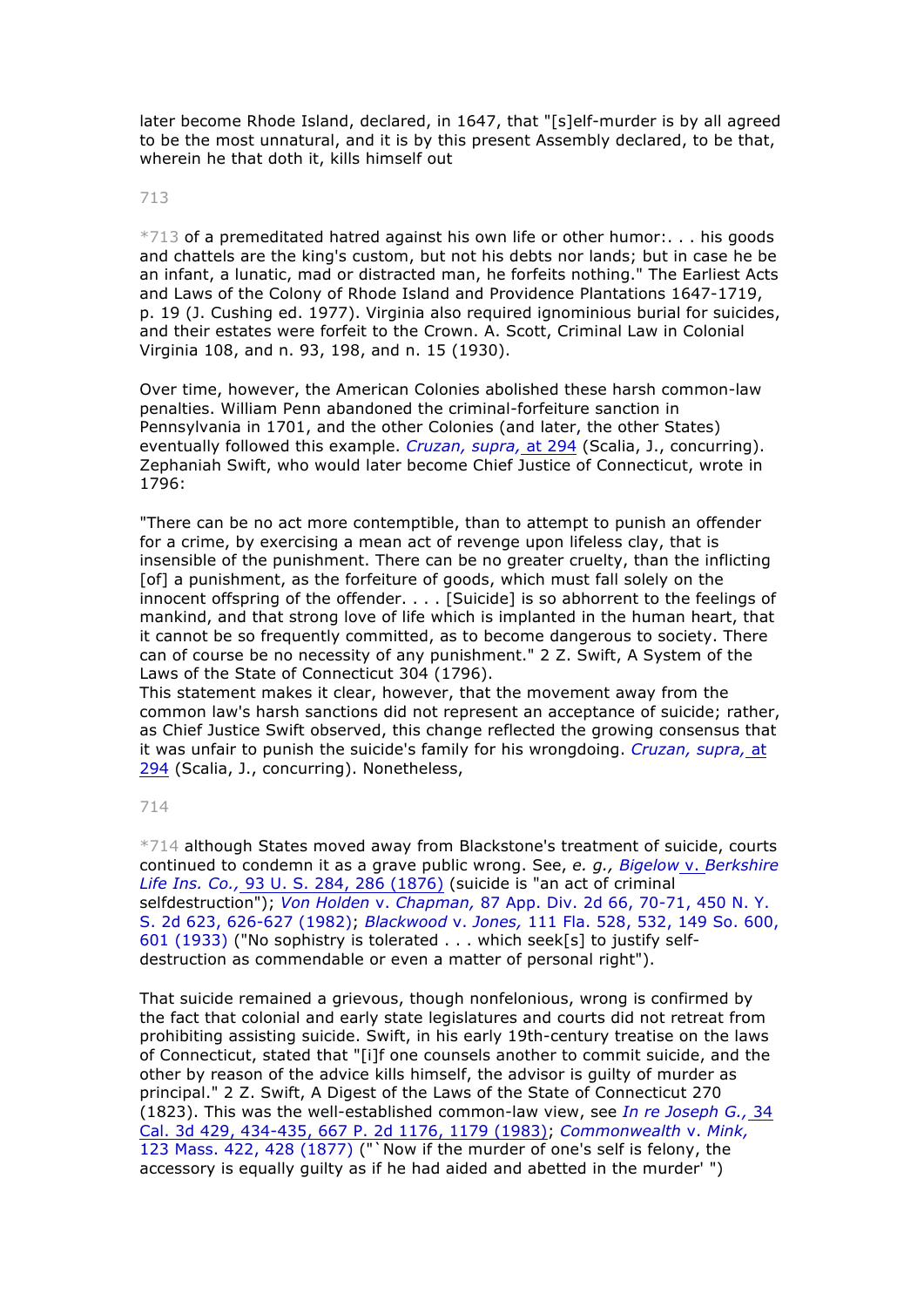(quoting Chief Justice Parker's charge to the jury in *Commonwealth* v. *Bowen,* 13 Mass. 356 (1816)), as was the similar principle that the consent of a homicide victim is "wholly immaterial to the guilt of the person who cause[d] [his death]," 3 J. Stephen, A History of the Criminal Law of England 16 (1883); see 1 F. Wharton, Criminal Law §§ 451-452 (9th ed. 1885); *Martin* v. *Commonwealth,* 184 Va. 1009, 1018— 1019, 37 S. E. 2d 43, 47 (1946) ("`The right to life and to personal security is not only sacred in the estimation of the common law, but it is inalienable' "). And the prohibitions against assisting suicide never contained exceptions for those who were near death. Rather, "[t]he life of those to whom life ha[d] become a burden—of those who [were] hopelessly diseased or fatally wounded—nay, even the lives of criminals

## 715

 $*715$  condemned to death, [were] under the protection of the law, equally as the lives of those who [were] in the full tide of life's enjoyment, and anxious to continue to live." *Blackburn* v. *State,* 23 Ohio St. 146, 163 (1872); see *Bowen, supra,* at 360 (prisoner who persuaded another to commit suicide could be tried for murder, even though victim was scheduled shortly to be executed).

The earliest American statute explicitly to outlaw assisting suicide was enacted in New York in 1828, Act of Dec. 10, 1828, ch. 20, § 4, 1828 N. Y. Laws 19 (codified at 2 N. Y. Rev. Stat. pt. 4, ch. 1, Tit. 2, Art. 1, § 7, p. 661 (1829)), and many of the new States and Territories followed New York's example. Marzen 73-74. Between 1857 and 1865, a New York commission led by Dudley Field drafted a criminal code that prohibited "aiding" a suicide and, specifically, "furnish[ing] another person with any deadly weapon or poisonous drug, knowing that such person intends to use such weapon or drug in taking his own life." *Id.,* at 76-77. By the time the Fourteenth Amendment was ratified, it was a crime in most States to assist a suicide. See *Cruzan,* 497 U. S., at 294-295 (Scalia, J., concurring). The Field Penal Code was adopted in the Dakota Territory in 1877 and in New York in 1881, and its language served as a model for several other western States' statutes in the late 19th and early 20th centuries. Marzen 76-77, 205-206, 212-213. California, for example, codified its assisted-suicide prohibition in 1874, using language similar to the Field Code's.[11] In this century, the Model Penal Code also prohibited "aiding" suicide, prompting many States to enact or revise their assisted-suicide

## 716

 $*716$  bans. [12] The code's drafters observed that "the interests in the sanctity of life that are represented by the criminal homicide laws are threatened by one who expresses a willingness to participate in taking the life of another, even though the act may be accomplished with the consent, or at the request, of the suicide victim." American Law Institute, Model Penal Code § 210.5, Comment 5, p. 100 (Official Draft and Revised Comments 1980).

Though deeply rooted, the States' assisted-suicide bans have in recent years been reexamined and, generally, reaffirmed. Because of advances in medicine and technology, Americans today are increasingly likely to die in institutions, from chronic illnesses. President's Comm'n for the Study of Ethical Problems in Medicine and Biomedical and Behavioral Research, Deciding to Forego Life-Sustaining Treatment 16-18 (1983). Public concern and democratic action are therefore sharply focused on how best to protect dignity and independence at the end of life,with the result that there have been many significant changes in state laws and in the attitudes these laws reflect. Many States, for example, now permit "living wills," surrogate health-care decisionmaking, and the withdrawal or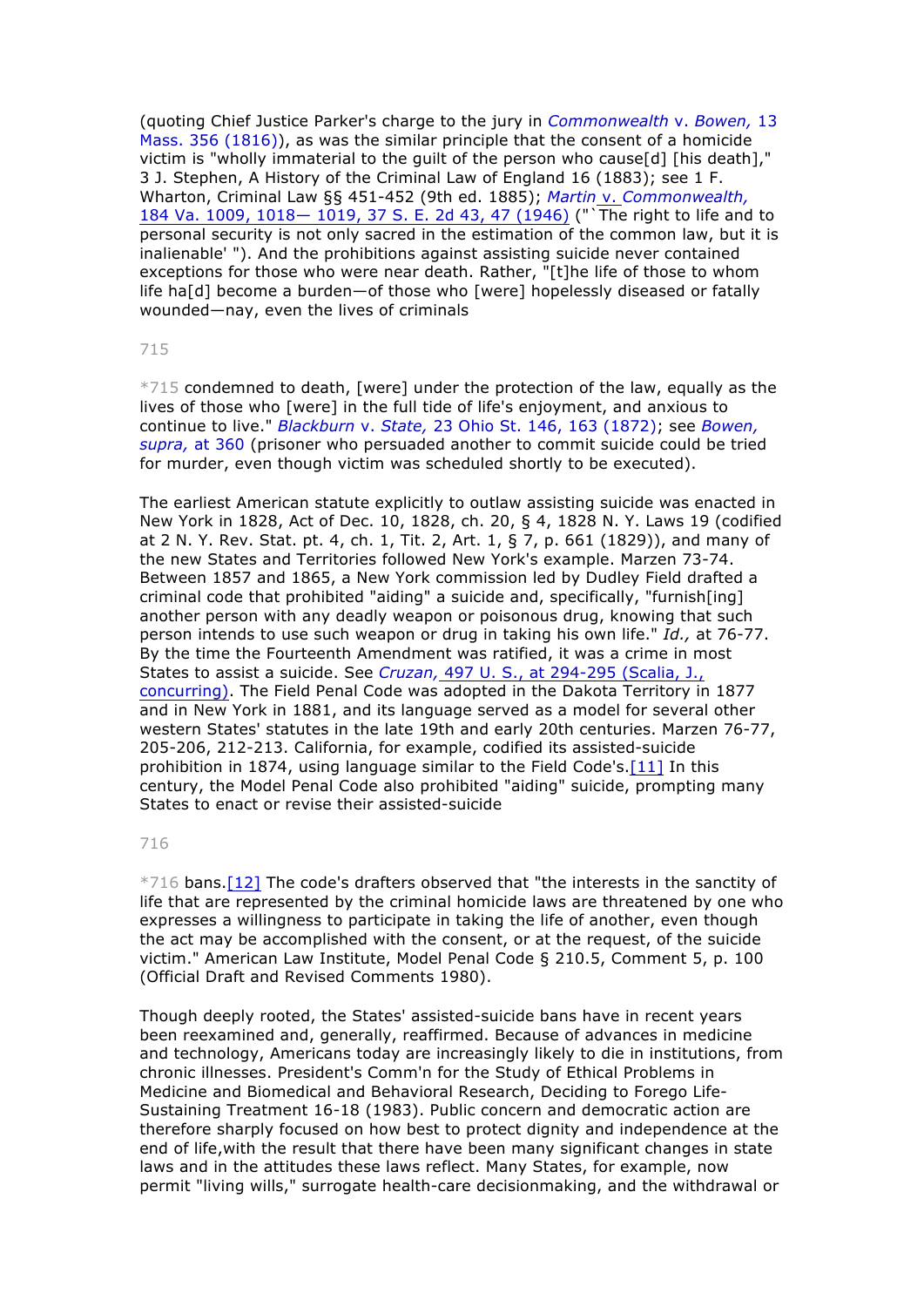refusal of life-sustaining medical treatment. See *Vacco* v. *Quill, post,* at 804-806; 79 F. 3d, at 818-820; *People* v. *Kevorkian,* 447 Mich. 436, 478-480, and nn. 53- 56, 527 N. W. 2d 714, 731-732, and nn. 53-56 (1994). At the same time, however, voters and legislators continue for the most part to reaffirm their States' prohibitions on assisting suicide.

The Washington statute at issue in this case, Wash. Rev. Code § 9A.36.060 (1994), was enacted in 1975 as part of a revision of that State's criminal code. Four years later,

## 717

 $*717$  Washington passed its Natural Death Act, which specifically stated that the "withholding or withdrawal of life-sustaining treatment . . . shall not, for any purpose, constitute a suicide" and that "[n]othing in this chapter shall be construed to condone, authorize, or approve mercy killing . . . ." Natural Death Act, 1979 Wash. Laws, ch. 112, § 8(1), p. 11 (codified at Wash. Rev. Code §§ 70.122.070(1), 70.122.100 (1994)). In 1991, Washington voters rejected a ballot initiative which, had it passed, would have permitted a form of physicianassisted suicide.<sup>[13]</sup> Washington then added a provision to the Natural Death Act expressly excluding physician-assisted suicide. 1992 Wash. Laws, ch. 98, § 10; Wash. Rev. Code § 70.122.100 (1994).

California voters rejected an assisted-suicide initiative similar to Washington's in 1993. On the other hand, in 1994, voters in Oregon enacted, also through ballot initiative, that State's "Death With Dignity Act," which legalized physician-assisted suicide for competent, terminally ill adults.<sup>[14]</sup> Since the Oregon vote, many proposals to legalize assisted-suicide have been and continue to be introduced in the States' legislatures, but none has been enacted.[15] And

## 718

 $*718$  just last year, Iowa and Rhode Island joined the overwhelming majority of States explicitly prohibiting assisted suicide. See Iowa Code Ann. §§ 707A.2, 707A.3 (Supp. 1997); R. I. Gen. Laws §§ 11-60-1, 11-60-3 (Supp. 1996). Also, on April 30, 1997, President Clinton signed the Federal Assisted Suicide Funding Restriction Act of 1997, which prohibits the use of federal funds in support of physician-assisted suicide. Pub. L. 105-12, 111 Stat. 23 (codified at 42 U. S. C. § 14401 *et seq.* ).[16]

#### 719

\*719 Thus, the States are currently engaged in serious, thoughtful examinations of physician-assisted suicide and other similar issues. For example, New York State's Task Force on Life and the Law—an ongoing, blue-ribbon commission composed of doctors, ethicists, lawyers, religious leaders, and interested laymen—was convened in 1984 and commissioned with "a broad mandate to recommend public policy on issues raised by medical advances." New York Task Force vii. Over the past decade, the Task Force has recommended laws relating to end-of-life decisions, surrogate pregnancy, and organ donation. *Id.,* at 118- 119. After studying physician-assisted suicide, however, the Task Force unanimously concluded that "[l]egalizing assisted suicide and euthanasia would pose profound risks to many individuals who are ill and vulnerable. . . . [T]he potential dangers of this dramatic change in public policy would outweigh any benefit that might be achieved." *Id.,* at 120.

Attitudes toward suicide itself have changed since Bracton, but our laws have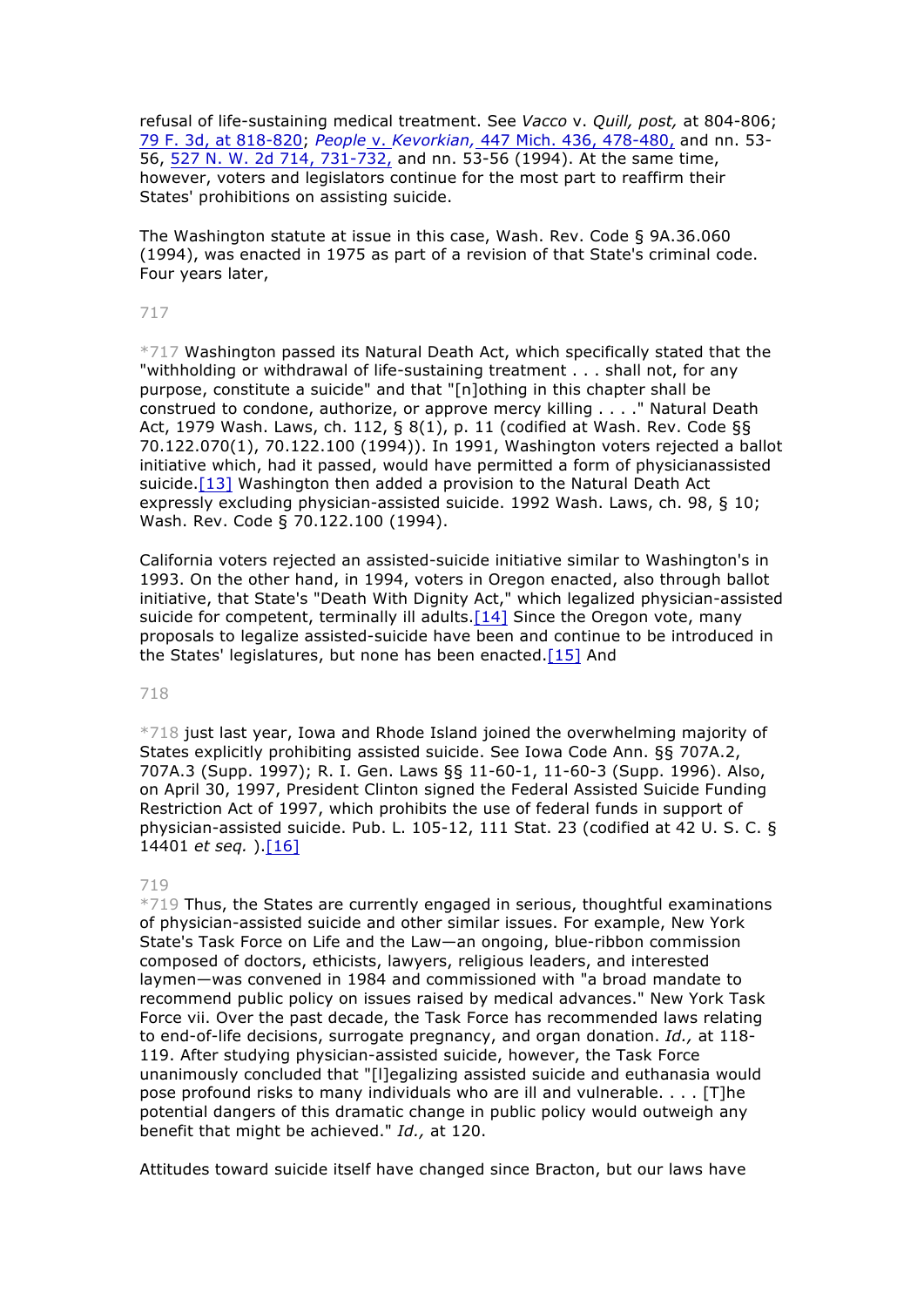consistently condemned, and continue to prohibit, assisting suicide. Despite changes in medical technology and notwithstanding an increased emphasis on the importance of end-of-life decisionmaking, we have not retreated from this prohibition. Against this backdrop of history, tradition, and practice, we now turn to respondents' constitutional claim.

# **II**

The Due Process Clause guarantees more than fair process, and the "liberty" it protects includes more than the absence of physical restraint. *Collins* v. *Harker Heights,* 503 U. S. 115, 125 (1992) (Due Process Clause "protects individual liberty against `certain government actions regardless of the fairness of the procedures used to implement them' ") (quoting

## 720

\*720 *Daniels* v. *Williams,* 474 U. S. 327, 331 (1986)). The Clause also provides heightened protection against government interference with certain fundamental rights and liberty interests. *Reno* v. *Flores,* 507 U. S. 292, 301-302 (1993); *Casey,* 505 U. S., at 851. In a long line of cases, we have held that, in addition to the specific freedoms protected by the Bill of Rights, the "liberty" specially protected by the Due Process Clause includes the rights to marry, *Loving* v. *Virginia,* 388 U. S. 1 (1967); to have children, *Skinner* v. *Oklahoma ex rel. Williamson,* 316 U. S. 535 (1942); to direct the education and upbringing of one's children, *Meyer* v. *Nebraska,* 262 U. S. 390 (1923); *Pierce* v. *Society of Sisters,* 268 U. S. 510 (1925); to marital privacy, *Griswold* v. *Connecticut,* 381 U. S. 479 (1965); to use contraception, *ibid.; Eisenstadt* v. *Baird,* 405 U. S. 438 (1972); to bodily integrity, *Rochin* v. *California,* 342 U. S. 165 (1952), and to abortion, *Casey, supra.* We have also assumed, and strongly suggested, that the Due Process Clause protects the traditional right to refuse unwanted life saving medical treatment. *Cruzan,* 497 U. S., at 278-279.

But we "ha[ve] always been reluctant to expand the concept of substantive due process because guide posts for responsible decision making in this unchartered area are scarce and open-ended." *Collins,* 503 U. S., at 125. By extending constitutional protection to an asserted right or liberty interest, we, to a great extent, place the matter outside the arena of public debate and legislative action. We must therefore "exercise the utmost care whenever we are asked to break new ground in this field," *ibid.,* lest the liberty protected by the Due Process Clause be subtly transformed into the policy preferences of the Members of this Court, *Moore,* 431 U. S., at 502 (plurality opinion).

Our established method of substantive-due-process analysis has two primary features: First, we have regularly observed that the Due Process Clause specially protects those fundamental rights and liberties which are, objectively,

## 721

\*721 "deeply rooted in this Nation's history and tradition," *id.,* at 503 (plurality opinion); *Snyder* v. *Massachusetts,* 291 U. S. 97, 105 (1934) ("so rooted in the traditions and conscience of our people as to be ranked as fundamental"), and "implicit in the concept of ordered liberty," such that "neither liberty nor justice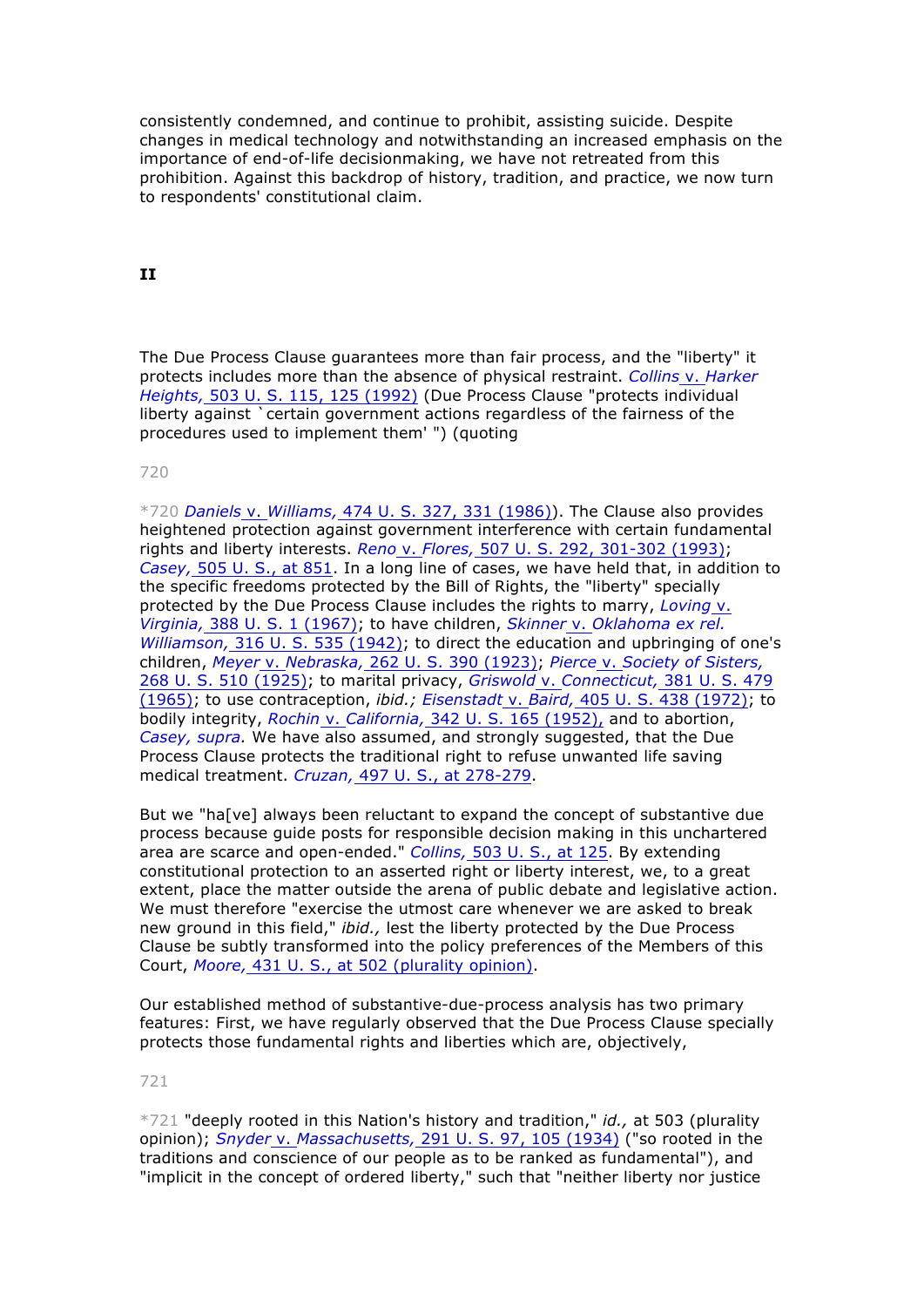would exist if they were sacrificed," *Palko* v. *Connecticut,* 302 U. S. 319, 325, 326 (1937). Second, we have required in substantive-due-process cases a "careful description" of the asserted fundamental liberty interest. *Flores, supra,* at 302; *Collins, supra,* at 125; *Cruzan, supra,* at 277— 278. Our Nation's history, legal traditions, and practices thus provide the crucial "guide posts for responsible decisionmaking," *Collins, supra,* at 125, that direct and restrain our exposition of the Due Process Clause. As we stated recently in *Flores,* the Fourteenth Amendment "forbids the government to infringe . . . `fundamental' liberty interests *at all,* no matter what process is provided, unless the infringement is narrowly tailored to serve a compelling state interest." 507 U. S., at 302.

Justice Souter, relying on Justice Harlan's dissenting opinion in *Poe* v. *Ullman,* 367 U. S. 497 (1961), would largely abandon this restrained methodology, and instead ask "whether [Washington's] statute sets up one of those `arbitrary impositions' or `purposeless restraints' at odds with the Due Process Clause of the Fourteenth Amendment," *post,* at 752 (quoting *Poe, supra,* at 543 (Harlan, J., dissenting)).[17]

### 722

\*722 In our view, however, the development of this Court's substantive-dueprocess jurisprudence, described briefly *supra,* at 719-720, has been a process whereby the outlines of the "liberty" specially protected by the Fourteenth Amendment—never fully clarified, to be sure, and perhaps not capable of being fully clarified—have at least been carefully refined by concrete examples involving fundamental rights found to be deeply rooted in our legal tradition. This approach tends to rein in the subjective elements that are necessarily present in due process judicial review. In addition, by establishing a threshold requirement—that a challenged state action implicate a fundamental right—before requiring more than a reasonable relation to a legitimate state interest to justify the action, it avoids the need for complex balancing of competing interests in every case.

Turning to the claim at issue here, the Court of Appeals stated that "[p]roperly analyzed, the first issue to be resolved is whether there is a liberty interest in determining the time and manner of one's death," 79 F. 3d, at 801, or, in other words, "[i]s there a right to die?," *id.,* at 799. Similarly, respondents assert a "liberty to choose how to die" and a right to "control of one's final days," Brief for Respondents 7, and describe the asserted liberty as "the right to choose a humane, dignified death," *id.,* at 15, and "the liberty to shape death," *id.,* at 18. As noted above, we have a tradition of carefully formulating the interest at stake in substantivedue-process cases. For example, although *Cruzan* is often described as a "right to die" case, see 79 F. 3d, at 799; *post,* at 745 (Stevens, J., concurring in judgments) (*Cruzan* recognized "the more specific interest in making decisions about

## 723

\*723 how to confront an imminent death"), we were, in fact, more precise: We assumed that the Constitution granted competent persons a "constitutionally protected right to refuse lifesaving hydration and nutrition." *Cruzan,* 497 U. S., at 279; *id.,* at 287 (O'Connor, J., concurring) ("[A] liberty interest in refusing unwanted medical treatment may be inferred from our prior decisions"). The Washington statute at issue in this case prohibits "aid[ing] another person to attempt suicide," Wash. Rev. Code § 9A.36.060(1) (1994), and, thus, the question before us is whether the "liberty" specially protected by the Due Process Clause includes a right to commit suicide which itself includes a right to assistance in doing so.[18]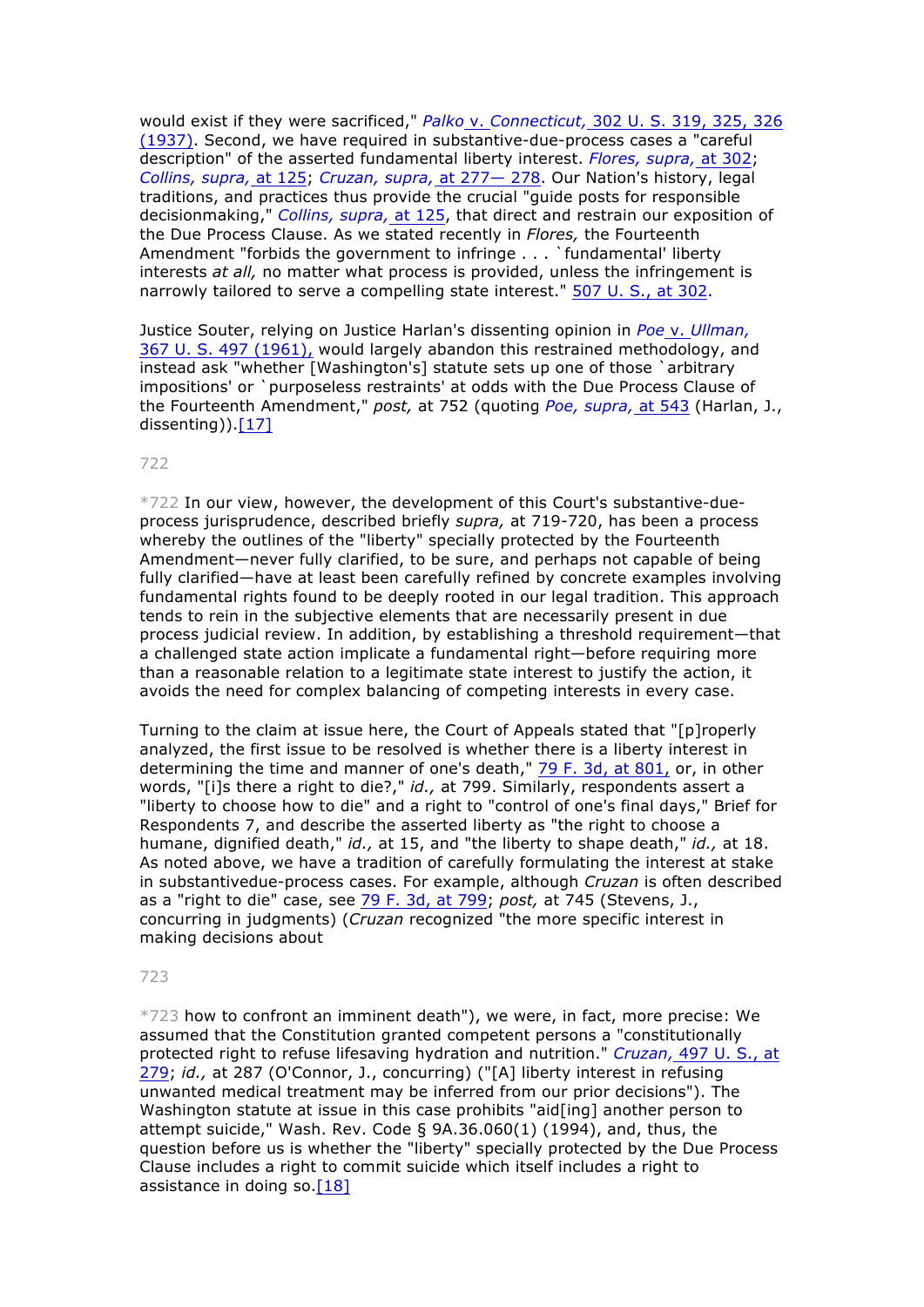We now inquire whether this asserted right has any place in our Nation's traditions. Here, as discussed *supra,* at 710— 719, we are confronted with a consistent and almost universal tradition that has long rejected the asserted right, and continues explicitly to reject it today, even for terminally ill, mentally competent adults. To hold for respondents, we would have to reverse centuries of legal doctrine and practice, and strike down the considered policy choice of almost every State. See *Jackman* v. *Rosenbaum Co.,* 260 U. S. 22, 31 (1922) ("If a thing has been practised for two hundred years by common consent, it will need a strong case for the Fourteenth Amendment to affect it"); *Flores,* 507 U. S., at 303 ("The mere novelty of such a claim is reason enough to doubt that substantive due process' sustains it").

Respondents contend, however, that the liberty interest they assert *is* consistent with this Court's substantive-dueprocess

## 724

\*724 line of cases, if not with this Nation's history and practice. Pointing to *Casey* and *Cruzan,* respondents read our jurisprudence in this area as reflecting a general tradition of "self-sovereignty," Brief for Respondents 12, and as teaching that the "liberty" protected by the Due Process Clause includes "basic and intimate exercises of personal autonomy," *id.,* at 10; see *Casey,* 505 U. S., at 847 ("It is a promise of the Constitution that there is a realm of personal liberty which the government may not enter"). According to respondents, our liberty jurisprudence, and the broad, individualistic principles it reflects, protects the "liberty of competent, terminally ill adults to make end-of-life decisions free of undue government interference." Brief for Respondents 10. The question presented in this case, however, is whether the protections of the Due Process Clause include a right to commit suicide with another's assistance. With this "careful description" of respondents' claim in mind, we turn to *Casey* and *Cruzan.*

In *Cruzan,* we considered whether Nancy Beth Cruzan, who had been severely injured in an automobile accident and was in a persistive vegetative state, "ha[d] a right under the United States Constitution which would require the hospital to withdraw life-sustaining treatment" at her parents' request. 497 U. S., at 269. We began with the observation that "[a]t common law, even the touching of one person by another without consent and without legal justification was a battery." *Ibid.* We then discussed the related rule that "informed consent is generally required for medical treatment." *Ibid.* After reviewing a long line of relevant state cases, we concluded that "the common-law doctrine of informed consent is viewed as generally encompassing the right of a competent individual to refuse medical treatment." *Id.,* at 277. Next, we reviewed our own cases on the subject, and stated that "[t]he principle that a competent person has a constitutionally protected liberty interest in refusing unwanted medical treatment may be inferred from our prior

#### 725

\*725 decisions." *Id.,* at 278. Therefore, "for purposes of [that] case, we assume[d] that the United States Constitution would grant a competent person a constitutionally protected right to refuse life saving hydration and nutrition." *Id.,* at 279; see *id.,* at 287 (O'Connor, J., concurring). We concluded that, notwithstanding this right, the Constitution permitted Missouri to require clear and convincing evidence of an incompetent patient's wishes concerning the withdrawal of life-sustaining treatment. *Id.,* at 280-281.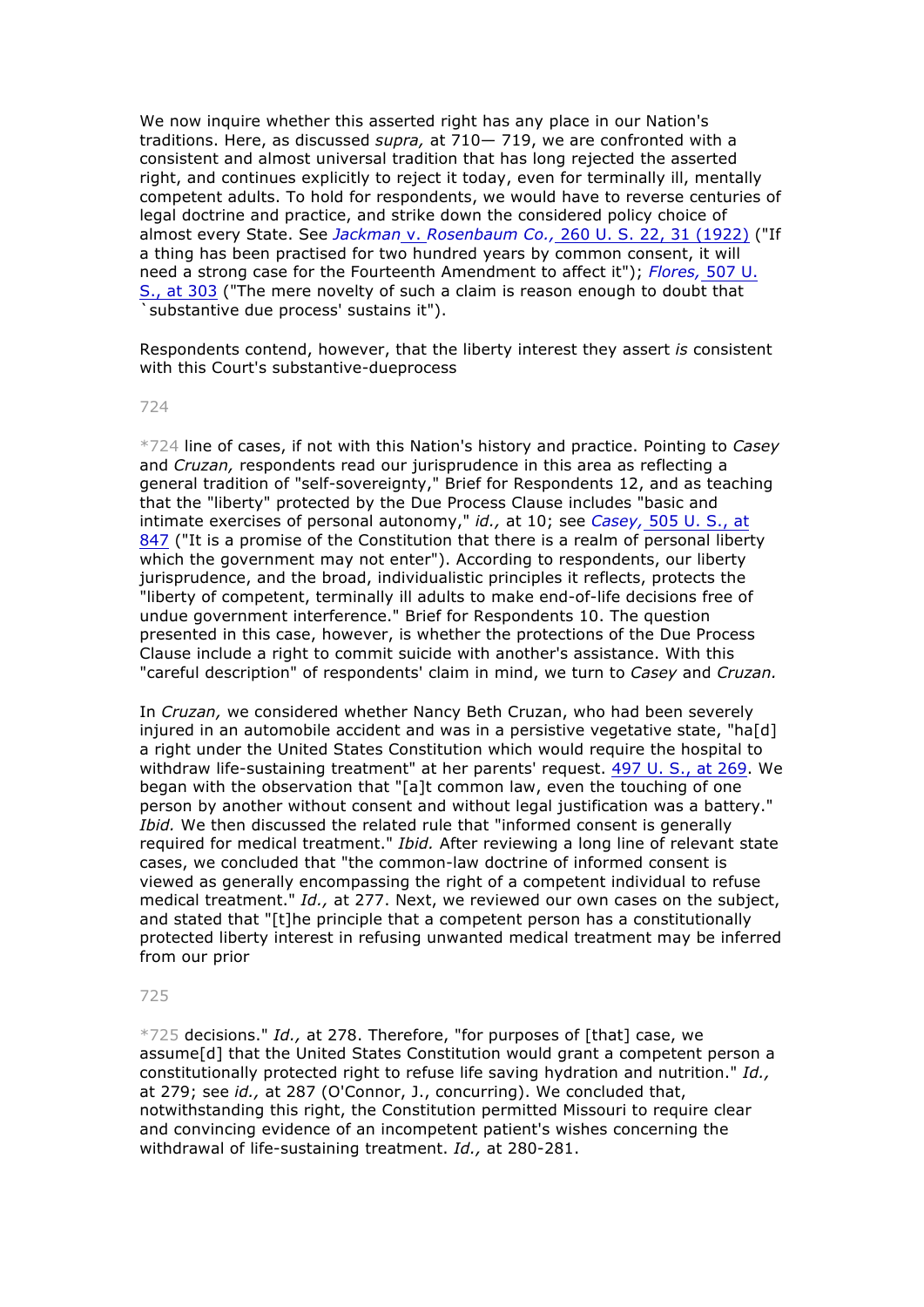Respondents contend that in *Cruzan* we "acknowledged that competent, dying persons have the right to direct the removal of life-sustaining medical treatment and thus hasten death," Brief for Respondents 23, and that "the constitutional principle behind recognizing the patient's liberty to direct the withdrawal of artificial life support applies at least as strongly to the choice to hasten impending death by consuming lethal medication," *id.,* at 26. Similarly, the Court of Appeals concluded that "*Cruzan,* by recognizing a liberty interest that includes the refusal of artificial provision of life-sustaining food and water, necessarily recognize[d] a liberty interest in hastening one's own death." 79 F. 3d, at 816.

The right assumed in *Cruzan,* however, was not simply deduced from abstract concepts of personal autonomy. Given the common-law rule that forced medication was a battery, and the long legal tradition protecting the decision to refuse unwanted medical treatment, our assumption was entirely consistent with this Nation's history and constitutional traditions. The decision to commit suicide with the assistance of another may be just as personal and profound as the decision to refuse unwanted medical treatment, but it has never enjoyed similar legal protection. Indeed, the two acts are widely and reasonably regarded as quite distinct. See *Quill* v. *Vacco, post,* at 800-808. In *Cruzan* itself, we recognized that most States outlawed assisted suicide—and even more do today—and we certainly gave no intimation that the right to refuse unwanted medical treatment could be somehow

726

\*726 transmuted into a right to assistance in committing suicide. 497 U. S., at 280.

Respondents also rely on *Casey.* There, the Court's opinion concluded that "the essential holding of *Roe* v. *Wade* [, 410 U. S. 113 (1973),] should be retained and once again reaffirmed." 505 U. S., at 846. We held, first, that a woman has a right, before her fetus is viable, to an abortion "without undue interference from the State"; second, that States may restrict postviability abortions, so long as exceptions are made to protect a woman's life and health; and third, that the State has legitimate interests throughout a pregnancy in protecting the health of the woman and the life of the unborn child. *Ibid.* In reaching this conclusion, the opinion discussed in some detail this Court's substantive-due-process tradition of interpreting the Due Process Clause to protect certain fundamental rights and "personal decisions relating to marriage, procreation, contraception, family relationships, child rearing, and education," and noted that many of those rights and liberties "involv[e] the most intimate and personal choices a person may make in a lifetime." *Id.,* at 851.

The Court of Appeals, like the District Court, found *Casey* "`highly instructive' " and "`almost prescriptive' " for determining "`what liberty interest may inhere in a terminally ill person's choice to commit suicide' ":

"Like the decision of whether or not to have an abortion, the decision how and when to die is one of `the most intimate and personal choices a person may make in a lifetime,' a choice `central to personal dignity and autonomy.' " 79 F. 3d, at 813-814.

Similarly, respondents emphasize the statement in *Casey* that:

"At the heart of liberty is the right to define one's own concept of existence, of meaning, of the universe, and of the mystery of human life. Beliefs about these matters could not define the attributes of personhood were they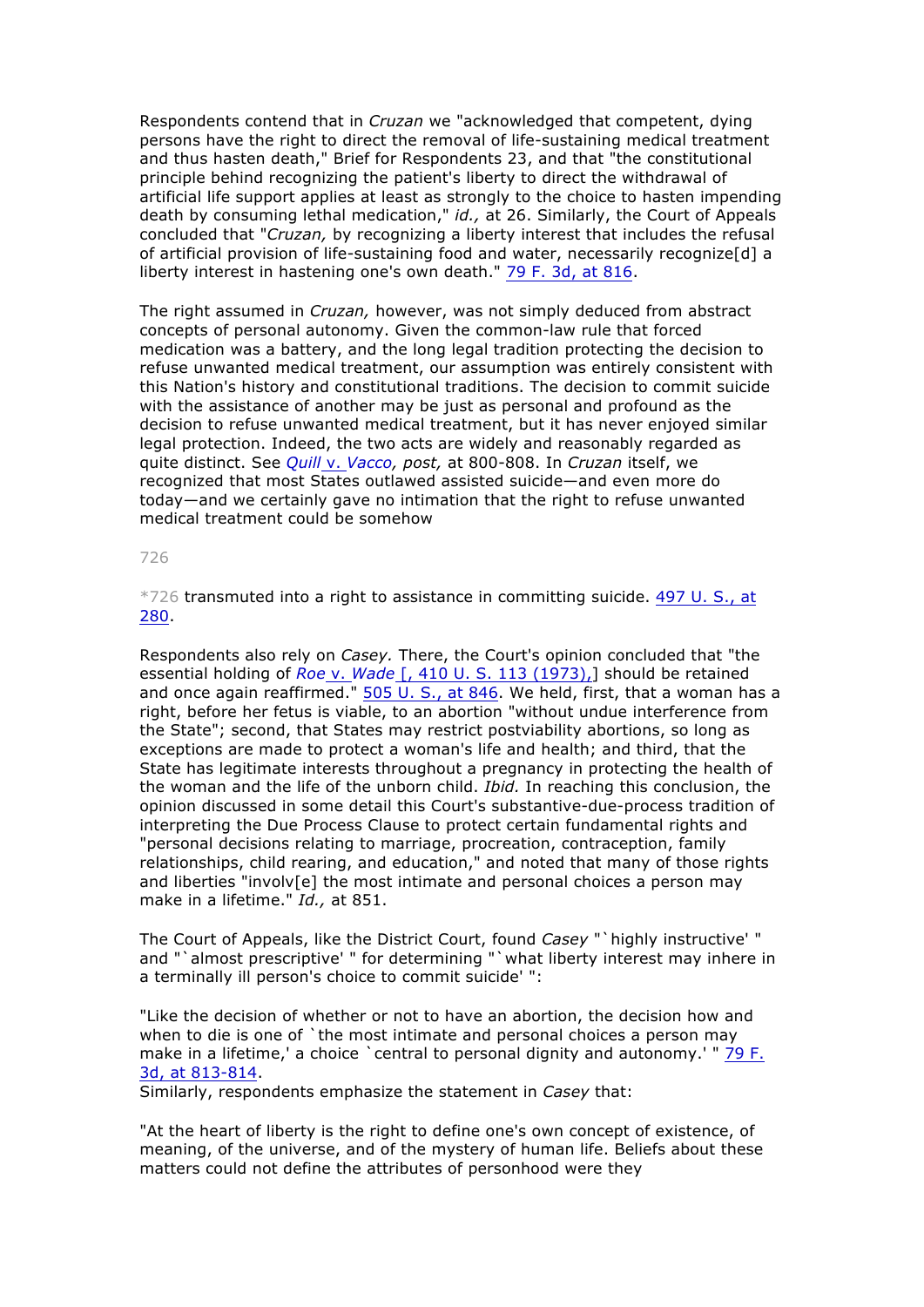## 727

\*727 formed under compulsion of the State." 505 U. S., at 851. Brief for Respondents 12. By choosing this language, the Court's opinion in *Casey* described, in a general way and in light of our prior cases, those personal activities and decisions that this Court has identified as so deeply rooted in our history and traditions, or so fundamental to our concept of constitutionally ordered liberty, that they are protected by the Fourteenth Amendment.[19] The opinion moved from the recognition that liberty necessarily includes freedom of conscience and belief about ultimate considerations to the observation that "though the abortion decision may originate within the zone of conscience and belief, it is *more than a philosophic exercise.* " *Casey,* 505 U. S., at 852 (emphasis added). That many of the rights and liberties protected by the Due Process Clause sound in personal autonomy does not warrant the sweeping conclusion that any and all important, intimate, and personal decisions are so protected, *San An-*

### 728

\*728 *tonio Independent School Dist.* v. *Rodriguez,* 411 U. S. 1, 33-35 (1973), and *Casey* did not suggest otherwise.

The history of the law's treatment of assisted suicide in this country has been and continues to be one of the rejection of nearly all efforts to permit it. That being the case, our decisions lead us to conclude that the asserted "right" to assistance in committing suicide is not a fundamental liberty interest protected by the Due Process Clause. The Constitution also requires, however, that Washington's assistedsuicide ban be rationally related to legitimate government interests. See *Heller* v. *Doe,* 509 U. S. 312, 319-320 (1993); *Flores,* 507 U. S., at 305. This requirement is unquestionably met here. As the court below recognized, 79 F. 3d, at 816-817,[20] Washington's assisted-suicide ban implicates a number of state interests.[21] See 49 F. 3d, at 592-593; Brief for State of California et al.as *Amici Curiae* 26-29; Brief for United States as *Amicus Curiae* 16-27.

First, Washington has an "unqualified interest in the preservation of human life." *Cruzan,* 497 U. S., at 282. The State's prohibition on assisted suicide, like all homicide laws, both reflects and advances its commitment to this interest. See *id.,* at 280; Model Penal Code § 210.5, Comment 5, at 100 ("[T]he interests in the sanctity of life that are represented by the criminal homicide laws are threatened by one who expresses a willingness to participate in taking the life of

## 729

\*729 another").[22] This interest is symbolic and as pirational as well as practical:

"While suicide is no longer prohibited or penalized, the ban against assisted suicide and euthanasia shores up the notion of limits in human relationships. It reflects the gravity with which we view the decision to take one's own life or the life of another, and our reluctance to encourage or promote these decisions." New York Task Force 131-132.

Respondents admit that "[t]he State has a real interest in preserving the lives of those who can still contribute to society and have the potential to enjoy life." Brief for Respondents 35, n. 23. The Court of Appeals also recognized Washington's interest in protecting life, but held that the "weight" of this interest depends on the "medical condition and the wishes of the person whose life is at stake." 79 F. 3d, at 817. Washington, however, has rejected this sliding-scale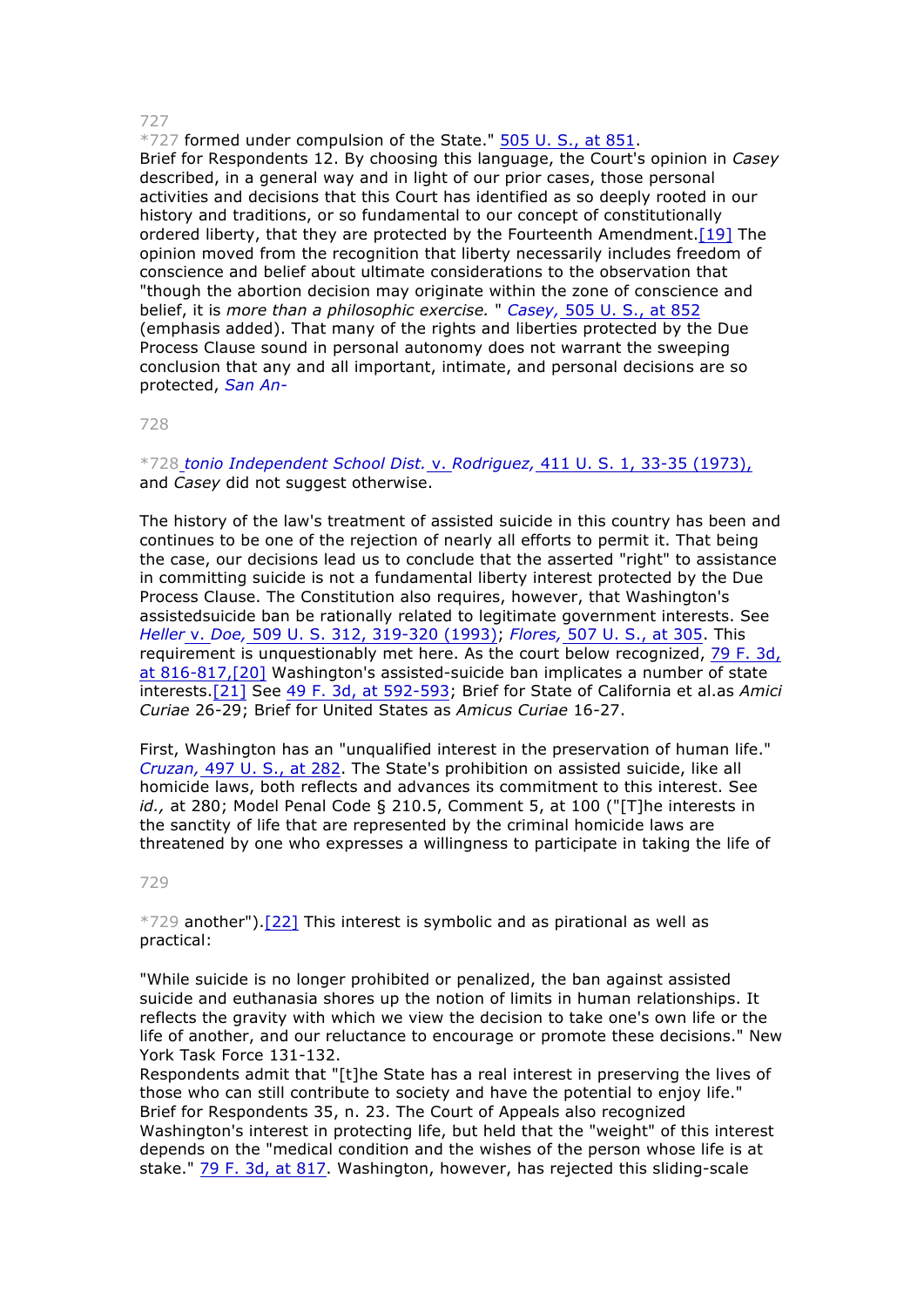approach and, through its assisted-suicide ban, insists that all persons' lives, from beginning to end, regardless of physical or mental condition, are under the full protection of the law. See *United States* v. *Rutherford,* 442 U. S. 544, 558 (1979) (". . . Congress could reasonably have determined to protect the terminally ill, no less than other patients, from the vast range of self-styled panaceas that inventive minds can devise"). As we have previously affirmed, the States "may properly decline to make judgments about the `quality' of life that a particular individual may enjoy," *Cruzan,*

### 730

\*730 *supra,* at 282. This remains true, as *Cruzan* makes clear, even for those who are near death.

Relatedly, all admit that suicide is a serious public-health problem, especially among persons in otherwise vulnerable groups. See Washington State Dept. of Health, Annual Summary of Vital Statistics 1991, pp. 29-30 (Oct. 1992) (suicide is a leading cause of death in Washington of those between the ages of 14 and 54); New York Task Force 10, 23-33 (suicide rate in the general population is about one percent, and suicide is especially prevalent among the young and the elderly). The State has an interest in preventing suicide, and in studying, identifying, and treating its causes. See 79 F. 3d, at 820; *id.,* at 854 (Beezer, J., dissenting) ("The state recognizes suicide as a manifestation of medical and psychological anguish"); Marzen 107-146.

Those who attempt suicide—terminally ill or not—often suffer from depression or other mental disorders. See New York Task Force 13-22, 126-128 (more than 95% of those who commit suicide had a major psychiatric illness at the time of death; among the terminally ill, uncontrolled pain is a "risk factor" because it contributes to depression); PhysicianAssisted Suicide and Euthanasia in the Netherlands: A Report of Chairman Charles T. Canady to the Subcommittee on the Constitution of the House Committee on the Judiciary, 104th Cong., 2d Sess., 10-11 (Comm. Print 1996); cf. Back, Wallace, Starks, & Pearlman, Physician-Assisted Suicide and Euthanasia in Washington State, 275 JAMA 919, 924 (1996) ("[I]ntolerable physical symptoms are not the reason most patients request physician-assisted suicide or euthanasia"). Research indicates, however, that many people who request physician-assisted suicide withdraw that request if their depression and pain are treated. H. Hendin, Seduced by Death: Doctors, Patients and the Dutch Cure 24-25 (1997) (suicidal, terminally ill patients "usually respond well to treatment for depressive illness and pain medication and are then grateful to be alive"); New York Task Force 177-178.

## 731

\*731 The New York Task Force, however, expressed its concern that, because depression is difficult to diagnose, physicians and medical professionals often fail to respond adequately to seriously ill patients' needs. *Id.,* at 175. Thus, legal physician-assisted suicide could make it more difficult for the State to protect depressed or mentally ill persons, or those who are suffering from untreated pain, from suicidal impulses.

The State also has an interest in protecting the integrity and ethics of the medical profession. In contrast to the Court of Appeals' conclusion that "the integrity of the medical profession would [not] be threatened in any way by [physicianassisted suicide]," 79 F. 3d, at 827, the American Medical Association, like many other medical and physicians' groups, has concluded that "[p]hysician-assisted suicide is fundamentally incompatible with the physician's role as healer." American Medical Association, Code of Ethics § 2.211 (1994); see Council on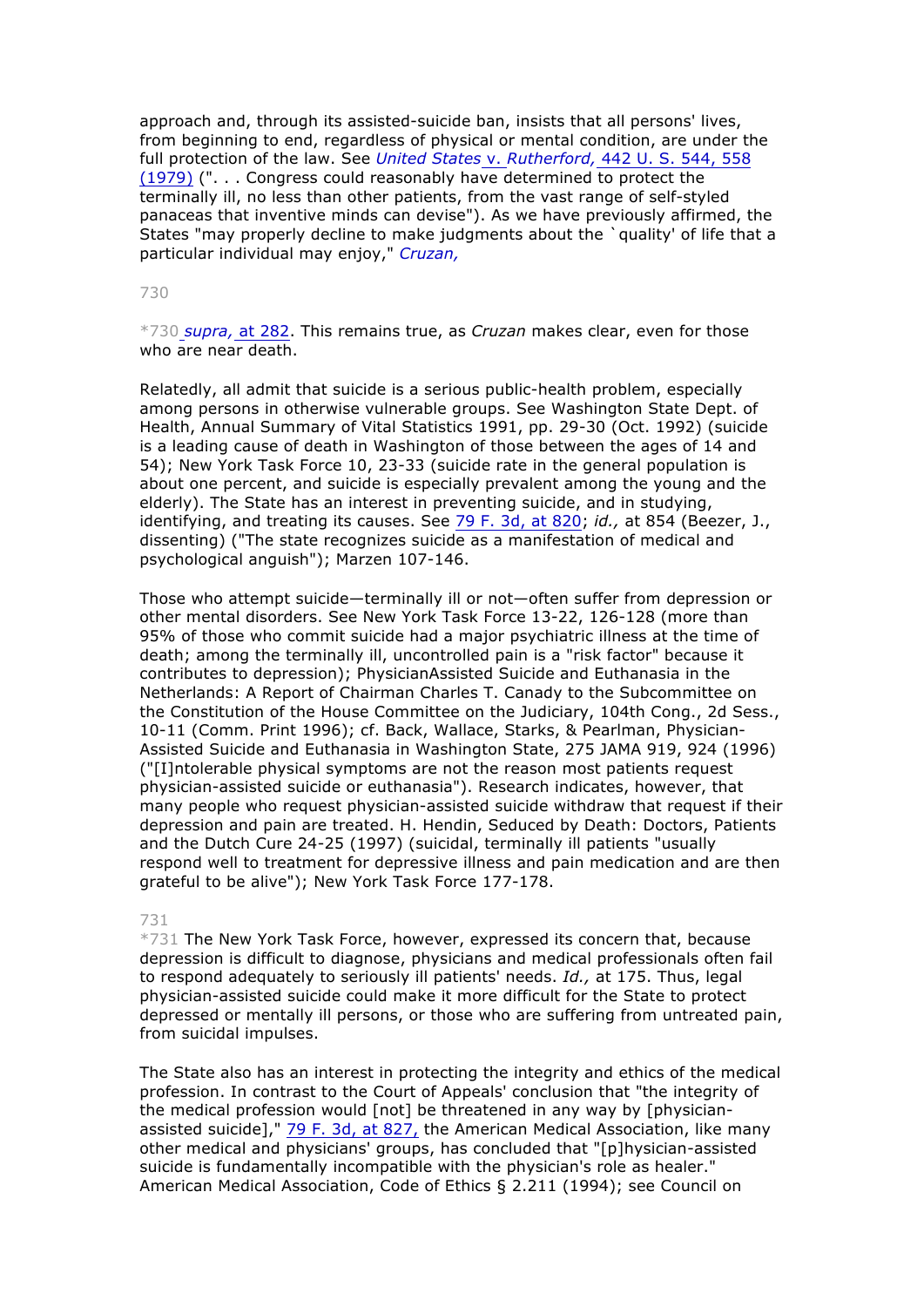Ethical and Judicial Affairs, Decisions Near the End of Life, 267 JAMA 2229, 2233 (1992) ("[T]he societal risks of involving physicians in medical interventions to cause patients' deaths is too great"); New York Task Force 103-109 (discussing physicians' views). And physician-assisted suicide could, it is argued, undermine the trust that is essential to the doctor-patient relationship by blurring the timehonored line between healing and harming. Assisted Suicide in the United States, Hearing before the Subcommittee on the Constitution of the House Committee on the Judiciary, 104th Cong., 2d Sess., 355-356 (1996) (testimony of Dr. Leon R. Kass) ("The patient's trust in the doctor's whole-hearted devotion to his best interests will be hard to sustain").

Next, the State has an interest in protecting vulnerable groups—including the poor, the elderly, and disabled persons—from abuse, neglect, and mistakes. The Court of Appeals dismissed the State's concern that disadvantaged persons might be pressured into physician-assisted suicide as

### 732

 $*732$  "ludicrous on its face." 79 F. 3d, at 825. We have recognized, however, the real risk of subtle coercion and undue influence in end-of-life situations. *Cruzan,* 497 U. S., at 281. Similarly, the New York Task Force warned that "[l]egalizing physician-assisted suicide would pose profound risks to many individuals who are ill and vulnerable. . . . The risk of harm is greatest for the many individuals in our society whose autonomy and well-being are already compromised by poverty, lack of access to good medical care, advanced age, or membership in a stigmatized social group." New York Task Force 120; see *Compassion in Dying,* 49 F. 3d, at 593 ("An insidious bias against the handicapped—again coupled with a cost-saving mentality—makes them especially in need of Washington's statutory protection"). If physicianassisted suicide were permitted, many might resort to it to spare their families the substantial financial burden of endof-life health-care costs.

The State's interest here goes beyond protecting the vulnerable from coercion; it extends to protecting disabled and terminally ill people from prejudice, negative and inaccurate stereotypes, and "societal indifference." 49 F. 3d, at 592. The State's assisted-suicide ban reflects and reinforces its policy that the lives of terminally ill, disabled, and elderly people must be no less valued than the lives of the young and healthy, and that a seriously disabled person's suicidal impulses should be interpreted and treated the same way as anyone else's. See New York Task Force 101-102; Physician-Assisted Suicide and Euthanasia in the Netherlands: A Report of Chairman Charles T. Canady, *supra,* at 9, 20 (discussing prejudice toward the disabled and the negative messages euthanasia and assisted suicide send to handicapped patients).

Finally, the State may fear that permitting assisted suicide will start it down the path to voluntary and perhaps even involuntary euthanasia. The Court of Appeals struck down

## 733

\*733 Washington's assisted-suicide ban only "as applied to competent, terminally ill adults who wish to hasten their deaths by obtaining medication prescribed by their doctors." 79 F. 3d, at 838. Washington insists, however, that the impact of the court's decision will not and cannot be so limited. Brief for Petitioners 44-47. If suicide is protected as a matter of constitutional right, it is argued, "every man and woman in the United States must enjoy it." *Compassion in Dying,* 49 F. 3d,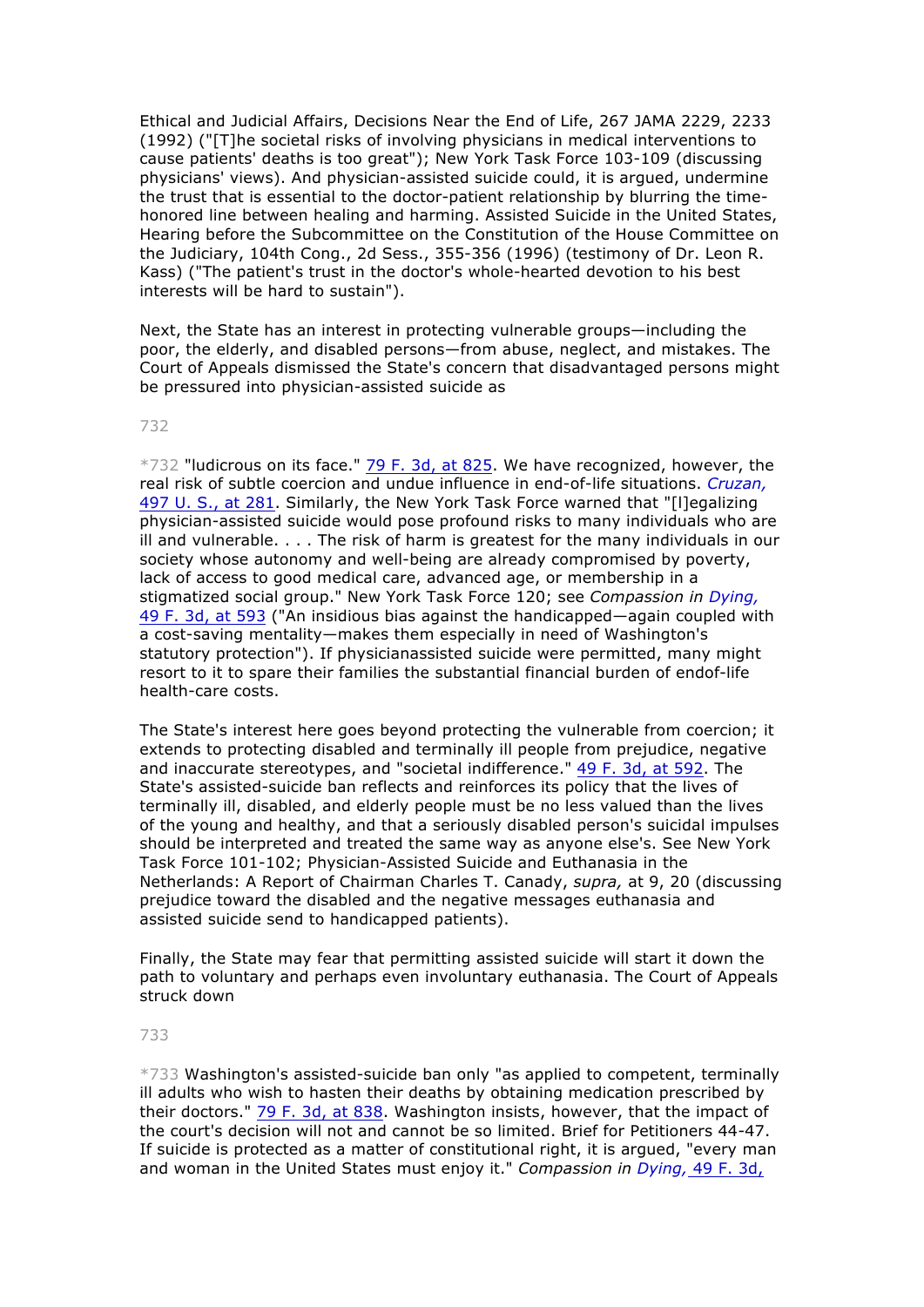at 591; see *Kevorkian,* 447 Mich., at 470, n. 41, 527 N. W. 2d, at 727-728, n. 41. The Court of Appeals' decision, and its expansive reasoning, provide ample support for the State's concerns. The court noted, for example, that the "decision of a duly appointed surrogate decision maker is for all legal purposes the decision of the patient himself," 79 F. 3d, at 832, n. 120; that "in some instances, the patient may be unable to self-administer the drugs and . . . administration by the physician . . . may be the only way the patient may be able to receive them," *id.,* at 831; and that not only physicians, but also family members and loved ones, will inevitably participate in assisting suicide, *id.,* at 838, n. 140. Thus, it turns out that what is couched as a limited right to "physician-assisted suicide" is likely, in effect, a much broader license, which could prove extremely difficult to police and contain.<sup>[23]</sup> Washington's ban on assisting suicide prevents such erosion.

### 734

 $*734$  This concern is further supported by evidence about the practice of euthanasia in the Netherlands. The Dutch government's own study revealed that in 1990, there were 2,300 cases of voluntary euthanasia (defined as "the deliberate termination of another's life at his request"), 400 cases of assisted suicide, and more than 1,000 cases of euthanasia without an explicit request. In addition to these latter 1,000 cases, the study found an additional 4,941 cases where physicians administered lethal morphine overdoses without the patients' explicit consent. Physician-Assisted Suicide and Euthanasia in the Netherlands: A Report of Chairman Charles T. Canady, *supra,* 12-13 (citing Dutch study). This study suggests that, despite the existence of various reporting procedures, euthanasia in the Netherlands has not been limited to competent, terminally ill adults who are enduring physical suffering, and that regulation of the practice may not have prevented abuses in cases involving vulnerable persons, including severely disabled neonates and elderly persons suffering from dementia. *Id.,* at 16-21; see generally C. Gomez, Regulating Death: Euthanasia and the Case of the Netherlands (1991); H. Hendin, Seduced By Death: Doctors, Patients, and the Dutch Cure (1997). The New York Task Force, citing the Dutch experience, observed that "assisted suicide and euthanasia are closely linked," New York Task Force 145, and concluded that the "risk of . . . abuse is neither speculative nor distant," *id.,* at 134. Washington, like most

#### 735

 $*735$  other States, reasonably ensures against this risk by banning, rather than regulating, assisted suicide. See *United States* v. *12 200-ft. Reels of Super 8MM. Film,* 413 U. S. 123, 127 (1973) ("Each step, when taken, appear[s] a reasonable step in relation to that which preceded it, although the aggregate or end result is one that would never have been seriously considered in the first instance").

We need not weigh exactingly the relative strengths of these various interests. They are unquestionably important and legitimate, and Washington's ban on assisted suicide is at least reasonably related to their promotion and protection. We therefore hold that Wash. Rev. Code § 9A.36.060(1) (1994) does not violate the Fourteenth Amendment, either on its face or "as applied to competent, terminally ill adults who wish to hasten their deaths by obtaining medication prescribed by their doctors." 79 F. 3d, at 838.[24]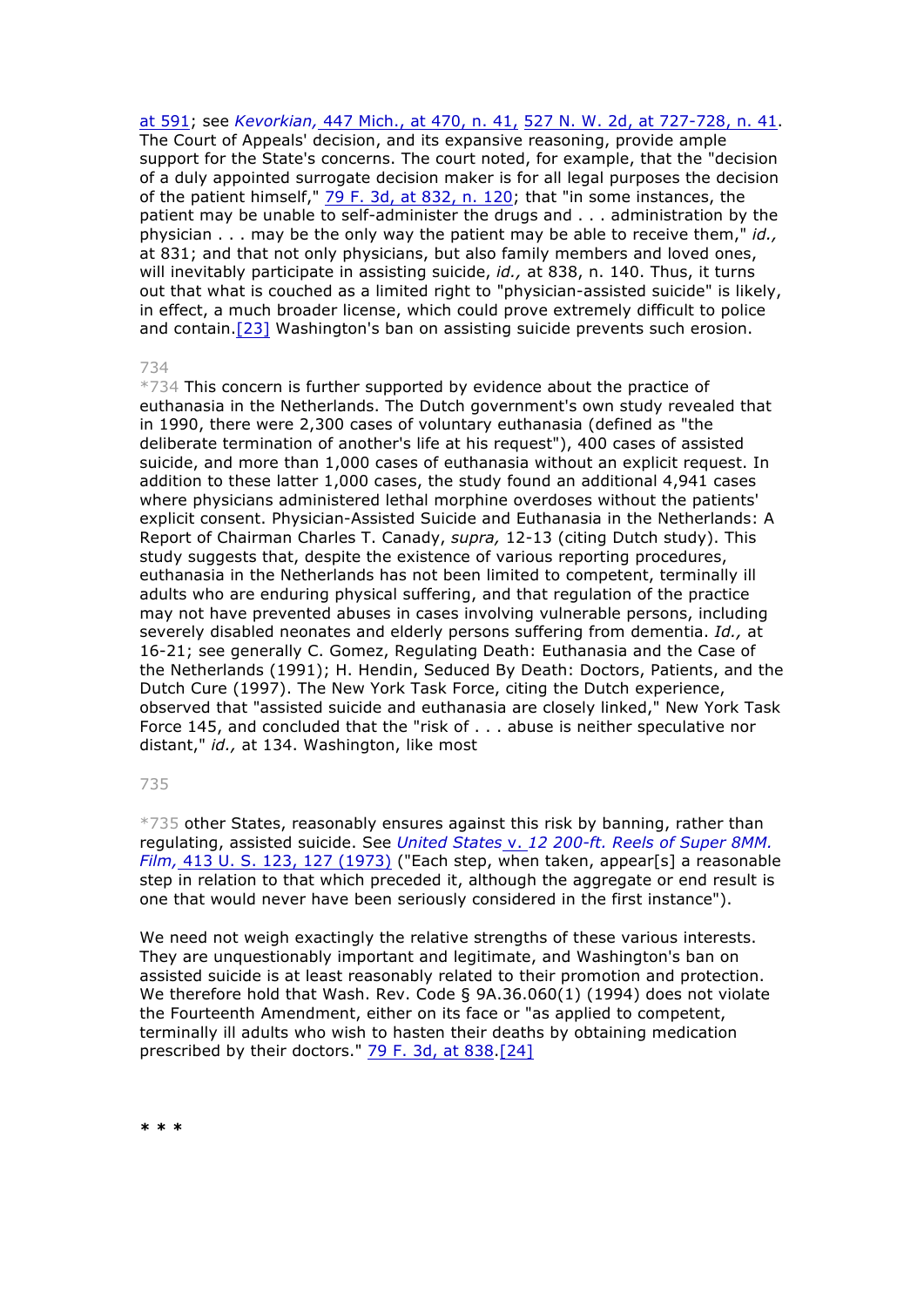Throughout the Nation, Americans are engaged in an earnest and profound debate about the morality, legality, and practicality of physician-assisted suicide. Our holding permits this debate to continue, as it should in a democratic society. The decision of the en banc Court of Appeals is

736

 $*736$  reversed, and the case is remanded for further proceedings consistent with this opinion.

*It is so ordered.*

Justice O'Connor, concurring.<sup>[\*][†]</sup>

Death will be different for each of us. For many, the last days will be spent in physical pain and perhaps the despair that accompanies physical deterioration and a loss of control of basic bodily and mental functions. Some will seek medication to alleviate that pain and other symptoms.

The Court frames the issue in *Washington* v. *Glucksberg* as whether the Due Process Clause of the Constitution protects a "right to commit suicide which itself includes a right to assistance in doing so," *ante,* at 723, and concludes that our Nation's history, legal traditions, and practices do not support the existence of such a right. I join the Court's opinions because I agree that there is no generalized right to "commit suicide." But respondents urge us to address the narrower question whether a mentally competent person who is experiencing great suffering has a constitutionally cognizable interest in controlling the circumstances of his or her imminent death. I see no need to reach that question in the context of the facial challenges to the New York and Washington laws at issue here. See *ibid.* ("The Washington statute at issue in this case prohibits `aid[ing] another person to attempt suicide,'. . . and, thus, the question before us is whether the `liberty' specially protected by the Due Process Clause includes a right to commit suicide which itself includes a right to assistance in doing so"). The parties and *amici* agree that in these States a patient who is

737

 $*737$  suffering from a terminal illness and who is experiencing great pain has no legal barriers to obtaining medication, from qualified physicians, to alleviate that suffering, even to the point of causing unconsciousness and hastening death. See Wash. Rev. Code § 70.122.010 (1994); Brief for Petitioners in No. 95-1858, p. 15, n. 9; Brief for Respondents in No. 95-1858, p. 15. In this light, even assuming that we would recognize such an interest, I agree that the State's interests in protecting those who are not truly competent or facing imminent death, or those whose decisions to hasten death would not truly be voluntary, are sufficiently weighty to justify a prohibition against physician-assisted suicide. *Ante,* at 731-733; *post,* at 747 (Stevens, J., concurring in judgments); *post,* at 782-787 (Souter, J., concurring in judgment).

Every one of us at some point may be affected by our own or a family member's terminal illness. There is no reason to think the democratic process will not strike the proper balance between the interests of terminally ill, mentally competent individuals who would seek to end their suffering and the State's interests in protecting those who might seek to end life mistakenly or under pressure. As the Court recognizes, States are presently undertaking extensive and serious evaluation of physician-assisted suicide and other related issues. *Ante,* at 716-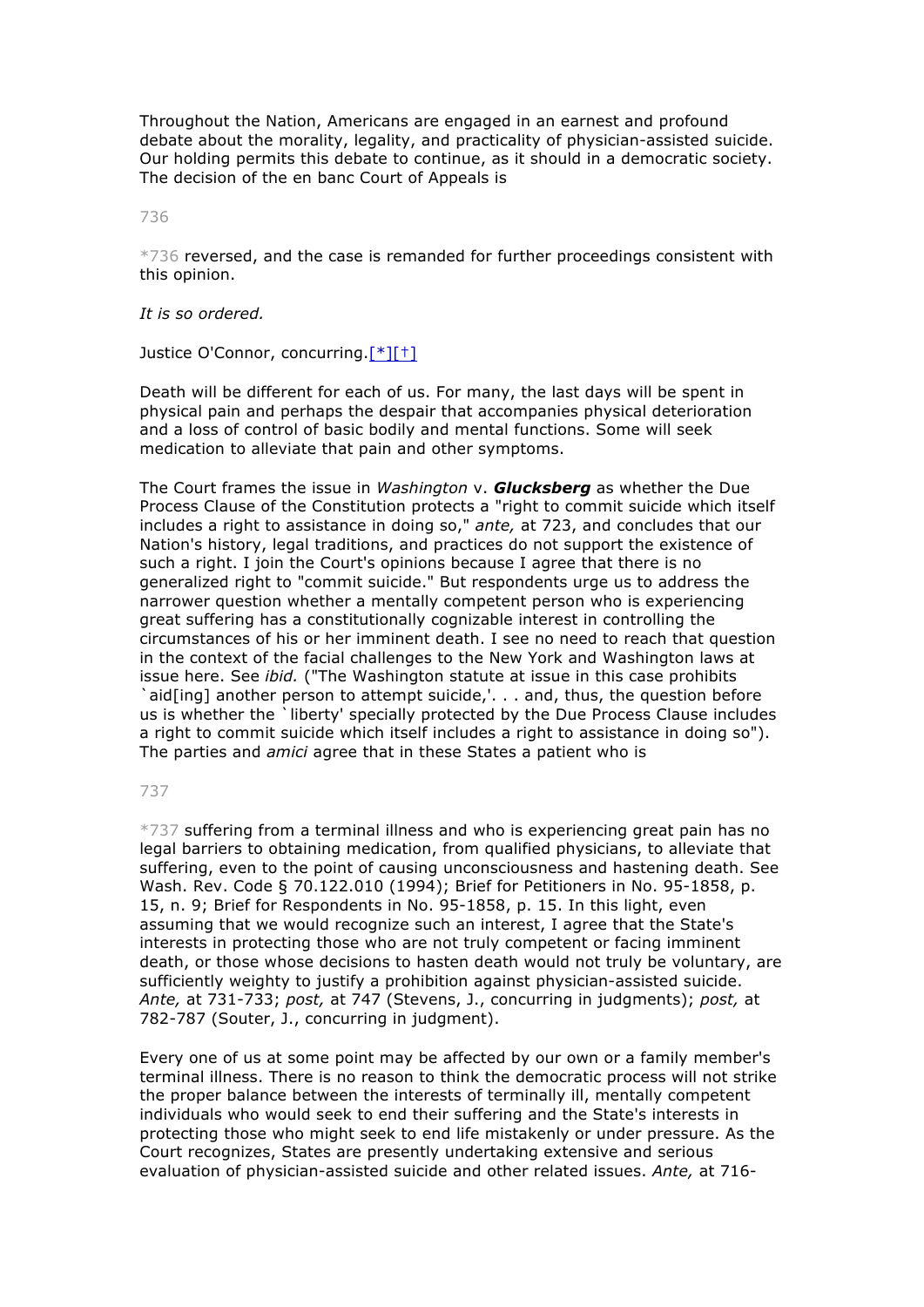718; see *post,* at 785-788 (Souter, J., concurring in judgment). In such circumstances, "the . . . challenging task of crafting appropriate procedures for safeguarding . . . liberty interests is entrusted to the `laboratory' of the States . . . in the first instance." *Cruzan* v. *Director, Mo. Dept. of Health,* 497 U. S. 261, 292 (1990) (O'Connor, J., concurring) (citing *New State Ice Co.* v. *Liebmann,* 285 U. S. 262, 311 (1932)).

In sum, there is no need to address the question whether suffering patients have a constitutionally cognizable interest in obtaining relief from the suffering that they may experience in the last days of their lives. There is no dispute that

738

\*738 dying patients in Washington and New York can obtain palliative care, even when doing so would hasten their deaths. The difficulty in defining terminal illness and the risk that a dying patient's request for assistance in ending his or her life might not be truly voluntary justifies the prohibitions on assisted suicide we uphold here.

Justice Stevens, concurring in the judgments.[\*]

The Court ends its opinion with the important observation that our holding today is fully consistent with a continuation of the vigorous debate about the "morality, legality, and practicality of physician-assisted suicide" in a democratic society. *Ante,* at 735. I write separately to make it clear that there is also room for further debate about the limits that the Constitution places on the power of the States to punish the practice.

## **I**

The morality, legality, and practicality of capital punishment have been the subject of debate for many years. In 1976, this Court upheld the constitutionality of the practice in cases coming to us from Georgia,  $[1]$  Florida,  $[2]$  and Texas. [3] In those cases we concluded that a State does have the power to place a lesser value on some lives than on others; there is no absolute requirement that a State treat all human life as having an equal right to preservation. Because the state legislatures had sufficiently narrowed the category of lives that the State could terminate, and had enacted special procedures to ensure that the defendant belonged in that limited category, we concluded that the statutes were not unconstitutional on their face. In later cases coming to us from each

739

\*739 of those States, however, we found that some applications of the statutes were unconstitutional.[4]

Today, the Court decides that Washington's statute prohibiting assisted suicide is not invalid "on its face," that is to say, in all or most cases in which it might be applied.[5] That holding, however, does not foreclose the possibility that some applications of the statute might well be invalid.

As originally filed, *Washington* v. *Glucksberg* presented a challenge to the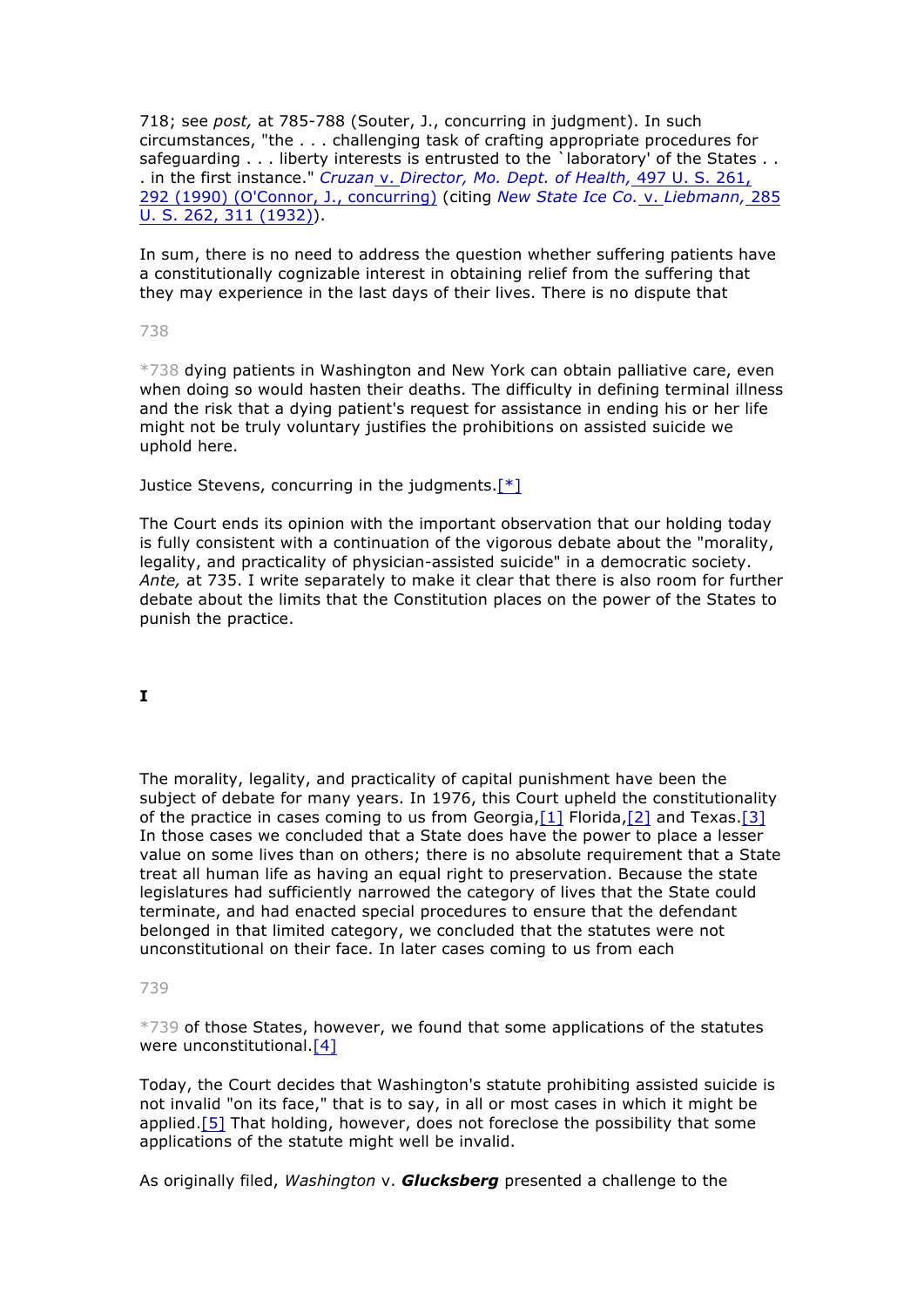Washington statute on its face and as it applied to three terminally ill, mentally competent patients and to four physicians who treat terminally ill patients. After the District Court issued its opinion holding that the statute placed an undue burden on the right to commit physicianassisted suicide, see *Compassion in Dying* v. *Washington,* 850 F. Supp. 1454, 1462, 1465 (WD Wash. 1994), the three patients died. Although the Court of Appeals considered the constitutionality of the statute "as applied to the prescription of life-ending medication for use by terminally ill, competent adult patients who wish to hasten their deaths," *Compassion in Dying* v. *Washington,* 79 F. 3d 790, 798 (CA9 1996), the court did not have before it any individual plaintiff seeking to hasten her death or any doctor who was threatened with prosecution for assisting in the suicide of a particular patient; its analysis and eventual holding that the statute was unconstitutional was not limited to a particular set of plaintiffs before it.

The appropriate standard to be applied in cases making facial challenges to state statutes has been the subject of debate within this Court. See *Janklow* v. *Planned Parenthood, Sioux Falls Clinic,* 517 U. S. 1174 (1996). Upholding the validity of the federal Bail Reform Act of 1984, the Court stated in *United States* v. *Salerno,* 481 U. S. 739 (1987), that a "facial challenge to a legislative Act is, of course, the most

## 740

 $*740$  difficult challenge to mount successfully, since the challenger must establish that no set of circumstances exists under which the Act would be valid." *Id.,* at 745.[6] I do not believe the Court has ever actually applied such a strict standard,[7] even in *Salerno* itself, and the Court does not appear to apply *Salerno* here. Nevertheless, the Court does conceive of respondents' claim as a facial challenge—addressing not the application of the statute to a particular set of plaintiffs before it, but the constitutionality of the statute's categorical prohibition against "aid[ing] another person to attempt suicide." *Ante,* at 723 (internal quotation marks omitted) (citing Wash. Rev. Code  $\S$  9A.36.060(1) (1994)). Accordingly, the Court requires the plaintiffs to show that the interest in liberty protected by the Fourteenth Amendment "includes a right to commit suicide which itself includes a right to assistance in doing so." *Ante,* at 723.

History and tradition provide ample support for refusing to recognize an openended constitutional right to commit suicide. Much more than the State's paternalistic interest

### 741

 $*741$  in protecting the individual from the irrevocable consequences of an illadvised decision motivated by temporary concerns is at stake. There is truth in John Donne's observation that "No man is an island."[8] The State has an interest in preserving and fostering the benefits that every human being may provide to the community—a community that thrives on the exchange of ideas, expressions of affection, shared memories, and humorous incidents, as well as on the material contributions that its members create and support. The value to others of a person's life is far too precious to allow the individual to claim a constitutional entitlement to complete autonomy in making a decision to end that life. Thus, I fully agree with the Court that the "liberty" protected by the Due Process Clause does not include a categorical "right to commit suicide which itself includes a right to assistance in doing so." *Ibid.*

But just as our conclusion that capital punishment is not always unconstitutional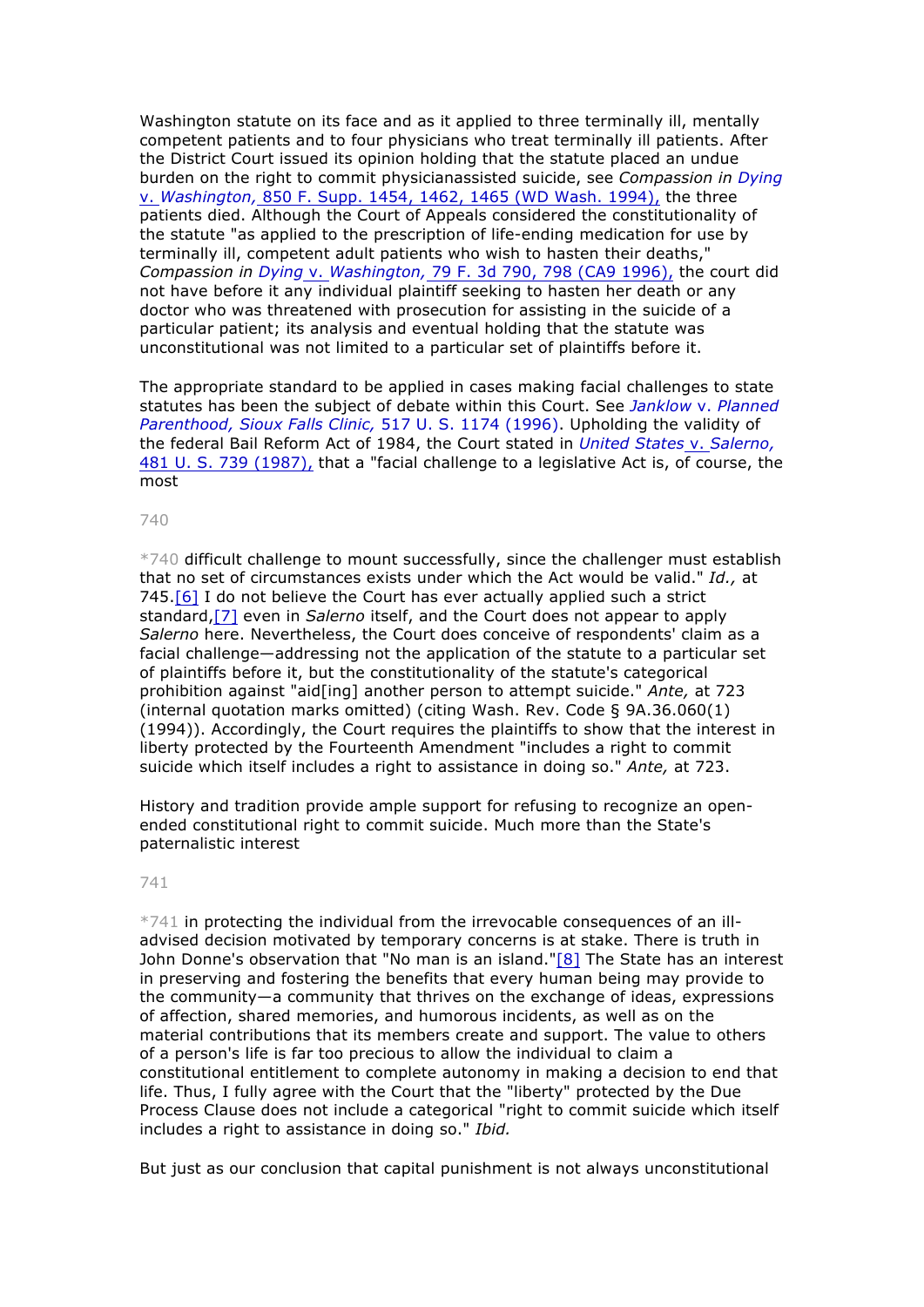did not preclude later decisions holding that it is sometimes impermissibly cruel, so is it equally clear that a decision upholding a general statutory prohibition of assisted suicide does not mean that every possible application of the statute would be valid. A State, like Washington, that has authorized the death penalty, and thereby has concluded that the sanctity of human life does not require that it always be preserved, must acknowledge that there are situations in which an interest in hastening

#### 742

 $*742$  death is legitimate. Indeed, not only is that interest sometimes legitimate, I am also convinced that there are times when it is entitled to constitutional protection.

## **II**

In *Cruzan* v. *Director, Mo. Dept. of Health,* 497 U. S. 261 (1990), the Court assumed that the interest in liberty protected by the Fourteenth Amendment encompassed the right of a terminally ill patient to direct the withdrawal of lifesustaining treatment. As the Court correctly observes today, that assumption "was not simply deduced from abstract concepts of personal autonomy." *Ante,* at 725. Instead, it was supported by the common-law tradition protecting the individual's general right to refuse unwanted medical treatment. *Ibid.* We have recognized, however, that this common-law right to refuse treatment is neither absolute nor always sufficiently weighty to overcome valid countervailing state interests. As Justice Brennan pointed out in his *Cruzan* dissent, we have upheld legislation imposing punishment on persons refusing to be vaccinated, 497 U. S., at 312, n. 12, citing *Jacobson* v. *Massachusetts,* 197 U. S. 11, 26-27 (1905), and as Justice Scalia pointed out in his concurrence, the State ordinarily has the right to interfere with an attempt to commit suicide by, for example, forcibly placing a bandage on a self-inflicted wound to stop the flow of blood. 497 U. S., at 298. In most cases, the individual's constitutionally protected interest in his or her own physical autonomy, including the right to refuse unwanted medical treatment, will give way to the State's interest in preserving human life.

*Cruzan,* however, was not the normal case. Given the irreversible nature of her illness and the progressive character of her suffering,  $[9]$  Nancy Cruzan's interest in refusing medical care was incidental to her more basic interest in controlling the manner and timing of her death. In finding that her

743

 $*743$  best interests would be served by cutting off the nourishment that kept her alive, the trial court did more than simply vindicate Cruzan's interest in refusing medical treatment; the court, in essence, authorized affirmative conduct that would hasten her death. When this Court reviewed the case and upheld Missouri's requirement that there be clear and convincing evidence establishing Nancy Cruzan's intent to have life-sustaining nourishment withdrawn, it made two important assumptions: (1) that there was a "liberty interest" in refusing unwanted treatment protected by the Due Process Clause; and (2) that this liberty interest did not "end the inquiry" because it might be outweighed by relevant state interests. *Id.,* at 279. I agree with both of those assumptions, but I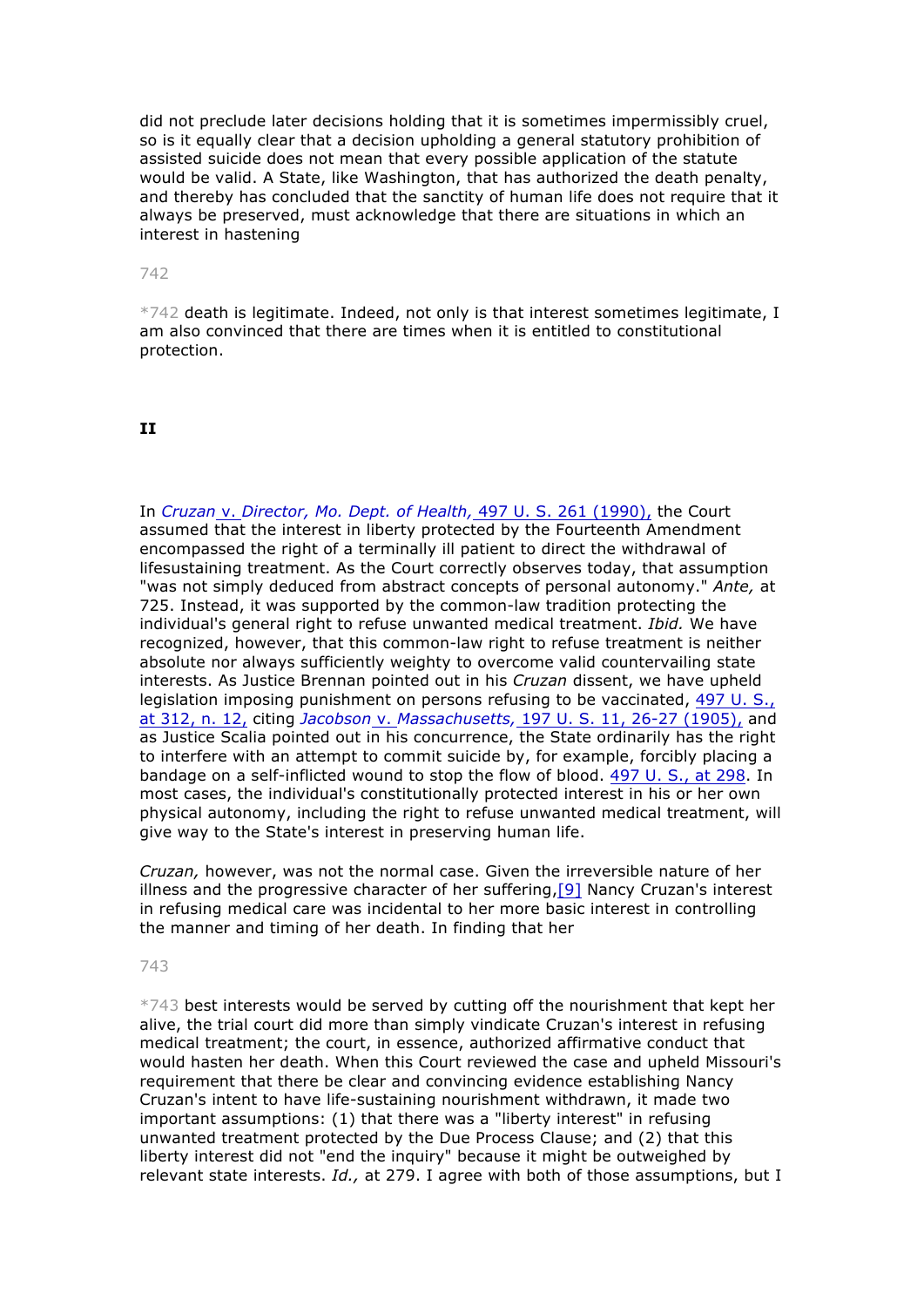insist that the source of Nancy Cruzan's right to refuse treatment was not just a common-law rule. Rather, this right is an aspect of a far broader and more basic concept of freedom that is even older than the common law.[10] This freedom embraces not merely a person's right to refuse a particular kind of unwanted treatment, but also her interest in dignity, and in determining the character of the memories that will survive long after her death.[11] In

### 744

\*744 recognizing that the State's interests did not outweigh Nancy Cruzan's liberty interest in refusing medical treatment, *Cruzan* rested not simply on the common-law right to refuse medical treatment, but—at least implicitly—on the even more fundamental right to make this "deeply personal decision," *id.,* at 289 (O'Connor, J., concurring).

Thus, the common-law right to protection from battery, which included the right to refuse medical treatment in most circumstances, did not mark "the outer limits of the substantive sphere of liberty" that supported the Cruzan family's decision to hasten Nancy's death. *Planned Parenthood of Southeastern Pa.* v. *Casey,* 505 U. S. 833, 848 (1992). Those limits have never been precisely defined. They are generally identified by the importance and character of the decision confronted by the individual, *Whalen* v. *Roe,* 429 U. S. 589, 599-600, n. 26 (1977). Whatever the outer limits of the concept may be, it definitely includes protection for matters "central to personal dignity and autonomy." *Casey,* 505 U. S., at 851. It includes

"the individual's right to make certain unusually important decisions that will affect his own, or his family's, destiny. The Court has referred to such decisions as implicating `basic values,' as being `fundamental,' and as being dignified by history and tradition. The character of the Court's language in these cases brings to mind the origins of the American heritage of freedom—the 745

\*745 abiding interest in individual liberty that makes certain state intrusions on the citizen's right to decide how he will live his own life intolerable." *Fitzgerald* v. *Porter Memorial Hospital,* 523 F. 2d 716, 719-720 (CA7 1975) (footnotes omitted), cert. denied, 425 U. S. 916 (1976).

The *Cruzan* case demonstrated that some state intrusions on the right to decide how death will be encountered are also intolerable. The now-deceased plaintiffs in this action may in fact have had a liberty interest even stronger than Nancy Cruzan's because, not only were they terminally ill, they were suffering constant and severe pain. Avoiding intolerable pain and the indignity of living one's final days incapacitated and in agony is certainly "[a]t the heart of [the] liberty. . . to define one's own concept of existence, of meaning, of the universe, and of the mystery of human life." *Casey,* 505 U. S., at 851.

While I agree with the Court that *Cruzan* does not decide the issue presented by these cases, *Cruzan* did give recognition, not just to vague, unbridled notions of autonomy, but to the more specific interest in making decisions about how to confront an imminent death. Although there is no absolute right to physicianassisted suicide, *Cruzan* makes it clear that some individuals who no longer have the option of deciding whether to live or to die because they are already on the threshold of death have a constitutionally protected interest that may outweigh the State's interest in preserving life at all costs. The liberty interest at stake in a case like this differs from, and is stronger than, both the common-law right to refuse medical treatment and the unbridled interest in deciding whether to live or die. It is an interest in deciding how, rather than whether, a critical threshold shall be crossed.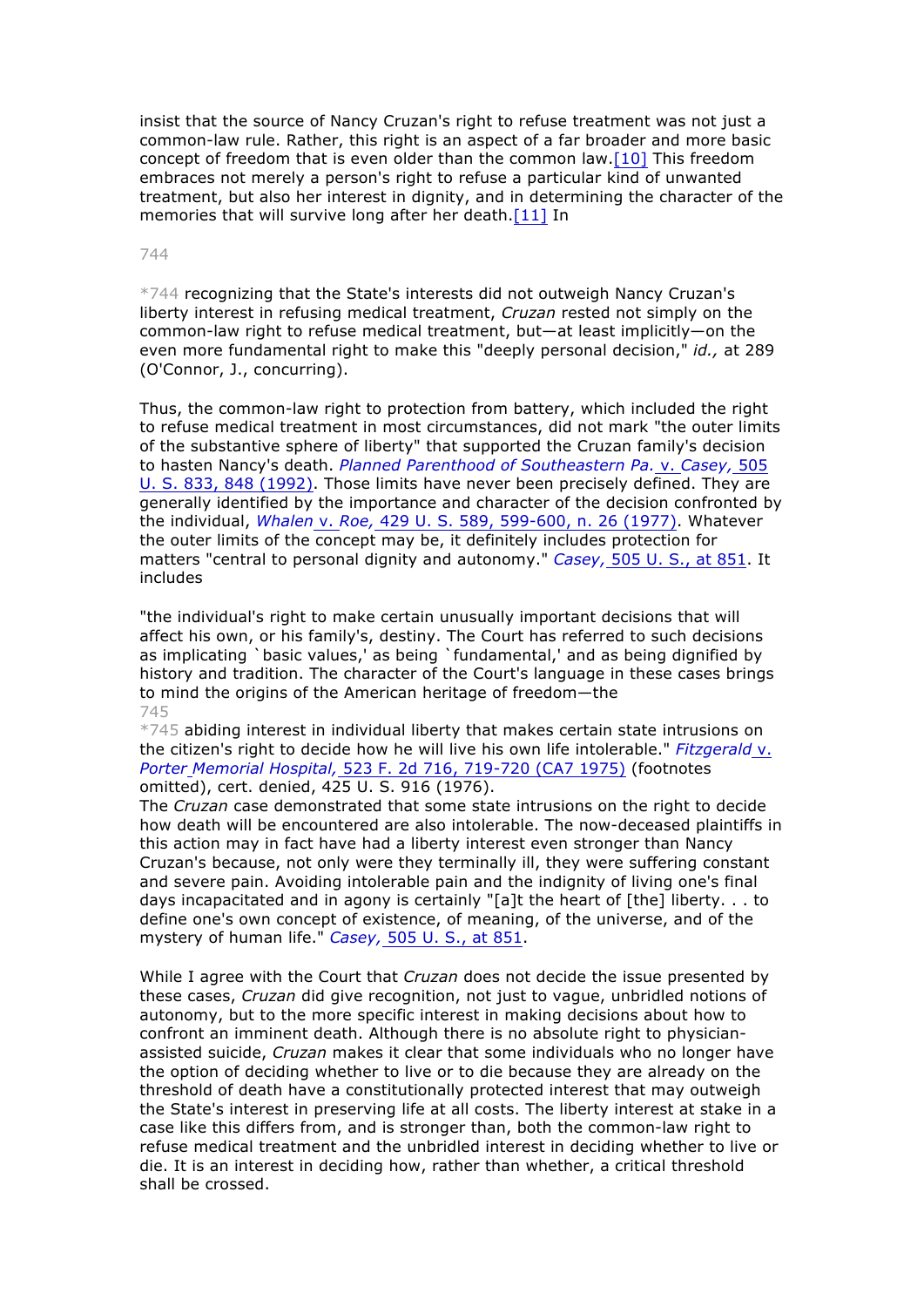The state interests supporting a general rule banning the practice of physicianassisted suicide do not have the same

## 746

 $*746$  force in all cases. First and foremost of these interests is the " unqualified interest in the preservation of human life,' " *ante,* at 728 (quoting *Cruzan,* 497 U. S., at 282), which is equated with "`the sanctity of life,' " *ante,* at 728 (quoting American Law Institute, Model Penal Code § 210.5, Comment 5, p. 100 (Official Draft and Revised Comments 1980)). That interest not only justifies—it commands—maximum protection of every individual's interest in remaining alive, which in turn commands the same protection for decisions about whether to commence or to terminate life-support systems or to administer pain medication that may hasten death. Properly viewed, however, this interest is not a collective interest that should always outweigh the interests of a person who because of pain, incapacity, or sedation finds her life intolerable, but rather, an aspect of individual freedom.

Many terminally ill people find their lives meaningful even if filled with pain or dependence on others. Some find value in living through suffering; some have an abiding desire to witness particular events in their families' lives; many believe it a sin to hasten death. Individuals of different religious faiths make different judgments and choices about whether to live on under such circumstances. There are those who will want to continue aggressive treatment; those who would prefer terminal sedation; and those who will seek withdrawal from life-support systems and death by gradual starvation and dehydration. Although as a general matter the State's interest in the contributions each person may make to society outweighs the person's interest in ending her life, this interest does not have the same force for a terminally ill patient faced not with the choice of whether to live, only of how to die. Allowing the individual, rather than the State, to make judgments "`about the "quality" of life that a particular individual may enjoy,' " *ante,* at 729 (quoting *Cruzan,* 497 U. S., at 282), does not mean that the lives of terminally ill, disabled people have less value than the lives of those who are healthy, see *ante,* at 732. Rather, it gives

## 747

 $*747$  proper recognition to the individual's interest in choosing a final chapter that accords with her life story, rather than one that demeans her values and poisons memories of her. See Brief for Bioethicists as *Amici Curiae* 11; see also R. Dworkin, Life's Dominion 213 (1993) ("Whether it is in someone's best interests that his life end in one way rather than another depends on so much else that is special about him— about the shape and character of his life and his own sense of his integrity and critical interests—that no uniform collective decision can possibly hope to serve everyone even decently").

Similarly, the State's legitimate interests in preventing suicide, protecting the vulnerable from coercion and abuse, and preventing euthanasia are less significant in this context. I agree that the State has a compelling interest in preventing persons from committing suicide because of depression or coercion by

# **III**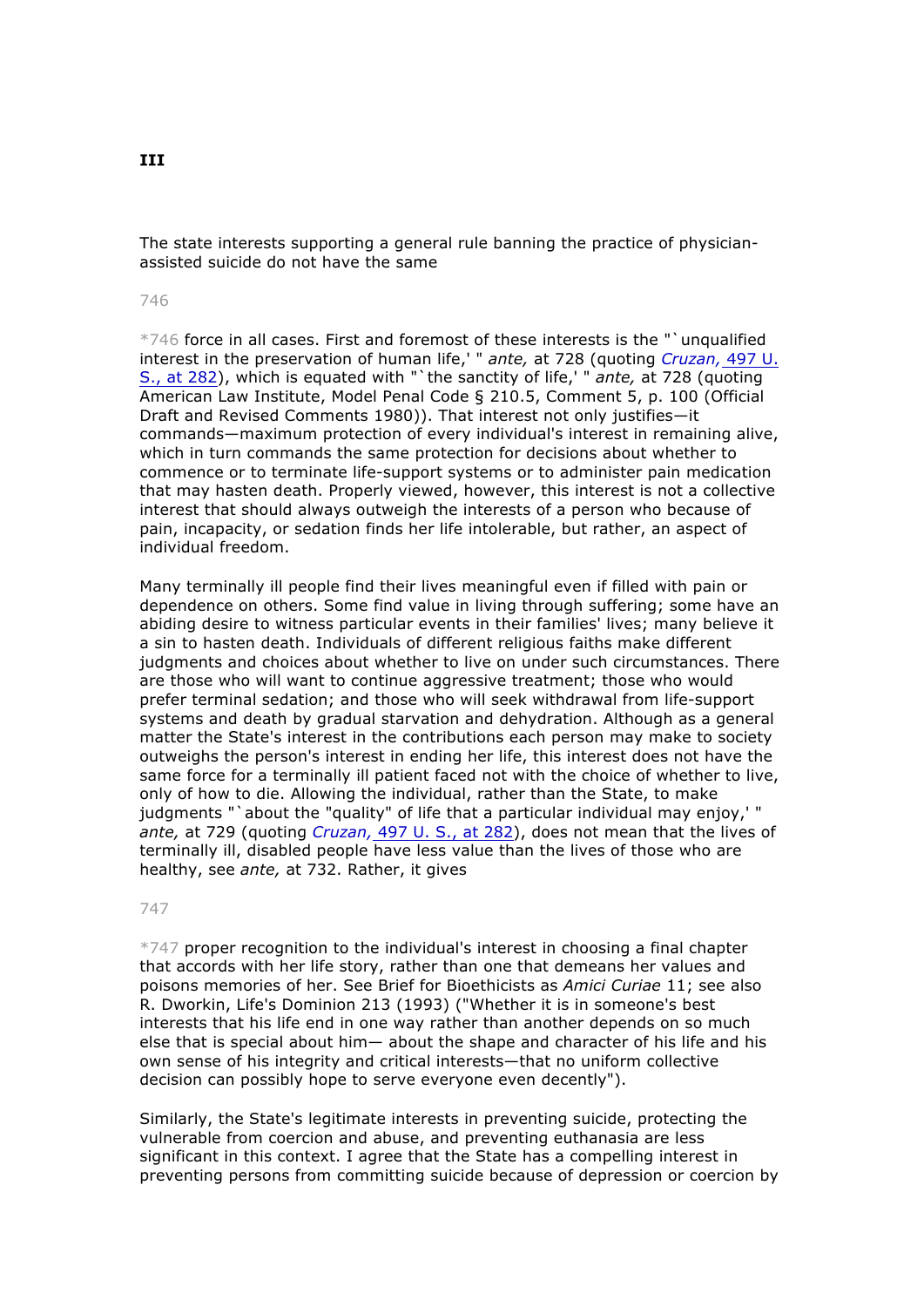third parties. But the State's legitimate interest in preventing abuse does not apply to an individual who is not victimized by abuse, who is not suffering from depression, and who makes a rational and voluntary decision to seek assistance in dying. Although, as the New York Task Force report discusses, diagnosing depression and other mental illness is not always easy, mental health workers and other professionals expert in working with dying patients can help patients cope with depression and pain, and help patients assess their options. See Brief for Washington State Psychological Association et al. as *Amici Curiae* 8-10.

Relatedly, the State and *amici* express the concern that patients whose physical pain is inadequately treated will be more likely to request assisted suicide. Encouraging the development and ensuring the availability of adequate pain treatment is of utmost importance; palliative care, however, cannot alleviate all pain and suffering. See Orentlicher, Legalization of Physician Assisted Suicide: A Very Modest Revolution, 38 Boston College L. Rev. (Galley, p. 8) (1997) ("Greater use of palliative care would reduce the demand for

## 748

\*748 assisted suicide, but it will not eliminate [it]"); see also Brief for Coalition of Hospice Professionals as *Amici Curiae* 8 (citing studies showing that "[a]s death becomes more imminent, pain and suffering become progressively more difficult to treat"). An individual adequately informed of the care alternatives thus might make a rational choice for assisted suicide. For such an individual, the State's interest in preventing potential abuse and mistake is only minimally implicated.

The final major interest asserted by the State is its interest in preserving the traditional integrity of the medical profession. The fear is that a rule permitting physicians to assist in suicide is inconsistent with the perception that they serve their patients solely as healers. But for some patients, it would be a physician's refusal to dispense medication to ease their suffering and make their death tolerable and dignified that would be inconsistent with the healing role. See Block & Billings, Patient Request to Hasten Death, 154 Archives Internal Med. 2039, 2045 (1994) (A doctor's refusal to hasten death "may be experienced by the [dying] patient as an abandonment, a rejection, or an expression of inappropriate paternalistic authority"). For doctors who have longstanding relationships with their patients, who have given their patients advice on alternative treatments, who are attentive to their patient's individualized needs, and who are knowledgeable about pain symptom management and palliative care options, see Quill, Death and Dignity, A Case of Individualized Decision Making, 324 New England J. Med. 691-694 (1991), heeding a patient's desire to assist in her suicide would not serve to harm the physician-patient relationship. Furthermore, because physicians are already involved in making decisions that hasten the death of terminally ill patients—through termination of life support, withholding of medical treatment, and terminal sedation—there is in fact significant tension between the traditional view of

## 749

 $*749$  the physician's role and the actual practice in a growing number of cases.[12]

As the New York State Task Force on Life and the Law recognized, a State's prohibition of assisted suicide is justified by the fact that the "`ideal' " case in which "patients would be screened for depression and offered treatment, effective pain medication would be available, and all patients would have a supportive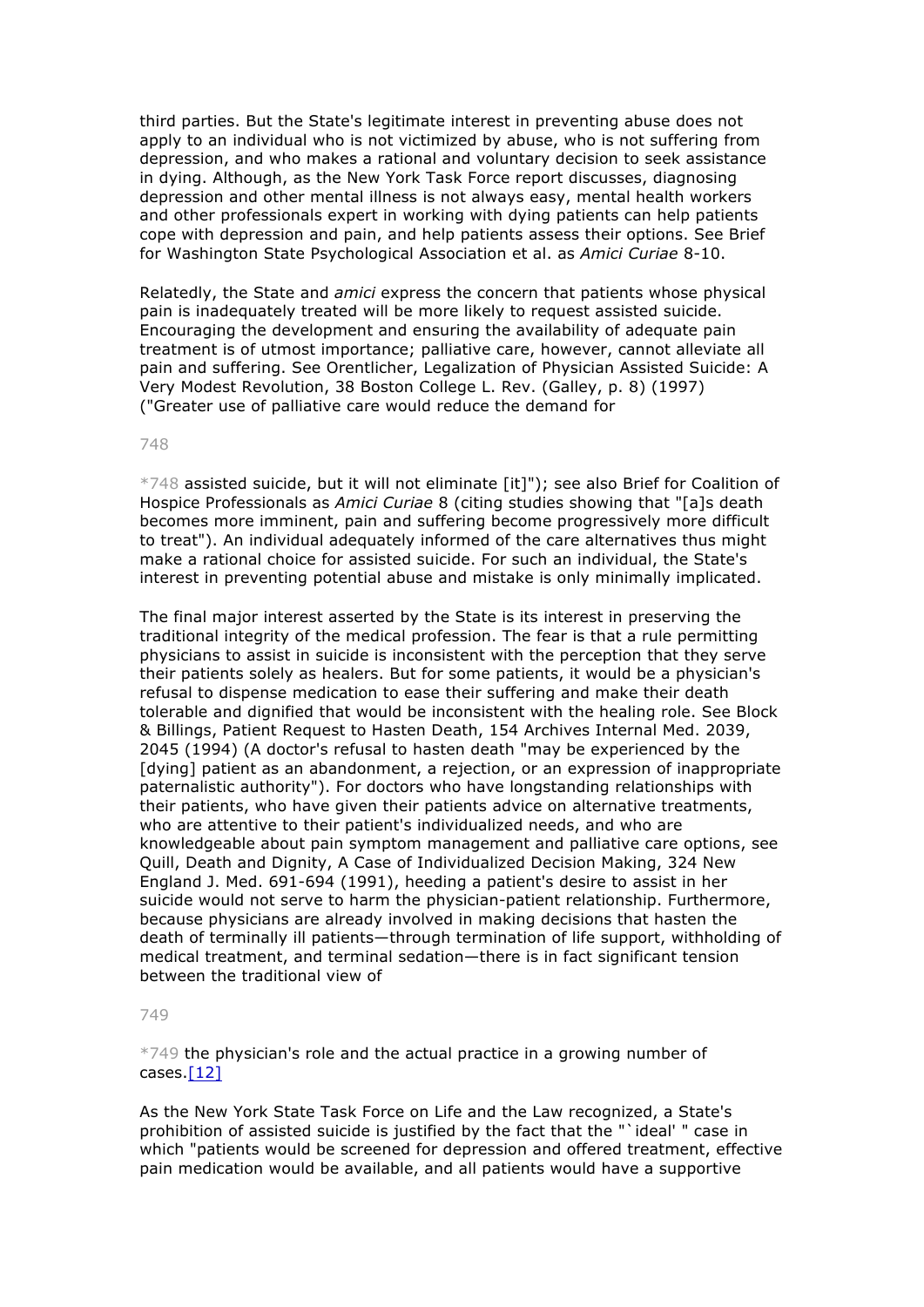committed family and doctor" is not the usual case. New York State Task Force on Life and the Law, When Death Is Sought: Assisted Suicide and Euthanasia in the Medical Context 120 (May 1994). Although, as the Court concludes today, these *potential* harms are sufficient to support the State's general public policy against assisted suicide, they will not always outweigh the individual liberty

## 750

 $*750$  interest of a particular patient. Unlike the Court of Appeals, I would not say as a categorical matter that these state interests are invalid as to the entire class of terminally ill, mentally competent patients. I do not, however, foreclose the possibility that an individual plaintiff seeking to hasten her death, or a doctor whose assistance was sought, could prevail in a more particularized challenge. Future cases will determine whether such a challenge may succeed.

## **IV**

In New York, a doctor must respect a competent person's decision to refuse or to discontinue medical treatment even though death will thereby ensue, but the same doctor would be guilty of a felony if she provided her patient assistance in committing suicide.[13] Today we hold that the Equal Protection Clause is not violated by the resulting disparate treatment of two classes of terminally ill people who may have the same interest in hastening death. I agree that the distinction between permitting death to ensue from an underlying fatal disease and causing it to occur by the administration of medication or other means provides a constitutionally sufficient basis for the State's classification.[14] Unlike the Court, however, see *Vacco, post,* at 801-802, I am not persuaded that in all cases there will in fact be a significant difference between the intent of the physicians, the patients, or the families in the two situations.

There may be little distinction between the intent of a terminally ill patient who decides to remove her life support and one who seeks the assistance of a doctor in ending her life; in both situations, the patient is seeking to hasten a certain, impending death. The doctor's intent might also be the same in prescribing lethal medication as it is in terminating

## 751

\*751 life support. A doctor who fails to administer medical treatment to one who is dying from a disease could be doing so with an intent to harm or kill that patient. Conversely, a doctor who prescribes lethal medication does not necessarily intend the patient's death—rather that doctor may seek simply to ease the patient's suffering and to comply with her wishes. The illusory character of any differences in intent or causation is confirmed by the fact that the American Medical Association unequivocally endorses the practice of terminal sedation—the administration of sufficient dosages of pain-killing medication to terminally ill patients to protect them from excruciating pain even when it is clear that the time of death will be advanced. The purpose of terminal sedation is to ease the suffering of the patient and comply with her wishes, and the actual cause of death is the administration of heavy doses of lethal sedatives. This same intent and causation may exist when a doctor complies with a patient's request for lethal medication to hasten her death. $[15]$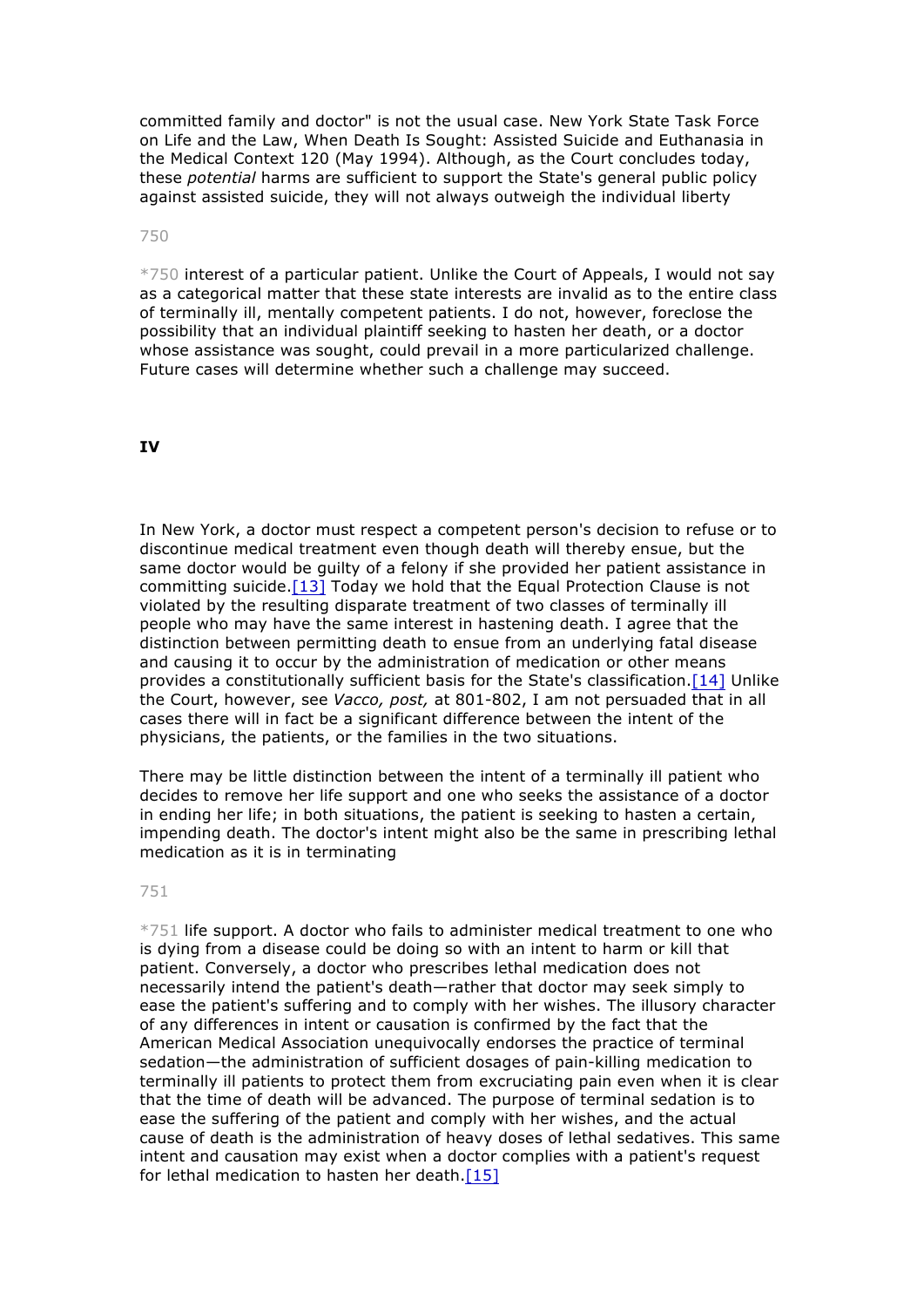Thus, although the differences the majority notes in causation and intent between terminating life support and assisting in suicide support the Court's rejection of the respondents' facial challenge, these distinctions may be inapplicable to particular terminally ill patients and their doctors. Our holding today in *Vacco* v. *Quill, post,* p. 793, that the Equal Protection Clause is not violated by New York's classification, just like our holding in *Washington* v. *Glucksberg* that the Washington statute is not invalid on its face, does not foreclose the possibility that some applications of the New

752

\*752 York statute may impose an intolerable intrusion on the patient's freedom.

There remains room for vigorous debate about the outcome of particular cases that are not necessarily resolved by the opinions announced today. How such cases may be decided will depend on their specific facts. In my judgment, however, it is clear that the so-called "unqualified interest in the preservation of human life," *Cruzan,* 497 U. S., at 282; *ante,* at 728, is not itself sufficient to outweigh the interest in liberty that may justify the only possible means of preserving a dying patient's dignity and alleviating her intolerable suffering.

Justice Souter, concurring in the judgment.

Three terminally ill individuals and four physicians who sometimes treat terminally ill patients brought this challenge to the Washington statute making it a crime "knowingly . . . [to] ai[d] another person to attempt suicide," Wash. Rev. Code § 9A.36.060 (1994), claiming on behalf of both patients and physicians that it would violate substantive due process to enforce the statute against a doctor who acceded to a dying patient's request for a drug to be taken by the patient to commit suicide. The question is whether the statute sets up one of those "arbitrary impositions" or "purposeless restraints" at odds with the Due Process Clause of the Fourteenth Amendment. *Poe* v. *Ullman,* 367 U. S. 497, 543 (1961) (Harlan, J., dissenting). I conclude that the statute's application to the doctors has not been shown to be unconstitutional, but I write separately to give my reasons for analyzing the substantive due process claims as I do, and for rejecting this one.

**I**

Although the terminally ill original parties have died during the pendency of this case, the four physicians who remain

753

 $*753$  as respondents here [1] continue to request declaratory and injunctive relief for their own benefit in discharging their obligations to other dying patients who request their help.[2] See, *e. g., Southern Pacific Terminal Co.* v. *ICC,* 219 U. S. 498, 515 (1911) (question was capable of repetition yet evading review). The case reaches us on an order granting summary judgment, and we must take as true the undisputed allegations that each of the patients was mentally competent and terminally ill, and that each made a knowing and voluntary choice to ask a doctor to prescribe "medications . . . to be self-administered for the purpose of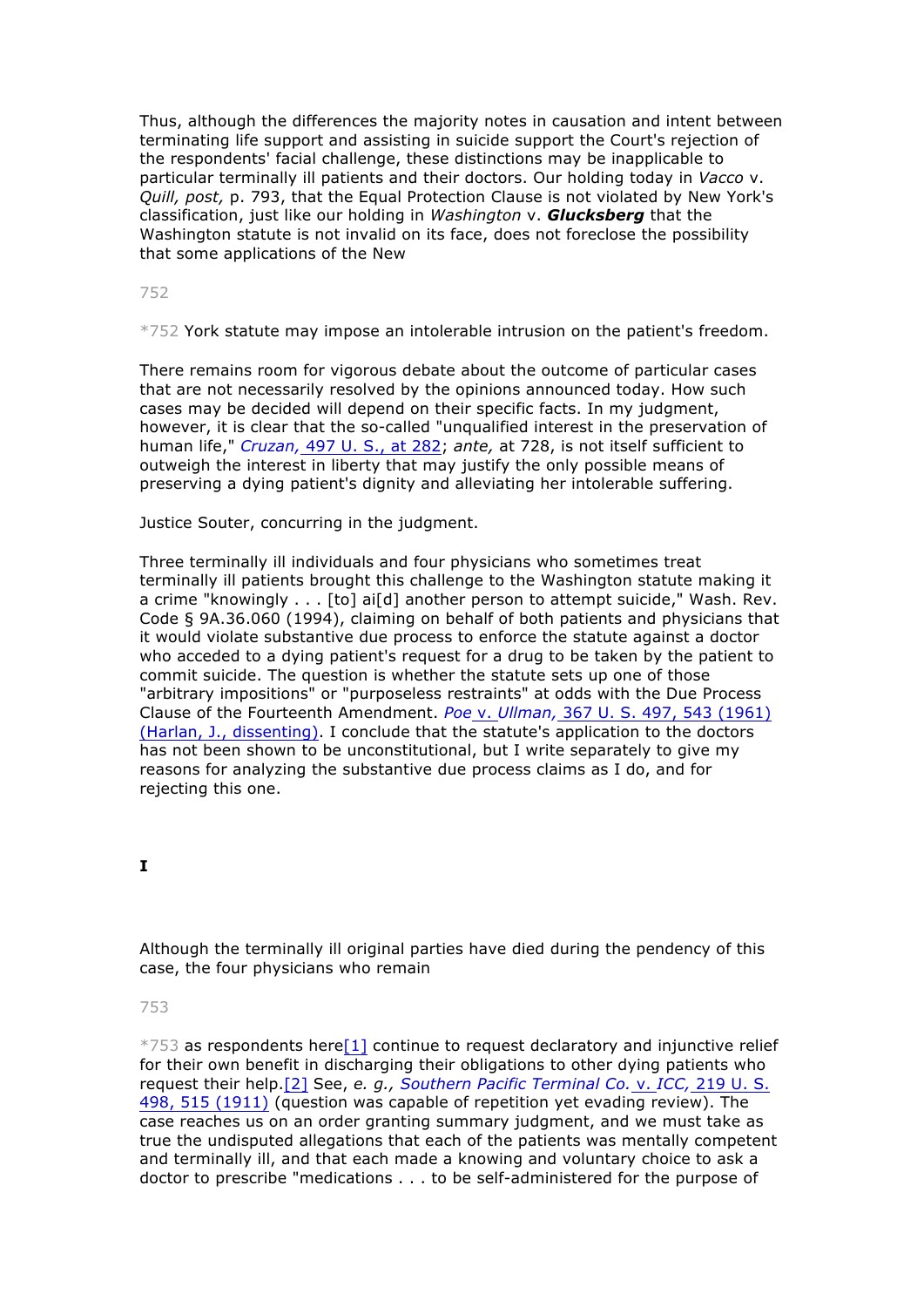hastening . . . death." Complaint ¶ 2.3. The State does not dispute that each faced a passage to death more agonizing both mentally and physically, and more protracted over time, than death by suicide with a physician's help, or that each would have chosen such a suicide for the sake of personal dignity, apart even from relief from pain. Each doctor in this case claims to encounter patients like the original plaintiffs who have died, that is, mentally competent, terminally ill, and seeking medical help in "the voluntary self-termination of life." *Id.,* ¶¶ 2.5— 2.8. While there may be no unanimity on the physician's professional obligation in such circumstances, I accept here respondents' representation that providing such patients with prescriptions for drugs that go beyond pain relief to hasten death would, in these circumstances, be consistent with standards of medical practice. Hence, I take it to be true, as respondents say, that the Washington statute prevents the exercise of a physician's "best professional judgment to prescribe medications to [such] patients in dosages that would enable them to act to hasten their own deaths." *Id.,* ¶ 2.6; see also App. 35-37, 49-51, 55-57, 73-75.

#### 754

 $*754$  In their brief to this Court, the doctors claim not that they ought to have a right generally to hasten patients' imminent deaths, but only to help patients who have made "personal decisions regarding their own bodies, medical care, and, fundamentally, the future course of their lives," Brief for Respondents 12, and who have concluded responsibly and with substantial justification that the brief and anguished remainders of their lives have lost virtually all value to them. Respondents fully embrace the notion that the State must be free to impose reasonable regulations on such physician assistance to ensure that the patients they assist are indeed among the competent and terminally ill and that each has made a free and informed choice in seeking to obtain and use a fatal drug. Complaint ¶ 3.2; App. 28-41.

In response, the State argues that the interest asserted by the doctors is beyond constitutional recognition because it has no deep roots in our history and traditions. Brief for Petitioners 21-25. But even aside from that, without disputing that the patients here were competent and terminally ill, the State insists that recognizing the legitimacy of doctors' assistance of their patients as contemplated here would entail a number of adverse consequences that the Washington Legislature was entitled to forestall. The nub of this part of the State's argument is not that such patients are constitutionally undeserving of relief on their own account, but that any attempt to confine a right of physician assistance to the circumstances presented by these doctors is likely to fail. *Id.,* at 34-35, 44-47.

First, the State argues that the right could not be confined to the terminally ill. Even assuming a fixed definition of that term, the State observes that it is not always possible to say with certainty how long a person may live. *Id.,* at 34. It asserts that "[t]here is no principled basis on which [the right] can be limited to the prescription of medication for terminally ill patients to administer to themselves" when the right's justifying principle is as broad as "`merciful termination

### 755

\*755 of suffering.' " *Id.* , at 45 (citing Y. Kamisar, Are Laws Against Assisted Suicide Unconstitutional?, Hastings Center Report 32, 36-37 (May—June 1993)). Second, the State argues that the right could not be confined to the mentally competent, observing that a person's competence cannot always be assessed with certainty, Brief for Petitioners 34, and suggesting further that no principled distinction is possible between a competent patient acting independently and a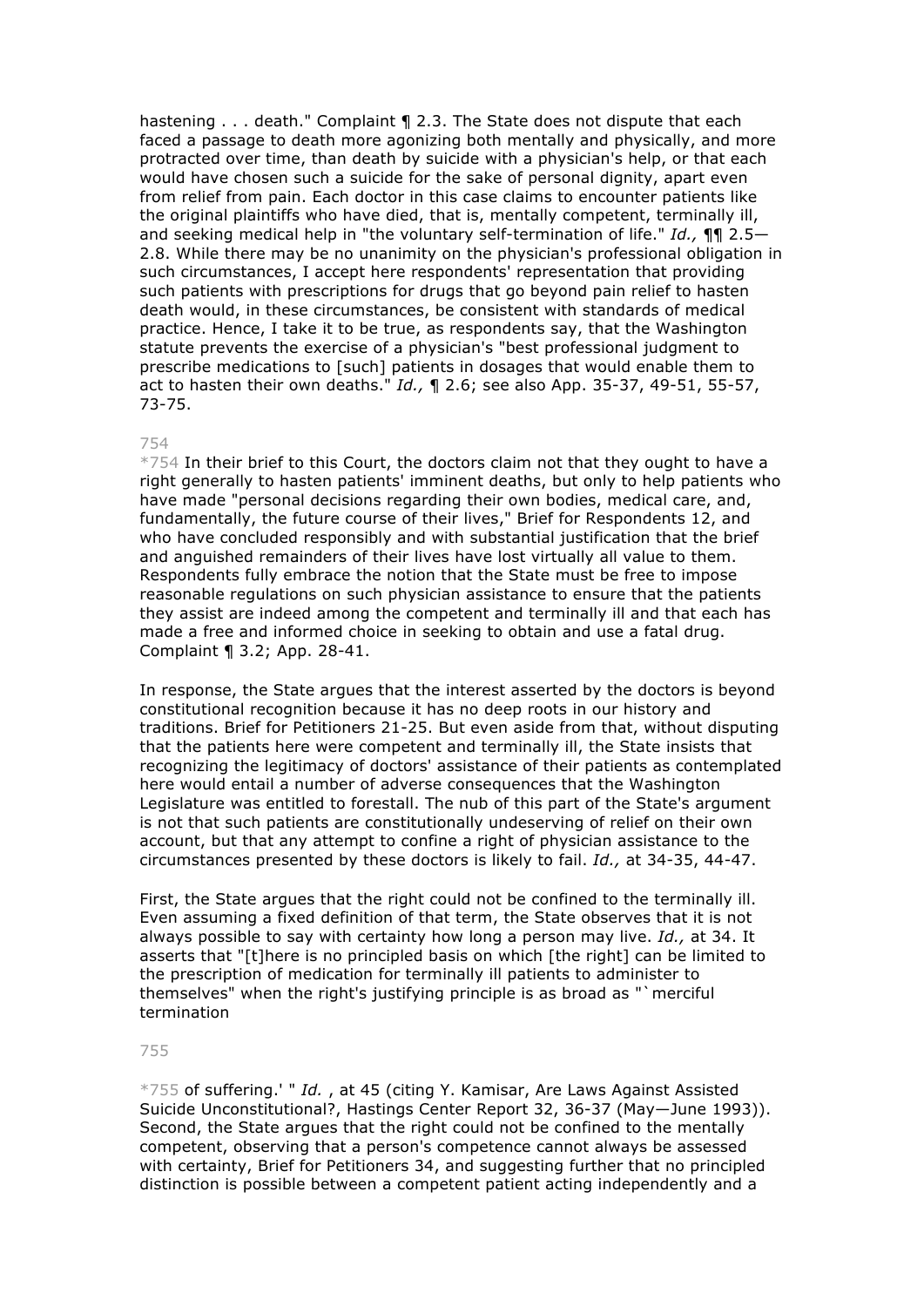patient acting through a duly appointed and competent surrogate, *id.* , at 46. Next, according to the State, such a right might entail a right to or at least merge in practice into "other forms of life-ending assistance," such as euthanasia. *Id.,* at 46-47. Finally, the State believes that a right to physician assistance could not easily be distinguished from a right to assistance from others, such as friends, family, and other health-care workers. *Id.,* at 47. The State thus argues that recognition of the substantive due process right at issue here would jeopardize the lives of others outside the class defined by the doctors' claim, creating risks of irresponsible suicides and euthanasia, whose dangers are concededly within the State's authority to address.

## **II**

When the physicians claim that the Washington law deprives them of a right falling within the scope of liberty that the Fourteenth Amendment guarantees against denial without due process of law,  $[3]$  they are not claiming some sort of procedural defect in the process through which the statute has been enacted or is administered. Their claim, rather, is that the State has no substantively adequate justification for barring the assistance sought by the patient and sought to be offered by the physician. Thus, we are dealing with a claim to one of those rights sometimes described as rights

### 756

 $*756$  of substantive due process and sometimes as unenumerated rights, in view of the breadth and indeterminacy of the "due process" serving as the claim's textual basis. The doctors accordingly arouse the skepticism of those who find the Due Process Clause an unduly vague or oxymoronic warrant for judicial review of substantive state law, just as they also invoke two centuries of American constitutional practice in recognizing unenumerated, substantive limits on governmental action. Although this practice has neither rested on any single textual basis nor expressed a consistent theory (or,before *Poe* v. *Ullman,* a much articulated one), a brief overview of its history is instructive on two counts. The persistence of substantive due process in our cases points to the legitimacy of the modern justification for such judicial review found in Justice Harlan's dissent in *Poe,*[4] on which I will dwell further on, while the acknowledged failures of some of these cases point with caution to the difficulty raised by the present claim.

Before the ratification of the Fourteenth Amendment, substantive constitutional review resting on a theory of unenumerated rights occurred largely in the state courts applying state constitutions that commonly contained either due process clauses like that of the Fifth Amendment (and later the Fourteenth) or the textual antecedents of such clauses, repeating

## 757

 $*757$  Magna Carta's guarantee of "the law of the land."[5] On the basis of such clauses, or of general principles untethered to specific constitutional language, state courts evaluated the constitutionality of a wide range of statutes.

Thus, a Connecticut court approved a statute legitimating a class of previous illegitimate marriages, as falling within the terms of the "social compact," while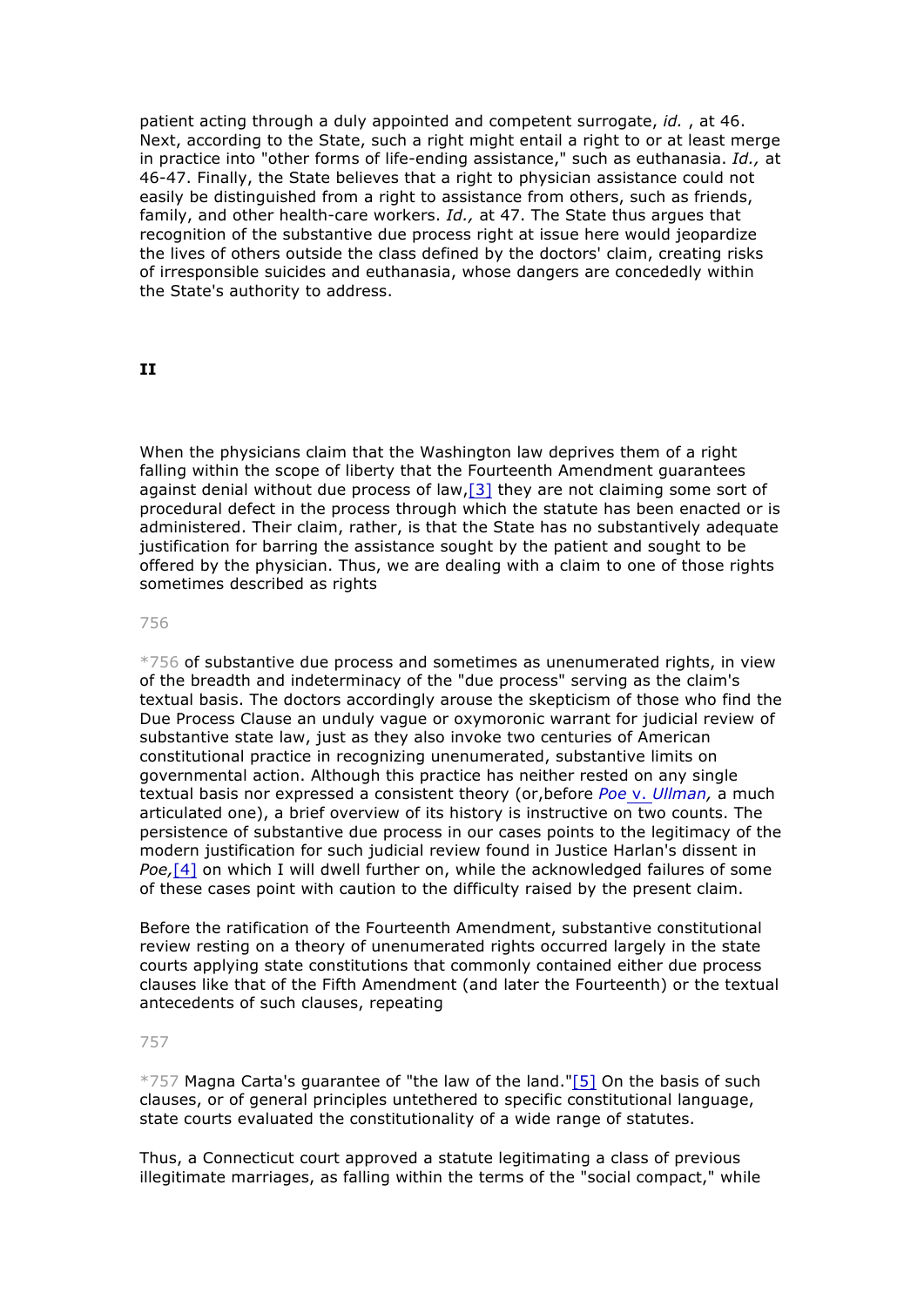making clear its power to review constitutionality in those terms. *Goshen* v. *Stonington,* 4 Conn. 209, 225-226 (1822). In the same period, a specialized court of equity, created under a Tennessee statute solely to hear cases brought by the state bank against its debtors, found its own authorization unconstitutional as "partial" legislation violating the State Constitution's "law of the land" clause. *Bank of the State* v. *Cooper,* 2 Yerg. 599, 602-608 (Tenn. 1831) (opinion of Green, J.); *id.,* at 613-615 (opinion of Peck, J.); *id.,* at 618-623 (opinion of Kennedy, J.). And the middle of the 19th century brought the famous *Wynehamer* case, invalidating a statute purporting to render possession of liquor immediately illegal except when kept for narrow, specified purposes, the state court finding the statute inconsistent with the State's due process clause. *Wynehamer* v. *People,* 13 N. Y. 378, 486-487 (1856). The statute was deemed an excessive threat to the "fundamental rights of the citizen" to property. *Id.,* at 398 (opinion of Comstock, J.). See generally E. Corwin, Liberty Against Government 58-115 (1948) (discussing substantive due process in the state courts before the Civil War); T. Cooley, Constitutional Limitations \*85—\*129, \*351—\*397.

Even in this early period, however, this Court anticipated the developments that would presage both the Civil War and the ratification of the Fourteenth Amendment, by making it clear on several occasions that it too had no doubt of the

## 758

\*758 judiciary's power to strike down legislation that conflicted with important but unenumerated principles of American government. In most such instances, after declaring its power to invalidate what it might find inconsistent with rights of liberty and property, the Court nevertheless went on to uphold the legislative Acts under review. See, *e. g., Wilkinson* v. *Leland,* 2 Pet. 627, 656-661 (1829); *Calder* v. *Bull,* 3 Dall. 386, 386-395 (1798) (opinion of Chase, J.); see also *Corfield* v. *Coryell,* 6 F. Cas. 546, 550-552 (No. 3,230) (CC ED Pa. 1823). But in *Fletcher* v. *Peck,* 6 Cranch 87 (1810), the Court went further. It struck down an Act of the Georgia Legislature that purported to rescind a sale of public land *ab initio* and reclaim title for the State, and so deprive subsequent, good-faith purchasers of property conveyed by the original grantees. The Court rested the invalidation on alternative sources of authority: the specific prohibitions against bills of attainder, *ex post facto* laws, laws impairing contracts in Article I, § 10, of the Constitution; and "general principles which are common to our free institutions," by which Chief Justice Marshall meant that a simple deprivation of property by the State could not be an authentically "legislative" Act. *Fletcher, supra,* at 135-139.

*Fletcher* was not, though, the most telling early example of such review. For its most salient instance in this Court before the adoption of the Fourteenth Amendment was, of course, the case that the Amendment would in due course overturn, *Dred Scott* v. *Sandford,* 19 How. 393 (1857). Unlike *Fletcher, Dred Scott* was textually based on a Due Process Clause (in the Fifth Amendment, applicable to the National Government), and it was in reliance on that Clause's protection of property that the Court invalidated the Missouri Compromise. 19 How., at 449-452. This substantive protection of an owner's property in a slave taken to the territories was traced to the absence of any enumerated power to affect that property granted to the Congress by Article I of the Constitution, *id.* , at 451-452, the implication

759

\*759 being that the Government had no legitimate interest that could support the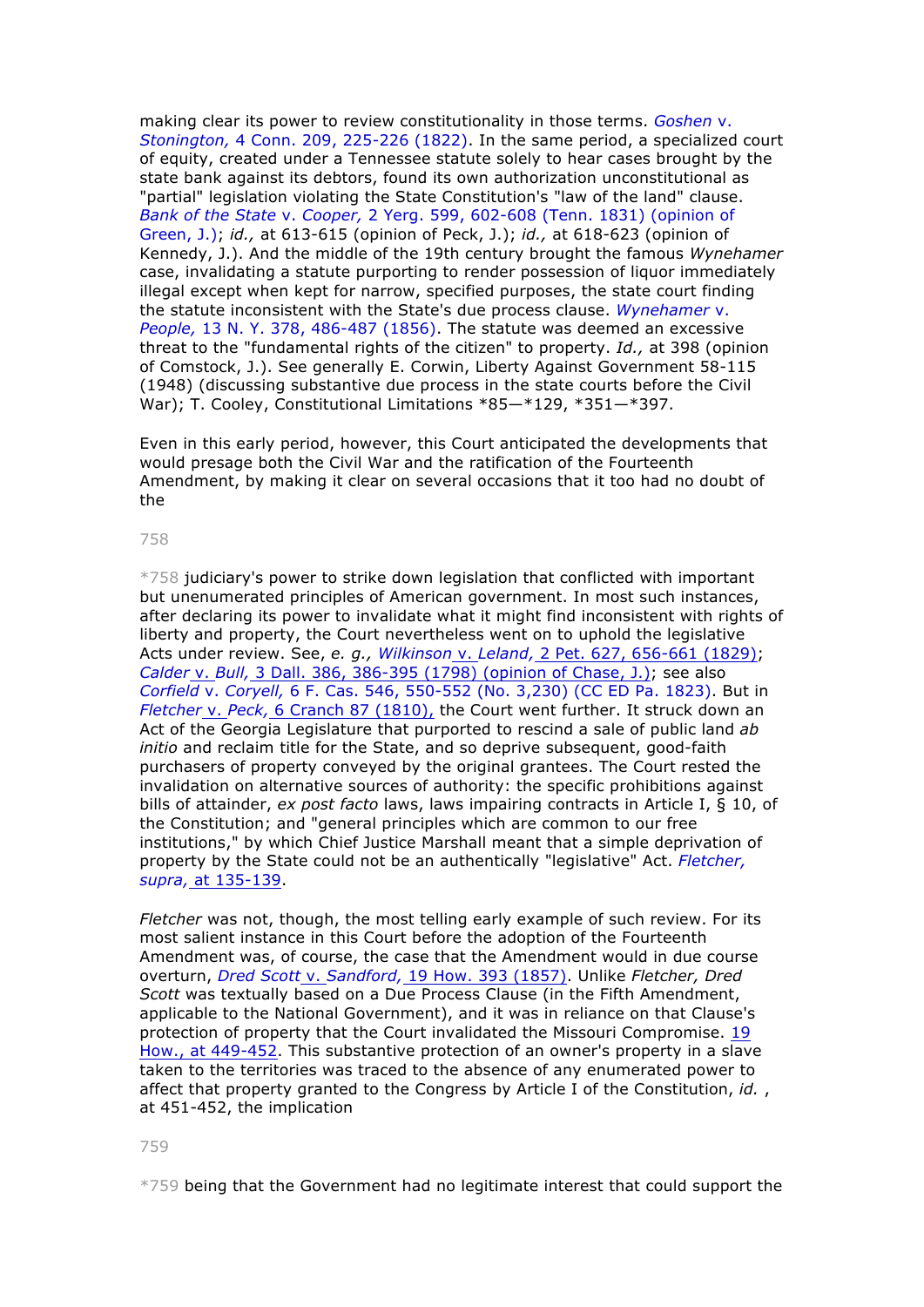earlier congressional compromise. The ensuing judgment of history needs no recounting here.

After the ratification of the Fourteenth Amendment, with its guarantee of due process protection against the States, interpretation of the words "liberty" and "property" as used in Due Process Clauses became a sustained enterprise, with the Court generally describing the due process criterion in converse terms of reasonableness or arbitrariness. That standard is fairly traceable to Justice Bradley's dissent in the *Slaughter-House Cases,* 16 Wall. 36 (1873), in which he said that a person's right to choose a calling was an element of liberty (as the calling, once chosen, was an aspect of property) and declared that the liberty and property protected by due process are not truly recognized if such rights may be "arbitrarily assailed," *id.,* at 116.[6] After that, opinions comparable to those that preceded *Dred Scott* expressed willingness to review legislative action for consistency with the Due Process Clause even as they upheld the laws in question. See, *e. g., Bartemeyer* v. *Iowa,* 18 Wall. 129, 133-135 (1874); *Munn* v. *Illinois,* 94 U. S. 113, 123-135 (1877); *Rail- road Comm'n Cases,* 116 U. S. 307, 331 (1886); *Mugler* v.

760

\*760 *Kansas,* 123 U. S. 623, 659-670 (1887). See generally Corwin, *supra,* at 121-136 (surveying the Court's early Fourteenth Amendment cases and finding little dissent from the general principle that the Due Process Clause authorized judicial review of substantive statutes).

The theory became serious, however, beginning with *Allgeyer* v. *Louisiana,* 165 U. S. 578 (1897), where the Court invalidated a Louisiana statute for excessive interference with Fourteenth Amendment liberty to contract, *id.,* at 588— 593, and offered a substantive interpretation of "liberty," that in the aftermath of the so-called *Lochner* Era has been scaled back in some respects, but expanded in others, and never repudiated in principle. The Court said that Fourteenth Amendment liberty includes "the right of the citizen to be free in the enjoyment of all his faculties; to be free to use them in all lawful ways; to live and work where he will; to earn his livelihood by any lawful calling; to pursue any livelihood or avocation; and for that purpose to enter into all contracts which may be proper, necessary and essential to his carrying out to a successful conclusion the purposes above mentioned." *Id.,* at 589. "[W]e do not intend to hold that in no such case can the State exercise its police power," the Court added, but "[w]hen and how far such power may be legitimately exercised with regard to these subjects must be left for determination to each case as it arises." *Id.,* at 590.

Although this principle was unobjectionable, what followed for a season was, in the realm of economic legislation, the echo of *Dred Scott. Allgeyer* was succeeded within a decade by *Lochner* v. *New York,* 198 U. S. 45 (1905), and the era to which that case gave its name, famous now for striking down as arbitrary various sorts of economic regulations that post-New Deal courts have uniformly thought constitutionally sound. Compare, *e. g., id.,* at 62 (finding New York's maximumhours law for bakers "unreasonable and entirely arbitrary"), and *Adkins* v. *Children's Hospital of D. C.,* 261

761

 $*761$  U. S. 525, 559 (1923) (holding a minimum-wage law "so clearly the product of a naked, arbitrary exercise of power that it cannot be allowed to stand under the Constitution of the United States"), with *West Coast Hotel Co.* v. *Parrish,* 300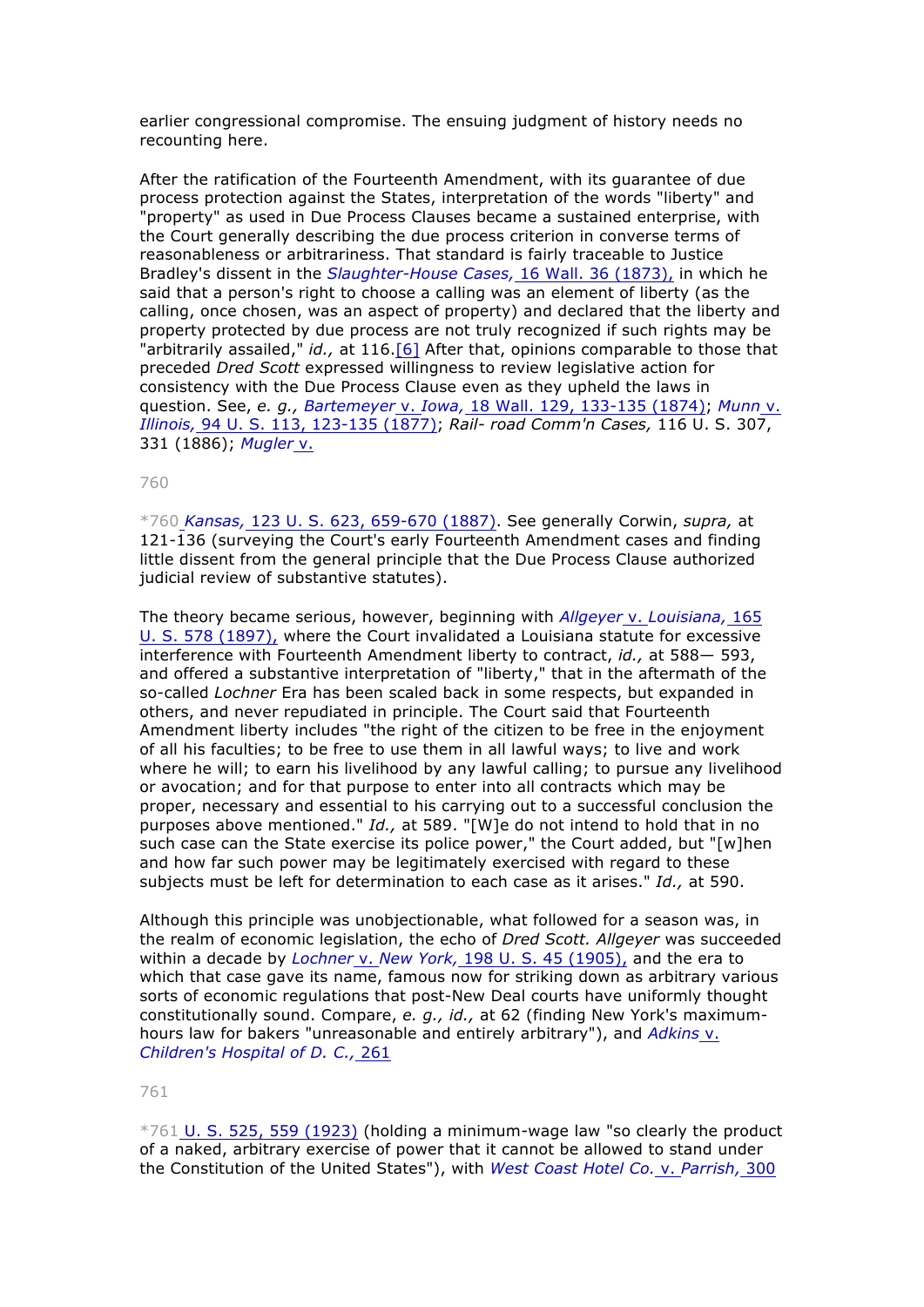U. S. 379, 391 (1937) (overruling *Adkins* and approving a minimum-wage law on the principle that "regulation which is reasonable in relation to its subject and is adopted in the interests of the community is due process"). As the parentheticals here suggest, while the cases in the *Lochner* line routinely invoked a correct standard of constitutional arbitrariness review, they harbored the spirit of *Dred Scott* in their absolutist implementation of the standard they espoused.

Even before the deviant economic due process cases had been repudiated, however, the more durable precursors of modern substantive due process were reaffirming this Court's obligation to conduct arbitrariness review, beginning with *Meyer* v. *Nebraska,* 262 U. S. 390 (1923). Without referring to any specific guarantee of the Bill of Rights, the Court invoked precedents from the *Slaughter-House Cases* through *Adkins* to declare that the Fourteenth Amendment protected "the right of the individual to contract, to engage in any of the common occupations of life, to acquire useful knowledge, to marry, establish a home and bring up children, to worship God according to the dictates of his own conscience, and generally to enjoy those privileges long recognized at common law as essential to the orderly pursuit of happiness by free men." 262 U. S., at 399. The Court then held that the same Fourteenth Amendment liberty included a teacher's right to teach and the rights of parents to direct their children's education without unreasonable interference by the States, *id.* , at 400, with the result that Nebraska's prohibition on the teaching of foreign languages in the lower grades was "arbitrary and without reasonable relation to any end within the competency of the State," *id.,* at 403. See also *Pierce* v. *Society of Sisters,* 268 U. S. 510, 534-536 (1925)

### 762

 $*762$  (finding that a statute that all but outlawed private schools lacked any "reasonable relation to some purpose within the competency of the State"); *Palko* v. *Connecticut,* 302 U. S. 319, 327-328 (1937) ("[E]ven in the field of substantive rights and duties the legislative judgment, if oppressive and arbitrary, may be overridden by the courts." "Is that [injury] to which the statute has subjected [the appellant] a hardship so acute and shocking that our polity will not endure it? Does it violate those fundamental principles of liberty and justice which lie at the base of all our civil and political institutions?" (citation and internal quotation marks omitted)).

After *Meyer* and *Pierce,* two further opinions took the major steps that lead to the modern law. The first was not even in a due process case but one about equal protection, *Skinner* v. *Oklahoma ex rel. Williamson,* 316 U. S. 535 (1942), where the Court emphasized the "fundamental" nature of individual choice about procreation and so foreshadowed not only the later prominence of procreation as a subject of liberty protection, but the corresponding standard of "strict scrutiny," in this Court's Fourteenth Amendment law. See *id.,* at 541. *Skinner,* that is, added decisions regarding procreation to the list of liberties recognized in *Meyer* and *Pierce* and loosely suggested, as a gloss on their standard of arbitrariness, a judicial obligation to scrutinize any impingement on such an important interest with heightened care. In so doing, it suggested a point that Justice Harlan would develop, that the kind and degree of justification that a sensitive judge would demand of a State would depend on the importance of the interest being asserted by the individual. *Poe,* 367 U. S., at 543.

The second major opinion leading to the modern doctrine was Justice Harlan's *Poe* dissent just cited, the conclusion of which was adopted in *Griswold* v. *Connecticut,* 381 U. S. 479 (1965), and the authority of which was acknowledged in *Planned Parenthood of Southeastern Pa.* v. *Casey,* 505 U. S. 833 (1992). See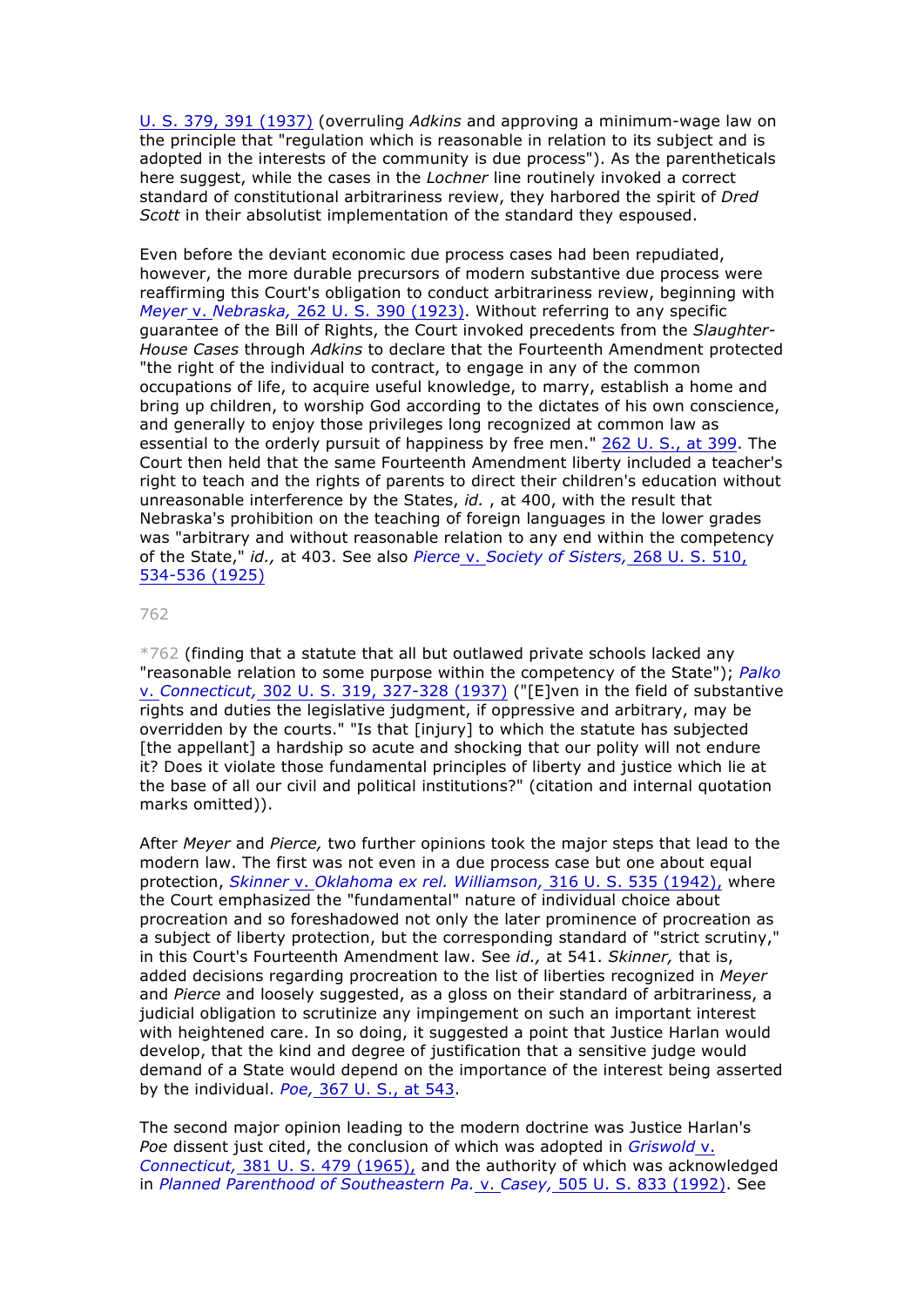also n. 4, *supra.* The dissent is important

### 763

 $*763$  for three things that point to our responsibilities today. The first is Justice Harlan's respect for the tradition of substantive due process review itself, and his acknowledgment of the Judiciary's obligation to carry it on. For two centuries American courts, and for much of that time this Court, have thought it necessary to provide some degree of review over the substantive content of legislation under constitutional standards of textual breadth. The obligation was understood before *Dred Scott* and has continued after the repudiation of *Lochner* `s progeny, most notably on the subjects of segregation in public education, *Bolling* v. *Sharpe,* 347 U. S. 497, 500 (1954), interracial marriage, *Loving* v. *Virginia,* 388 U. S. 1, 12 (1967), marital privacy and contraception, *Carey* v. *Population Services Int'l,* 431 U. S. 678, 684-691 (1977); *Griswold* v. *Connecticut, supra,* at 481-486, abortion, *Planned Parenthood of Southeastern Pa.* v. *Casey, supra,* at 849, 869-879 (joint opinion of O'Connor, Kennedy, and Souter, JJ.); *Roe* v. *Wade,* 410 U. S. 113, 152-166 (1973), personal control of medical treatment, *Cruzan* v. *Director, Mo. Dept. of Health,* 497 U. S. 261, 287-289 (1990) (O'Connor, J., concurring); *id.,* at 302 (Brennan, J., dissenting); *id.,* at 331 (Stevens, J., dissenting); see also *id.,* at 278 (majority opinion), and physical confinement, *Foucha* v. *Louisiana,* 504 U. S. 71, 80-83 (1992). This enduring tradition of American constitutional practice is, in Justice Harlan's view, nothing more than what is required by the judicial authority and obligation to construe constitutional text and review legislation for conformity to that text. See *Marbury* v. *Madison,* 1 Cranch 137 (1803). Like many judges who preceded him and many who followed, he found it impossible to construe the text of due process without recognizing substantive, and not merely procedural, limitations. "Were due process merely a procedural safeguard it would fail to reach those situations where the deprivation of life, liberty or property was accomplished by legislation which by operating in the future could, given even the fairest possible procedure in application

#### 764

\*764 to individuals, nevertheless destroy the enjoyment of all three." *Poe, supra,* at 541.[7] The text of the Due Process Clause thus imposes nothing less than an obligation to give substantive content to the words "liberty" and "due process of law."

Following the first point of the *Poe* dissent, on the necessity to engage in the sort of examination we conduct today, the dissent's second and third implicitly address those cases, already noted, that are now condemned with virtual unanimity as disastrous mistakes of substantive due process review. The second of the dissent's lessons is a reminder that the business of such review is not the identification of extratextual absolutes but scrutiny of a legislative resolution (perhaps unconscious) of clashing principles, each quite possibly worthy in and of itself, but each to be weighed within the history of our values as a people. It is a comparison of the relative strengths of opposing claims that informs the judicial task, not a deduction from some first premise. Thus informed, judicial review still has no warrant to substitute one reasonable resolution of the contending positions for another, but authority to supplant the balance already struck between the contenders only when it falls outside the realm of the reasonable. Part III, below, deals with this second point, and also with the dissent's third, which takes the form of an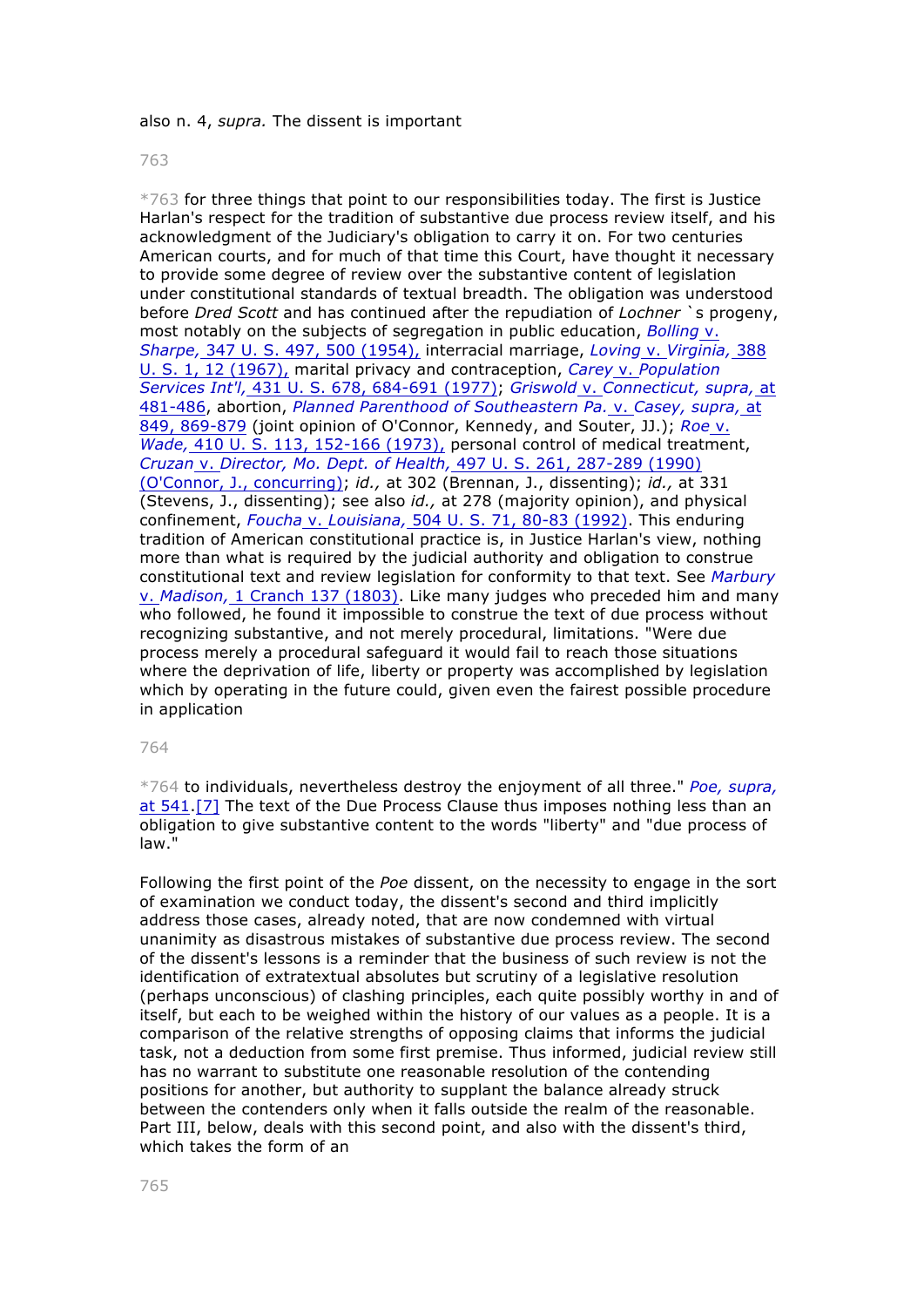$*765$  object lesson in the explicit attention to detail that is no less essential to the intellectual discipline of substantive due process review than an understanding of the basic need to account for the two sides in the controversy and to respect legislation within the zone of reasonableness.

# **III**

My understanding of unenumerated rights in the wake of the *Poe* dissent and subsequent cases avoids the absolutist failing of many older cases without embracing the opposite pole of equating reasonableness with past practice described at a very specific level. See *Planned Parenthood of Southeastern Pa.* v. *Casey,* 505 U. S., at 847-849. That understanding begins with a concept of "ordered liberty," *Poe,* 367 U. S., at 549 (Harlan, J.); see also *Griswold,* 381 U. S., at 500, comprising a continuum of rights to be free from "arbitrary impositions and purposeless restraints," *Poe,* 367 U. S., at 543 (Harlan, J., dissenting).

"Due Process has not been reduced to any formula; its content cannot be determined by reference to any code. The best that can be said is that through the course of this Court's decisions it has represented the balance which our Nation, built upon postulates of respect for the liberty of the individual, has struck between that liberty and the demands of organized society. If the supplying of content to this Constitutional concept has of necessity been a rational process, it certainly has not been one where judges have felt free to roam where unguided speculation might take them. The balance of which I speak is the balance struck by this country, having regard to what history teaches are the traditions from which it developed as well as the traditions from which it broke. That tradition is a living thing. A decision of this Court which radically departs from it could not long survive, while a decision which builds on what has survived is likely to be sound. No formula could

## 766

\*766 serve as a substitute, in this area, for judgment and restraint." *Id.,* at 542. See also *Moore* v. *East Cleveland,* 431 U. S. 494, 503 (1977) (plurality opinion of Powell, J.) ("Appropriate limits on substantive due process come not from drawing arbitrary lines but rather from careful `respect for the teachings of history [and] solid recognition of the basic values that underlie our society' ") (quoting *Griswold, supra,* at 501 (Harlan, J., concurring)).

After the *Poe* dissent, as before it, this enforceable concept of liberty would bar statutory impositions even at relatively trivial levels when governmental restraints are undeniably irrational as unsupported by any imaginable rationale. See, *e. g., United States* v. *Carolene Products Co.,* 304 U. S. 144, 152 (1938) (economic legislation "not . . . unconstitutional unless . . . facts . . . preclude the assumption that it rests upon some rational basis"); see also *Poe, supra,* at 545, 548 (Harlan, J., dissenting) (referring to usual "presumption of constitutionality" and ordinary test "going merely to the plausibility of [a statute's] underlying rationale"). Such instances are suitably rare. The claims of arbitrariness that mark almost all instances of unenumerated substantive rights are those resting on "certain interests requir[ing] particularly careful scrutiny of the state needs asserted to justify their abridgment[,] [c]f. *Skinner* v. *Oklahoma* [*ex rel. Williamson,* 316 U. S. 535 (1942)]; *Bolling* v. *Sharpe,* [347 U. S. 497 (1954)]," *id.*, at 543; that is, interests in liberty sufficiently important to be judged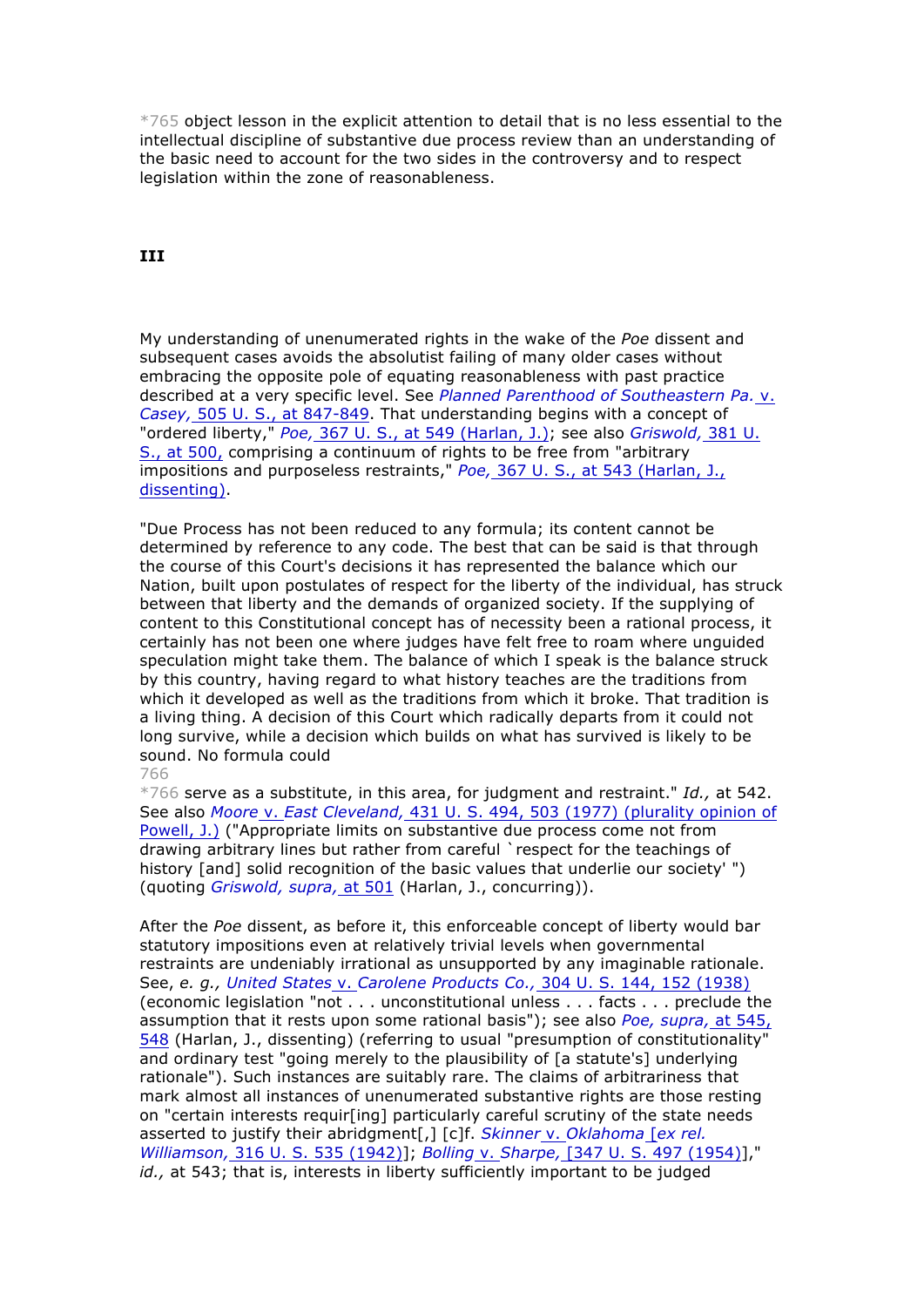"fundamental," *id.,* at 548; see also *id.,* at 541 (citing *Corfield* v. *Coryell,* 4 Wash. C. C. 371, 380 (CC ED Pa. 1825)). In the face of an interest this powerful a State may not rest on threshold rationality or a presumption of constitutionality, but may prevail only on the ground of an interest sufficiently compelling to place within the realm of the reasonable a refusal to recognize the individual right asserted. *Poe, supra,* at 548 (Harlan, J., dissenting) (an "enactment involv[ing] . . . a most fundamental aspect

## 767

\*767 of `liberty' . . . [is] subjec[t] to `strict scrutiny' ") (quoting *Skinner* v. *Oklahoma ex rel. Williamson,* 316 U. S., at 541);[8] *Reno* v. *Flores,* 507 U. S. 292, 301-302 (1993) (reaffirming that due process "forbids the government to infringe certain `fundamental' liberty interests . . . unless the infringement is narrowly tailored to serve a compelling state interest").[9]

This approach calls for a court to assess the relative "weights" or dignities of the contending interests, and to this extent the judicial method is familiar to the common law. Common-law method is subject, however, to two important constraints in the hands of a court engaged in substantive due process review. First, such a court is bound to confine the values that it recognizes to those truly deserving constitutional stature, either to those expressed in constitutional text, or those exemplified by "the traditions from which [the Nation] developed," or revealed by contrast with "the traditions from which it broke." *Poe,* 367 U. S., at 542 (Harlan, J., dissenting). "`We may not draw on our merely personal and private notions and disregard the limits . . . derived from

## 768

 $*768$  considerations that are fused in the whole nature of our judicial process  $\dots$ [,] considerations deeply rooted in reason and in the compelling traditions of the legal profession.' " *Id.,* at 544-545 (quoting *Rochin* v. *California,* 342 U. S. 165, 170— 171 (1952)); see also *Palko* v. *Connecticut,* 302 U. S., at 325 (looking to "`principle[s] of justice so rooted in the traditions and conscience of our people as to be ranked as fundamental' ") (quoting *Snyder* v. *Massachusetts,* 291 U. S. 97, 105 (1934)).

The second constraint, again, simply reflects the fact that constitutional review, not judicial lawmaking, is a court's business here. The weighing or valuing of contending interests in this sphere is only the first step, forming the basis for determining whether the statute in question falls inside or outside the zone of what is reasonable in the way it resolves the conflict between the interests of state and individual. See, *e. g., Poe, supra,* at 553 (Harlan, J., dissenting); *Youngberg* v. *Romeo,* 457 U. S. 307, 320-321 (1982). It is no justification for judicial intervention merely to identify a reasonable resolution of contending values that differs from the terms of the legislation under review. It is only when the legislation's justifying principle, critically valued, is so far from being commensurate with the individual interest as to be arbitrarily or pointlessly applied that the statute must give way. Only if this standard points against the statute can the individual claimant be said to have a constitutional right. See *Cruzan* v. *Director, Mo. Dept. of Health,* 497 U. S., at 279 ("[D]etermining that a person has a `liberty interest' under the Due Process Clause does not end the inquiry; `whether [the individual's] constitutional rights have been violated must be determined by balancing his liberty interests against the relevant state interests' ") (quoting *Youngberg* v. *Romeo, supra,* at 321).[10]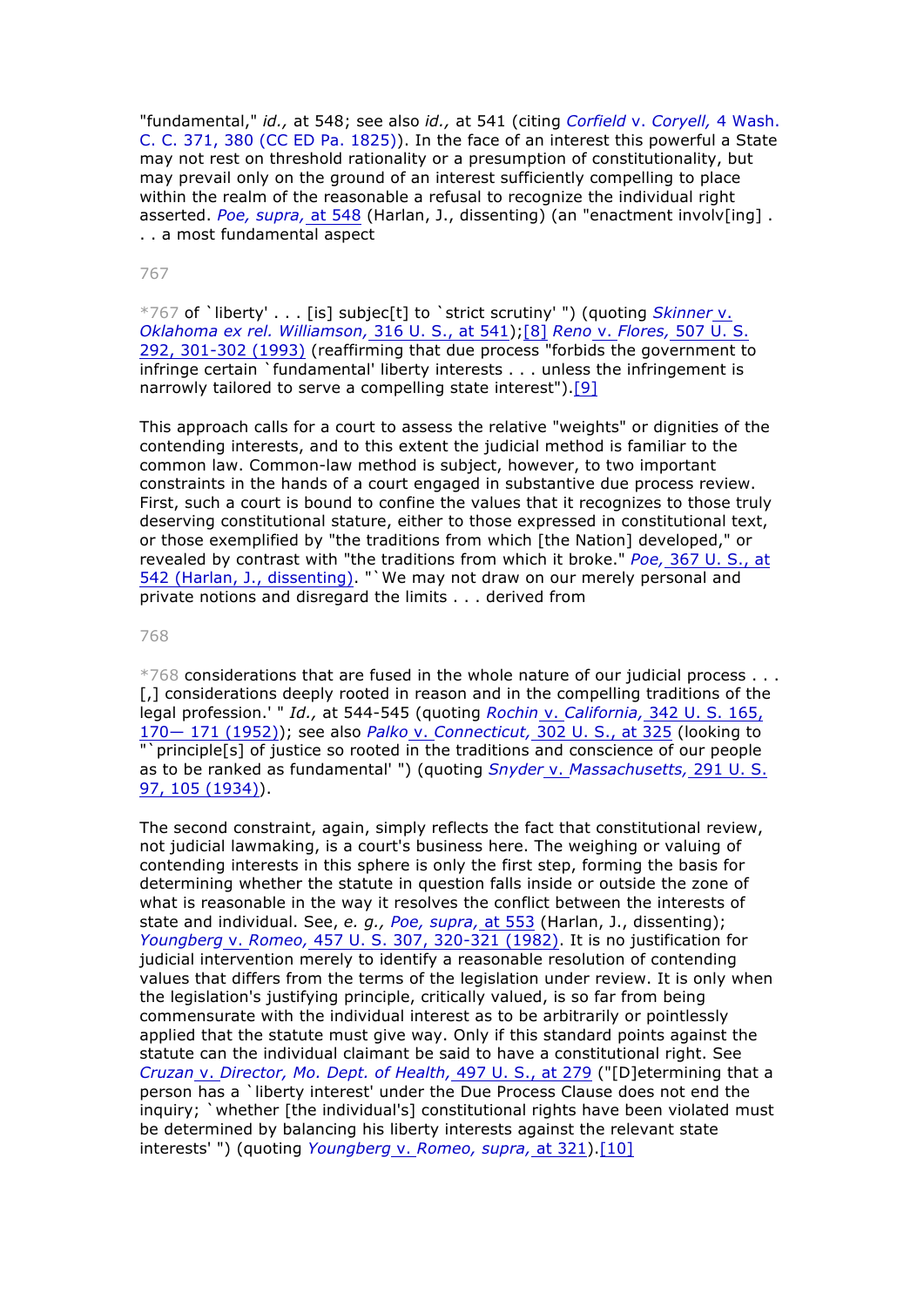#### 769

\*769 The *Poe* dissent thus reminds us of the nature of review for reasonableness or arbitrariness and the limitations entailed by it. But the opinion cautions against the repetition of past error in another way as well, more by its example than by any particular statement of constitutional method: it reminds us that the process of substantive review by reasoned judgment, *Poe,* 367 U. S., at 542-544, is one of close criticism going to the details of the opposing interests and to their relationships with the historically recognized principles that lend them weight or value.

Although the *Poe* dissent disclaims the possibility of any general formula for due process analysis (beyond the basic analytic structure just described), see *id.,* at 542, 544, Justice Harlan of course assumed that adjudication under the Due Process Clauses is like any other instance of judgment dependent on common-law method, being more or less persuasive according to the usual canons of critical discourse. See also *Casey,* 505 U. S., at 849 ("The inescapable fact is that adjudication of substantive due process claims may call upon the Court in interpreting the Constitution to exercise that same capacity which by tradition courts always have exercised: reasoned judgment"). When identifying and assessing the competing interests of liberty and authority, for example,

#### 770

 $*770$  the breadth of expression that a litigant or a judge selects in stating the competing principles will have much to do with the outcome and may be dispositive. As in any process of rational argumentation, we recognize that when a generally accepted principle is challenged, the broader the attack the less likely it is to succeed. The principle's defenders will, indeed, often try to characterize any challenge as just such a broadside, perhaps by couching the defense as if a broadside attack had occurred. So the Court in *Dred Scott* treated prohibition of slavery in the Territories as nothing less than a general assault on the concept of property. See 19 How., at 449-452.

Just as results in substantive due process cases are tied to the selections of statements of the competing interests, the acceptability of the results is a function of the good reasons for the selections made. It is here that the value of common-law method becomes apparent, for the usual thinking of the common law is suspicious of the all-or-nothing analysis that tends to produce legal petrification instead of an evolving boundary between the domains of old principles. Common-law method tends to pay respect instead to detail, seeking to understand old principles afresh by new examples and new counterexamples. The "tradition is a living thing," *Poe,* 367 U. S., at 542 (Harlan, J., dissenting), albeit one that moves by moderate steps carefully taken. "The decision of an apparently novel claim must depend on grounds which follow closely on well-accepted principles and criteria. The new decision must take its place in relation to what went before and further [cut] a channel for what is to come." *Id.,* at 544 (Harlan, J., dissenting) (internal quotation marks omitted). Exact analysis and characterization of any due process claim are critical to the method and to the result.

So, in *Poe,* Justice Harlan viewed it as essential to the plaintiffs' claimed right to use contraceptives that they sought to do so within the privacy of the marital bedroom. This detail in fact served two crucial and complementary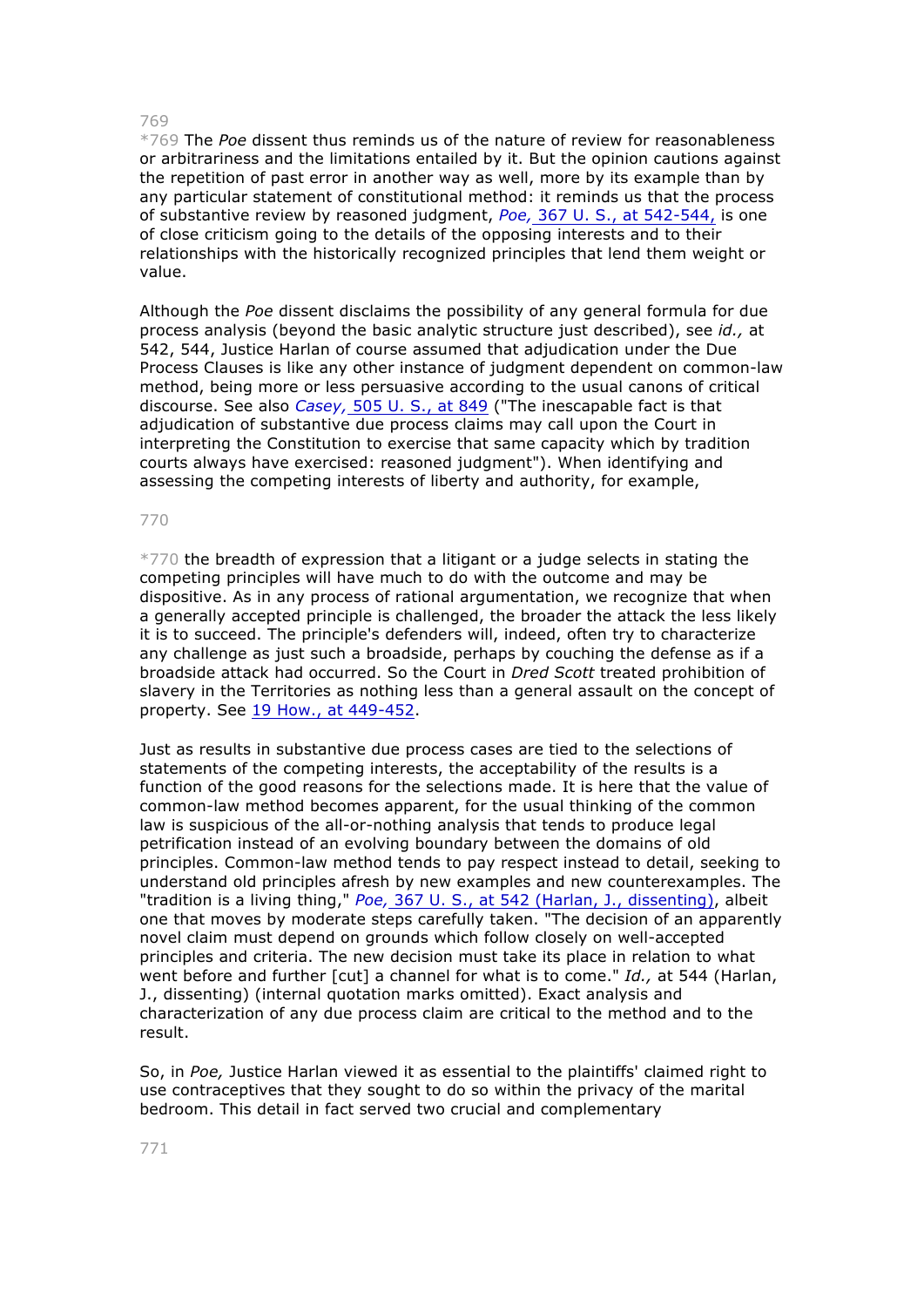$*771$  functions, and provides a lesson for today. It rescued the individuals' claim from a breadth that would have threatened all state regulation of contraception or intimate relations; extramarital intimacy, no matter how privately practiced, was outside the scope of the right Justice Harlan would have recognized in that case. See *id.,* at 552-553. It was, moreover, this same restriction that allowed the interest to be valued as an aspect of a broader liberty to be free from all unreasonable intrusions into the privacy of the home and the family life within it, a liberty exemplified in constitutional provisions such as the Third and Fourth Amendments, in prior decisions of the Court involving unreasonable intrusions into the home and family life, and in the then-prevailing status of marriage as the sole lawful locus of intimate relations. *Id.,* at 548, 551.[11] The individuals' interest was therefore at its peak in *Poe,* because it was supported by a principle that distinguished of its own force between areas in which government traditionally had regulated (sexual relations outside of marriage) and those in which it had not (private marital intimacies), and thus was broad enough to cover the claim at hand without being so broad as to be shotthrough by exceptions.

#### 772

\*772 On the other side of the balance, the State's interest in *Poe* was not fairly characterized simply as preserving sexual morality, or doing so by regulating contraceptive devices. Just as some of the earlier cases went astray by speaking without nuance of individual interests in property or autonomy to contract for labor, so the State's asserted interest in *Poe* was not immune to distinctions turning (at least potentially) on the precise purpose being pursued and the collateral consequences of the means chosen, see *id.,* at 547-548. It was assumed that the State might legitimately enforce limits on the use of contraceptives through laws regulating divorce and annulment, or even through its tax policy, *ibid.,* but not necessarily be justified in criminalizing the same practice in the marital bedroom, which would entail the consequence of authorizing state enquiry into the intimate relations of a married couple who chose to close their door, *id.,* at 548-549. See also *Casey,* 505 U. S., at 869 (strength of State's interest in potential life varies depending on precise context and character of regulation pursuing that interest).

The same insistence on exactitude lies behind questions, in current terminology, about the proper level of generality at which to analyze claims and counterclaims, and the demand for fitness and proper tailoring of a restrictive statute is just another way of testing the legitimacy of the generality at which the government sets up its justification.[12] We may

## 773

\*773 therefore classify Justice Harlan's example of proper analysis in any of these ways: as applying concepts of normal critical reasoning, as pointing to the need to attend to the levels of generality at which countervailing interests are stated, or as examining the concrete application of principles for fitness with their own ostensible justifications. But whatever the categories in which we place the dissent's example, it stands in marked contrast to earlier cases whose reasoning was marked by comparatively less discrimination, and it points to the importance of evaluating the claims of the parties now before us with comparable detail. For here we are faced with an individual claim not to a right on the part of just anyone to help anyone else commit suicide under any circumstances, but to the right of a narrow class to help others also in a narrow class under a set of limited circumstances. And the claimants are met with the State's assertion, among others, that rights of such narrow scope cannot be recognized without jeopardy to individuals whom the State may concededly protect through its regulations.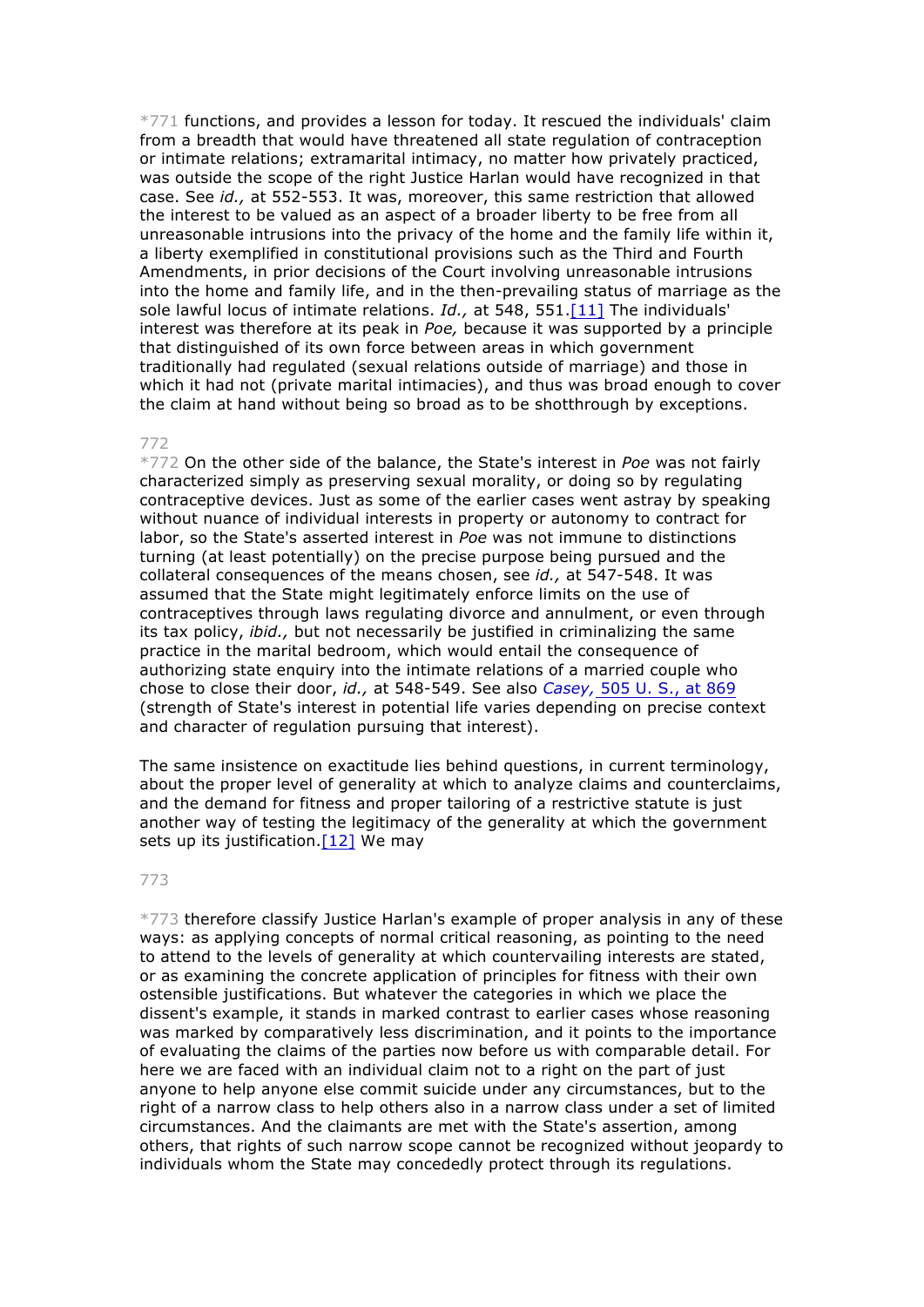Respondents claim that a patient facing imminent death, who anticipates physical suffering and indignity, and is capable of responsible and voluntary choice, should have a right to a physician's assistance in providing counsel and drugs to be administered by the patient to end life promptly. Complaint  $\P$  3.1. They accordingly claim that a physician must have the corresponding right to provide such aid, contrary to the provisions of Wash. Rev. Code § 9A.36.060 (1994). I do not understand the argument to rest on any assumption that rights either to suicide or to assistance in committing it are historically based as such. Respondents, rather, acknowledge the prohibition of each historically, but rely on the fact that to a substantial extent the State has repudiated that history. The result of this, respondents say, is to open

#### 774

 $*774$  the door to claims of such a patient to be accorded one of the options open to those with different, traditionally cognizable claims to autonomy in deciding how their bodies and minds should be treated. They seek the option to obtain the services of a physician to give them the benefit of advice and medical help, which is said to enjoy a tradition so strong and so devoid of specifically countervailing state concern that denial of a physician's help in these circumstances is arbitrary when physicians are generally free to advise and aid those who exercise other rights to bodily autonomy.

## **1**

The dominant western legal codes long condemned suicide and treated either its attempt or successful accomplishment as a crime, the one subjecting the individual to penalties, the other penalizing his survivors by designating the suicide's property as forfeited to the government. See 4 W. Blackstone, Commentaries \*188—\*189 (commenting that English law considered suicide to be "ranked . . . among the highest crimes" and deemed persuading another to commit suicide to be murder); see generally Marzen, O'Dowd, Crone, & Balch, Suicide: A Constitutional Right?, 24 Duquesne L. Rev. 1, 56-63 (1985). While suicide itself has generally not been considered a punishable crime in the United States, largely because the common-law punishment of forfeiture was rejected as improperly penalizing an innocent family, see *id.,* at 98-99, most States have consistently punished the act of assisting a suicide as either a common-law or statutory crime and some continue to view suicide as an unpunishable crime. See generally *id.,* at 67-100, 148-242.[13] Criminal prohibitions

**IV**

**A**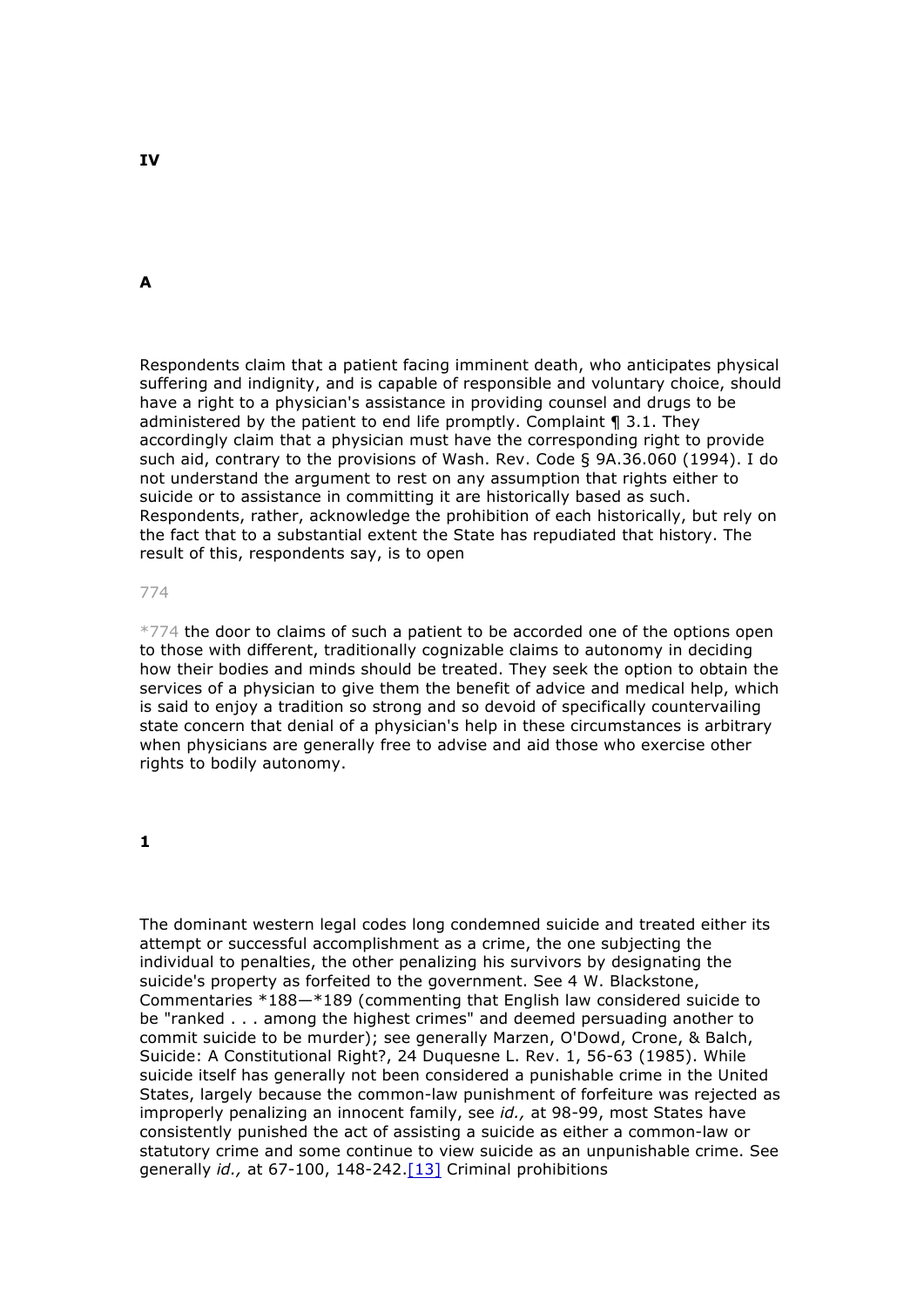## 775

 $*775$  on such assistance remain widespread, as exemplified in the Washington statute in question here.<sup>[14]</sup>

The principal significance of this history in the State of Washington, according to respondents, lies in its repudiation

## 776

\*776 of the old tradition to the extent of eliminating the criminal suicide prohibitions. Respondents do not argue that the State's decision goes further, to imply that the State has repudiated any legitimate claim to discourage suicide or to limit its encouragement. The reasons for the decriminalization, after all, may have had more to do with difficulties of law enforcement than with a shift in the value ascribed to

## 777

\*777 life in various circumstances or in the perceived legitimacy of taking one's own. See, *e. g.,* Kamisar, Physician-Assisted Suicide: The Last Bridge to Active Voluntary Euthanasia, in Euthanasia Examined 225, 229 (J. Keown ed. 1995); Celo Cruz, Aid-in-Dying: Should We Decriminalize Physician-Assisted Suicide and Physician-Committed Euthanasia?, 18 Am. J. L. & Med. 369, 375 (1992); Marzen, O'Dowd, Crone, & Balch, 24 Duquesne L. Rev., at 98-99. Thus it may indeed make sense for the State to take its hands off suicide as such, while continuing to prohibit the sort of assistance that would make its commission easier. See, *e. g.,* American Law Institute, Model Penal Code § 210.5, Comment 5 (1980). Decriminalization does not, then, imply the existence of a constitutional liberty interest in suicide as such; it simply opens the door to the assertion of a cognizable liberty interest in bodily integrity and associated medical care that would otherwise have been in apposite so long as suicide, as well as assisting a suicide, was a criminal offense.

This liberty interest in bodily integrity was phrased in a general way by then-Judge Cardozo when he said, "[e]very human being of adult years and sound mind has a right to determine what shall be done with his own body" in relation to his medical needs. *Schloendorff* v. *Society of New York Hospital,* 211 N. Y. 125, 129, 105 N. E. 92, 93 (1914). The familiar examples of this right derive from the common law of battery and include the right to be free from medical invasions into the body, *Cruzan* v. *Director, Mo. Dept. of Health,* 497 U. S., at 269-279, as well as a right generally to resist enforced medication, see *Washington* v. *Harper,* 494 U. S. 210, 221-222, 229 (1990). Thus "[i]t is settled now . . . that the Constitution places limits on a State's right to interfere with a person's most basic decisions about . . . bodily integrity." *Casey,* 505 U. S., at 849 (citations omitted); see also *Cruzan,* 497 U. S., at 278; *id.,* at 288 (O'Connor, J., concurring); *Washington* v. *Harper, supra,* at 221-222; *Winston* v. *Lee,* 470 U. S. 753, 761-762 (1985); *Rochin* v. *California,* 342

## 778

\*778 U. S., at 172. Constitutional recognition of the right to bodily integrity underlies the assumed right, good against the State, to require physicians to terminate artificial life support, *Cruzan, supra,* at 279 ("[W]e assume that the United States Constitution would grant a competent person a constitutionally protected right to refuse life saving hydration and nutrition"), and the affirmative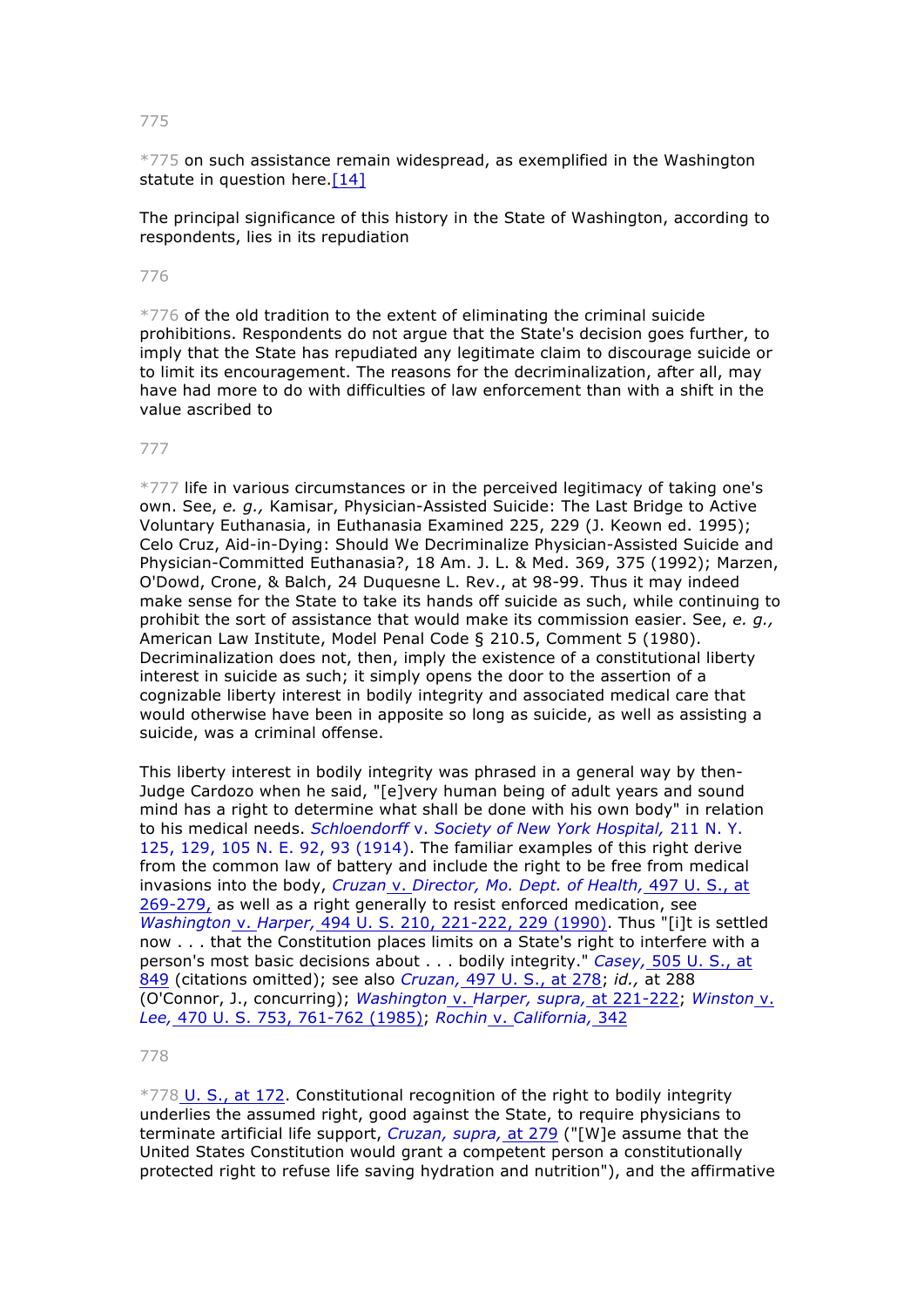right to obtain medical intervention to cause abortion, see *Casey, supra,* at 857, 896; cf. *Roe* v. *Wade,* 410 U. S., at 153.

It is, indeed, in the abortion cases that the most telling recognitions of the importance of bodily integrity and the concomitant tradition of medical assistance have occurred. In *Roe* v. *Wade,* the plaintiff contended that the Texas statute making it criminal for any person to "procure an abortion," *id.* , at 117, for a pregnant woman was unconstitutional insofar as it prevented her from "terminat[ing] her pregnancy by an abortion `performed by a competent, licensed physician, under safe, clinical conditions,' " *id.,* at 120, and in striking down the statute we stressed the importance of the relationship between patient and physician, see *id.,* at 153, 156.

The analogies between the abortion cases and this one are several. Even though the State has a legitimate interest in discouraging abortion, see *Casey, supra,* at 871 (joint opinion of O'Connor, Kennedy, and Souter, JJ.); *Roe,* 410 U. S., at 162, the Court recognized a woman's right to a physician's counsel and care. Like the decision to commit suicide, the decision to abort potential life can be made irresponsibly and under the influence of others, and yet the Court has held in the abortion cases that physicians are fit assistants. Without physician assistance in abortion, the woman's right would have too often amounted to nothing more than a right to self-mutilation, and without a physician to assist in the suicide of the dying, the patient's right will often be confined to crude methods of causing death, most shocking and painful to the decedent's survivors.

#### 779

 $*779$  There is, finally, one more reason for claiming that a physician's assistance here would fall within the accepted tradition of medical care in our society, and the abortion cases are only the most obvious illustration of the further point. While the Court has held that the performance of abortion procedures can be restricted to physicians, the Court's opinion in *Roe* recognized the doctors' role in yet another way. For, in the course of holding that the decision to perform an abortion called for a physician's assistance, the Court recognized that the good physician is not just a mechanic of the human body whose services have no bearing on a person's moral choices, but one who does more than treat symptoms, one who ministers to the patient. See *id.,* at 153; see also *Griswold* v. *Connecticut,* 381 U. S., at 482 ("This law . . . operates directly on an intimate relation of husband and wife and their physician's role in one aspect of that relation"); see generally R. Cabot, Ether Day Address, Boston Medical and Surgical J. 287, 288 (1920). This idea of the physician as serving the whole person is a source of the high value traditionally placed on the medical relationship. Its value is surely as apparent here as in the abortion cases, for just as the decision about abortion is not directed to correcting some pathology, so the decision in which a dying patient seeks help is not so limited. The patients here sought not only an end to pain (which they might have had, although perhaps at the price of stupor) but an end to their short remaining lives with a dignity that they believed would be denied them by powerful pain medication, as well as by their consciousness of dependency and helplessness as they approached death. In that period when the end is imminent, they said, the decision to end life is closest to decisions that are generally accepted as proper instances of exercising autonomy over one's own body, instances recognized under the Constitution and the State's own law, instances in which the help of physicians is accepted as falling within the traditional norm.

#### 780

\*780 Respondents argue that the State has in fact already recognized enough evolving examples of this tradition of patient care to demonstrate the strength of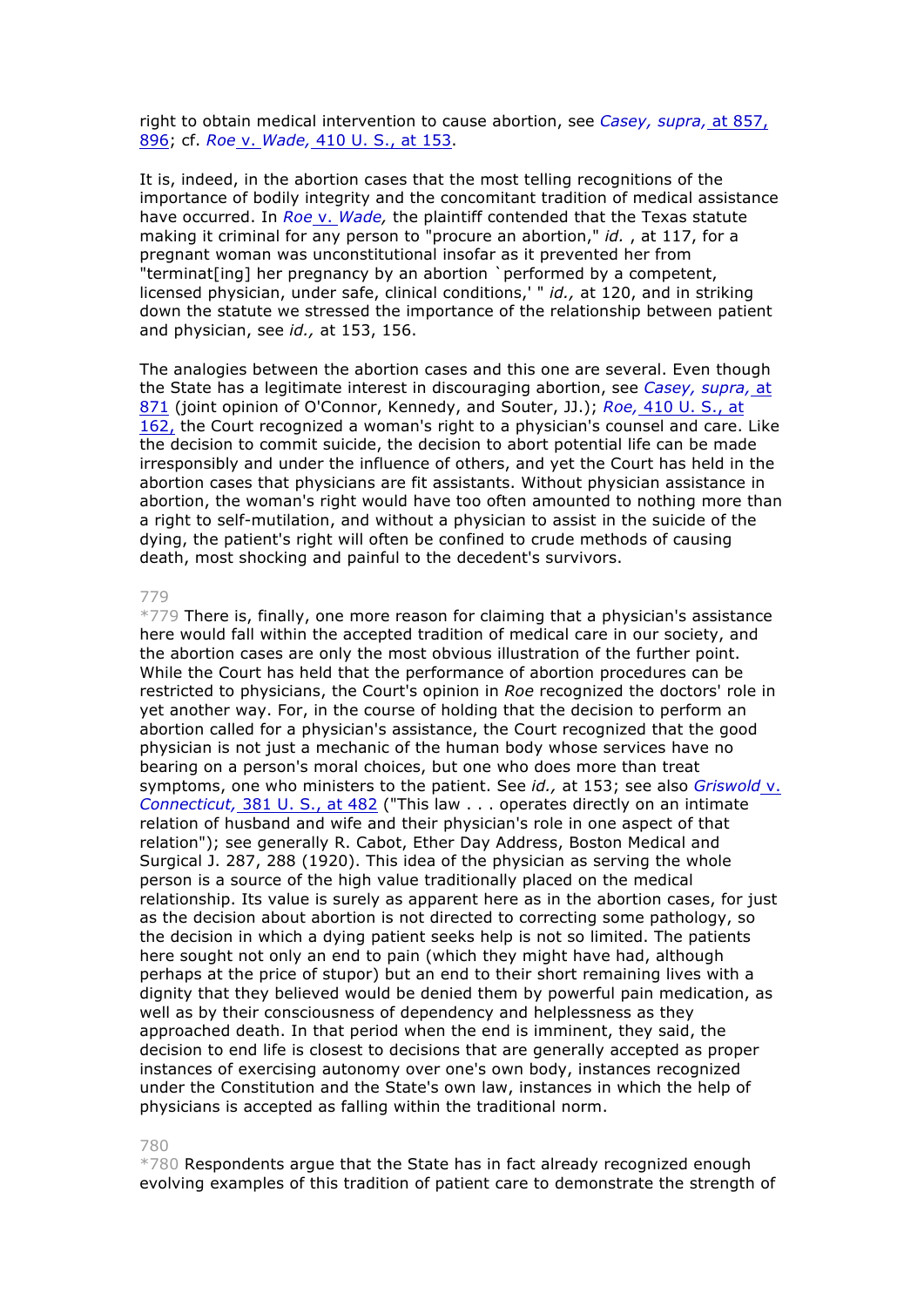their claim. Washington, like other States, authorizes physicians to withdraw lifesustaining medical treatment and artificially delivered food and water from patients who request it, even though such actions will hasten death. See Wash. Rev. Code §§ 70.122.110, 70.122.051 (1994); see generally Notes to Uniform Rights of the Terminally Ill Act, 9B U. L. A. 168-169 (Supp. 1997) (listing state statutes). The State permits physicians to alleviate anxiety and discomfort when withdrawing artificial life-supporting devices by administering medication that will hasten death even further. And it generally permits physicians to administer medication to patients in terminal conditions when the primary intent is to alleviate pain, even when the medication is so powerful as to hasten death and the patient chooses to receive it with that understanding. See Wash. Rev. Code § 70.122.010 (1994); see generally Rousseau, Terminal Sedation in the Care of Dying Patients, 156 Archives of Internal Medicine 1785 (1996); Truog, Berde, Mitchell, & Grier, Barbiturates in the Care of the Terminally Ill, 327 New Eng. J. Med. 1678 (1992).[15]

781 \*781 **2**

The argument supporting respondents' position thus progresses through three steps of increasing forcefulness. First, it emphasizes the decriminalization of suicide. Reliance on this fact is sanctioned under the standard that looks not only to the tradition retained, but to society's occasional choices to reject traditions of the legal past. See *Poe* v. *Ullman,* 367 U. S., at 542 (Harlan, J., dissenting). While the common law prohibited both suicide and aiding a suicide, with the prohibition on aiding largely justified by the primary prohibition on self-inflicted death itself, see*, e. g.,* American Law Institute, Model Penal Code § 210.5, Comment 1, at 92-93, and n. 7, the State's rejection of the traditional treatment of the one leaves the criminality of the other open to questioning that previously would not have been appropriate. The second step in the argument is to emphasize that the State's own act of decriminalization gives a freedom of choice much like the individual's option in recognized instances of bodily autonomy. One of these, abortion, is a legal right to choose in spite of the interest a State may legitimately invoke in discouraging the practice, just as suicide is now subject to choice, despite a state interest in discouraging it. The third step is to emphasize that respondents claim a right to assistance not on the basis of some broad principle that would be subject to exceptions if that continuing interest of the State's in discouraging suicide were to be recognized at all. Respondents base their claim on the traditional right to medical care and counsel, subject to the limiting conditions of informed, responsible choice when death is imminent, conditions that support a strong analogy to rights of care in other situations in which medical counsel and assistance have been available as a matter of course. There can be no stronger claim to a physician's assistance than at the time when death is imminent, a moral judgment implied by the State's own recognition of the legitimacy of medical procedures necessarily hastening the moment of impending death.

782

 $*782$  In my judgment, the importance of the individual interest here, as within that class of "certain interests" demanding careful scrutiny of the State's contrary claim, see *Poe, supra,* at 543, cannot be gainsaid. Whether that interest might in some circumstances, or at some time, be seen as "fundamental" to the degree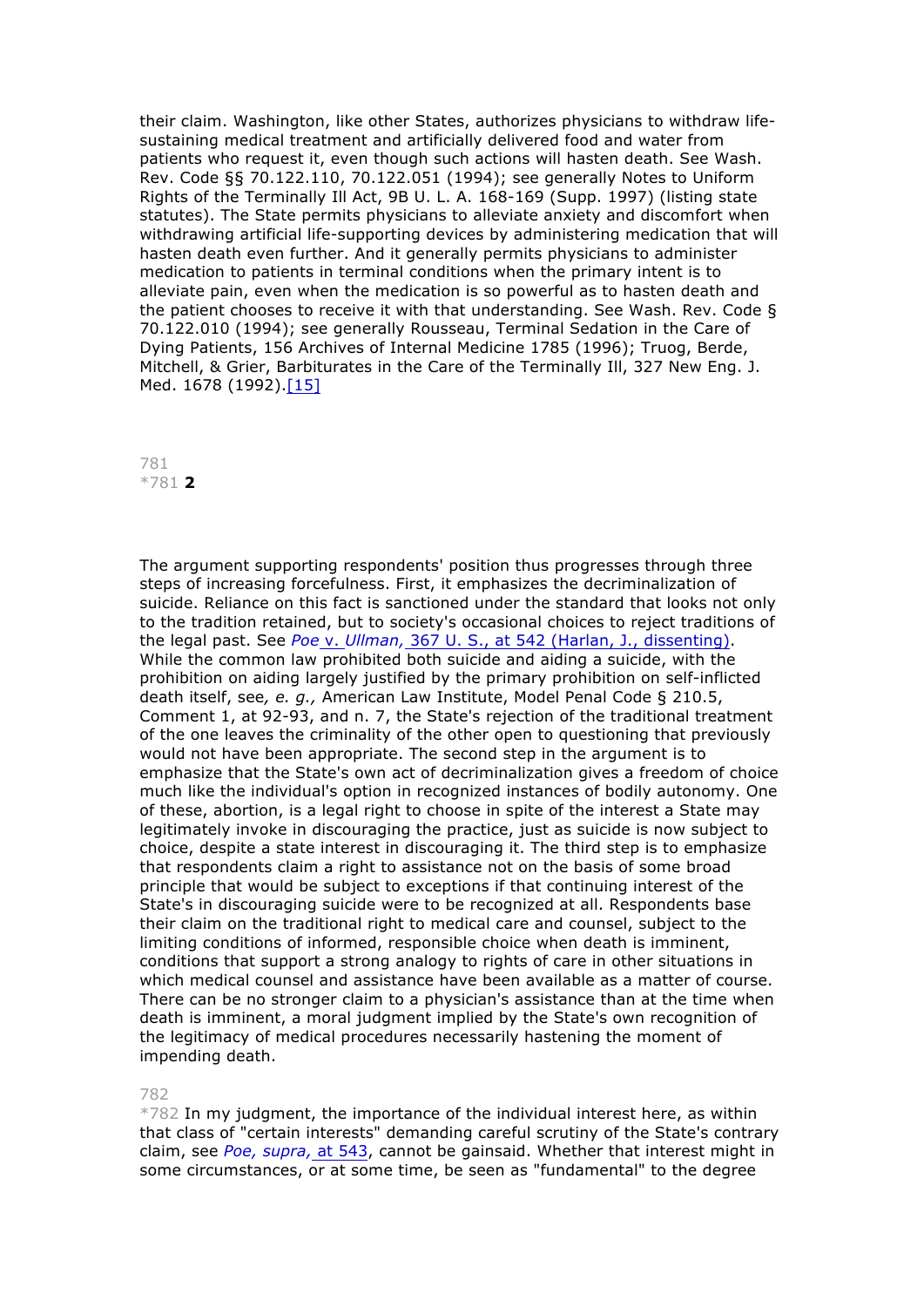entitled to prevail is not, however, a conclusion that I need draw here, for I am satisfied that the State's interests described in the following section are sufficiently serious to defeat the present claim that its law is arbitrary or purposeless.

# **B**

The State has put forward several interests to justify the Washington law as applied to physicians treating terminally ill patients, even those competent to make responsible choices: protecting life generally, Brief for Petitioners 33, discouraging suicide even if knowing and voluntary, *id.,* at 37-38, and protecting terminally ill patients from involuntary suicide and euthanasia, both voluntary and nonvoluntary, *id.* , at 34-35.

It is not necessary to discuss the exact strengths of the first two claims of justification in the present circumstances, for the third is dispositive for me. That third justification is different from the first two, for it addresses specific features of respondents' claim, and it opposes that claim not with a moral judgment contrary to respondents', but with a recognized state interest in the protection of nonresponsible individuals and those who do not stand in relation either to death or to their physicians as do the patients whom respondents describe. The State claims interests in protecting patients from mistakenly and involuntarily deciding to end their lives, and in guarding against both voluntary and involuntary euthanasia. Leaving aside any difficulties in coming to a clear concept of imminent death, mistaken decisions may result from inadequate palliative care or a terminal prognosis that turns out to be error; coercion and abuse may stem from the large medical bills that family members cannot bear

## 783

\*783 or unreimbursed hospitals decline to shoulder. Voluntary and involuntary euthanasia may result once doctors are authorized to prescribe lethal medication in the first instance, for they might find it pointless to distinguish between patients who administer their own fatal drugs and those who wish not to, and their compassion for those who suffer may obscure the distinction between those who ask for death and those who may be unable to request it. The argument is that a progression would occur, obscuring the line between the ill and the dying, and between the responsible and the unduly influenced, until ultimately doctors and perhaps others would abuse a limited freedom to aid suicides by yielding to the impulse to end another's suffering under conditions going beyond the narrow limits the respondents propose. The State thus argues, essentially, that respondents' claim is not as narrow as it sounds, simply because no recognition of the interest they assert could be limited to vindicating those interests and affecting no others. The State says that the claim, in practical effect, would entail consequences that the State could, without doubt, legitimately act to prevent.

The mere assertion that the terminally sick might be pressured into suicide decisions by close friends and family members would not alone be very telling. Of course that is possible, not only because the costs of care might be more than family members could bear but simply because they might naturally wish to see an end of suffering for someone they love. But one of the points of restricting any right of assistance to physicians would be to condition the right on an exercise of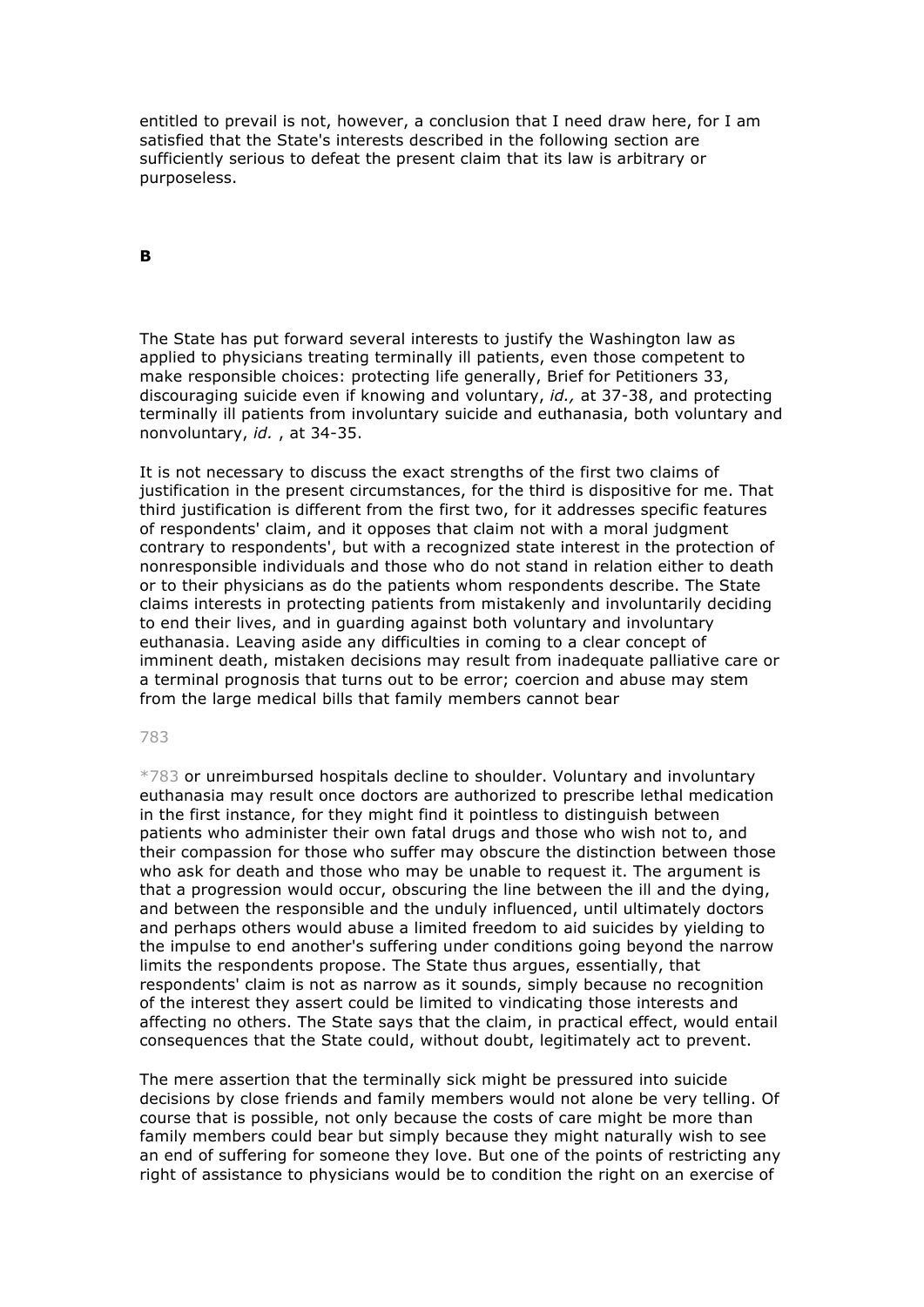judgment by someone qualified to assess the patient's responsible capacity and detect the influence of those outside the medical relationship.

The State, however, goes further, to argue that dependence on the vigilance of physicians will not be enough. First, the lines proposed here (particularly the requirement of a knowing and voluntary decision by the patient) would be more difficult to draw than the lines that have limited

### 784

 $*784$  other recently recognized due process rights. Limiting a State from prosecuting use of artificial contraceptives by married couples posed no practical threat to the State's capacity to regulate contraceptives in other ways that were assumed at the time of *Poe* to be legitimate; the trimester measurements of *Roe* and the viability determination of *Casey* were easy to make with a real degree of certainty. But the knowing and responsible mind is harder to assess.[16] Second, this difficulty could become the greater by combining with another fact within the realm of plausibility, that physicians simply would not be assiduous to preserve the line. They have compassion, and those who would be willing to assist in suicide at all might be the most susceptible to the wishes of a patient, whether the patient was technically quite responsible or not. Physicians, and their hospitals, have their own financial incentives, too, in this new age of managed care. Whether acting from compassion or under

### 785

 $*785$  some other influence, a physician who would provide a drug for a patient to administer might well go the further step of administering the drug himself; so, the barrier between assisted suicide and euthanasia could become porous, and the line between voluntary and involuntary euthanasia as well.[17] The case for the slippery slope is fairly made out here, not because recognizing one due process right would leave a court with no principled basis to avoid recognizing another, but because there is a plausible case that the right claimed would not be readily containable by reference to facts about the mind that are matters of difficult judgment, or by gatekeepers who are subject to temptation, noble or not.

Respondents propose an answer to all this, the answer of state regulation with teeth. Legislation proposed in several States, for example, would authorize physician-assisted suicide but require two qualified physicians to confirm the patient's diagnosis, prognosis, and competence; and would mandate that the patient make repeated requests witnessed by at least two others over a specified times pan; and would impose reporting requirements and criminal penalties for various acts of coercion. See App. to Brief for State Legislators as *Amici Curiae*  $1a - 2a$ .

But at least at this moment there are reasons for caution in predicting the effectiveness of the teeth proposed. Respondents' proposals, as it turns out, sound much like the guidelines now in place in the Netherlands, the only place where experience with physician-assisted suicide and euthanasia has yielded empirical evidence about how such regulations might affect actual practice. Dutch physicians must engage in consultation before proceeding, and must decide whether the patient's decision is voluntary, well considered, and stable, whether the request to die is enduring and made more than once, and whether the patient's future will involve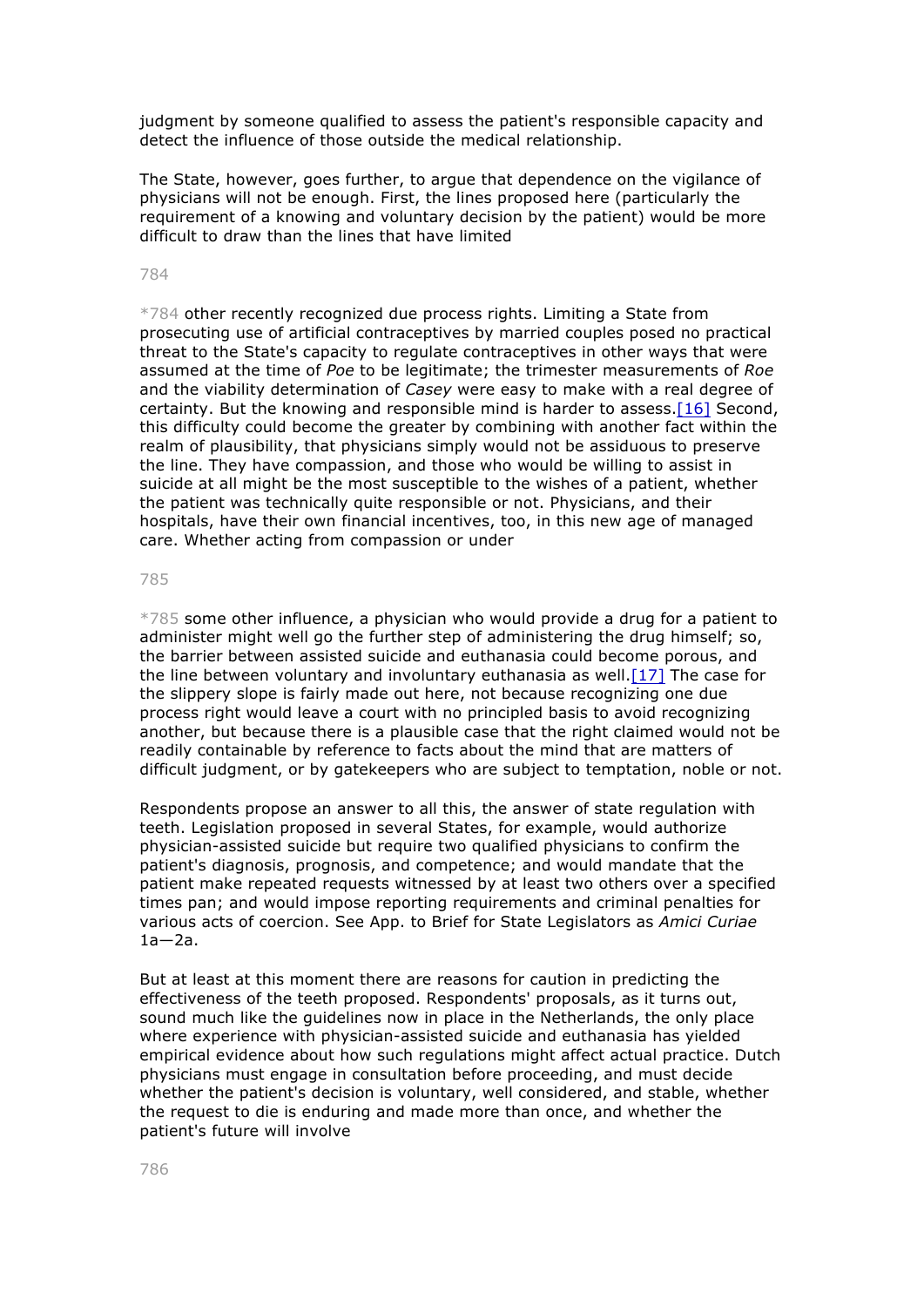\*786 unacceptable suffering. See C. Gomez, Regulating Death 40-43 (1991). There is, however, a substantial dispute today about what the Dutch experience shows. Some commentators marshall evidence that the Dutch guidelines have in practice failed to protect patients from involuntary euthanasia and have been violated with impunity. See, *e. g.,* H. Hendin, Seduced By Death 75-84 (1997) (noting many cases in which decisions intended to end the life of a fully competent patient were made without a request from the patient and without consulting the patient); Keown, Euthanasia in the Netherlands: Sliding Down the Slippery Slope?, in Euthanasia Examined 261, 289 (J. Keown ed. 1995) (guidelines have "proved signally ineffectual; non-voluntary euthanasia is now widely practised and increasingly condoned in the Netherlands"); Gomez, *supra,* at 104-113. This evidence is contested. See, *e. g.,* R. Epstein, Mortal Peril 322 (1997) ("Dutch physicians are not euthanasia enthusiasts and they are slow to practice it in individual cases"); R. Posner, Aging and Old Age 242, and n. 23 (1995) (noting fear of "doctors' rushing patients to their death" in the Netherlands "has not been substantiated and does not appear realistic"); Van der Wal, Van Eijk, Leenen, & Spreeuwenberg, Euthanasia and Assisted Suicide, 2, Do Dutch Family Doctors Act Prudently?, 9 Family Practice 135 (1992) (finding no serious abuse in Dutch practice). The day may come when we can say with some assurance which side is right, but for now it is the substantiality of the factual disagreement, and the alternatives for resolving it, that matter. They are, for me, dispositive of the due process claim at this time.

I take it that the basic concept of judicial review with its possible displacement of legislative judgment bars any finding that a legislature has acted arbitrarily when the following conditions are met: there is a serious factual controversy over the feasibility of recognizing the claimed right without at the same time making it impossible for the State to engage in an undoubtedly legitimate exercise of power; facts

### 787

 $*787$  necessary to resolve the controversy are not readily ascertainable through the judicial process; but they are more readily subject to discovery through legislative factfinding and experimentation. It is assumed in this case, and must be, that a State's interest in protecting those unable to make responsible decisions and those who make no decisions at all entitles the State to bar aid to any but a knowing and responsible person intending suicide, and to prohibit euthanasia. How, and how far, a State should act in that interest are judgments for the State, but the legitimacy of its action to deny a physician the option to aid any but the knowing and responsible is beyond question.

The capacity of the State to protect the others if respondents were to prevail is, however, subject to some genuine question, underscored by the responsible disagreement over the basic facts of the Dutch experience. This factual controversy is not open to a judicial resolution with any substantial degree of assurance at this time. It is not, of course, that any controversy about the factual predicate of a due process claim disqualifies a court from resolving it. Courts can recognize captiousness, and most factual issues can be settled in a trial court. At this point, however, the factual issue at the heart of this case does not appear to be one of those. The principal enquiry at the moment is into the Dutch experience, and I question whether an independent front-line investigation into the facts of a foreign country's legal administration can be soundly undertaken through American courtroom litigation. While an extensive literature on any subject can raise the hopes for judicial understanding, the literature on this subject is only nascent. Since there is little experience directly bearing on the issue, the most that can be said is that whichever way the Court might rule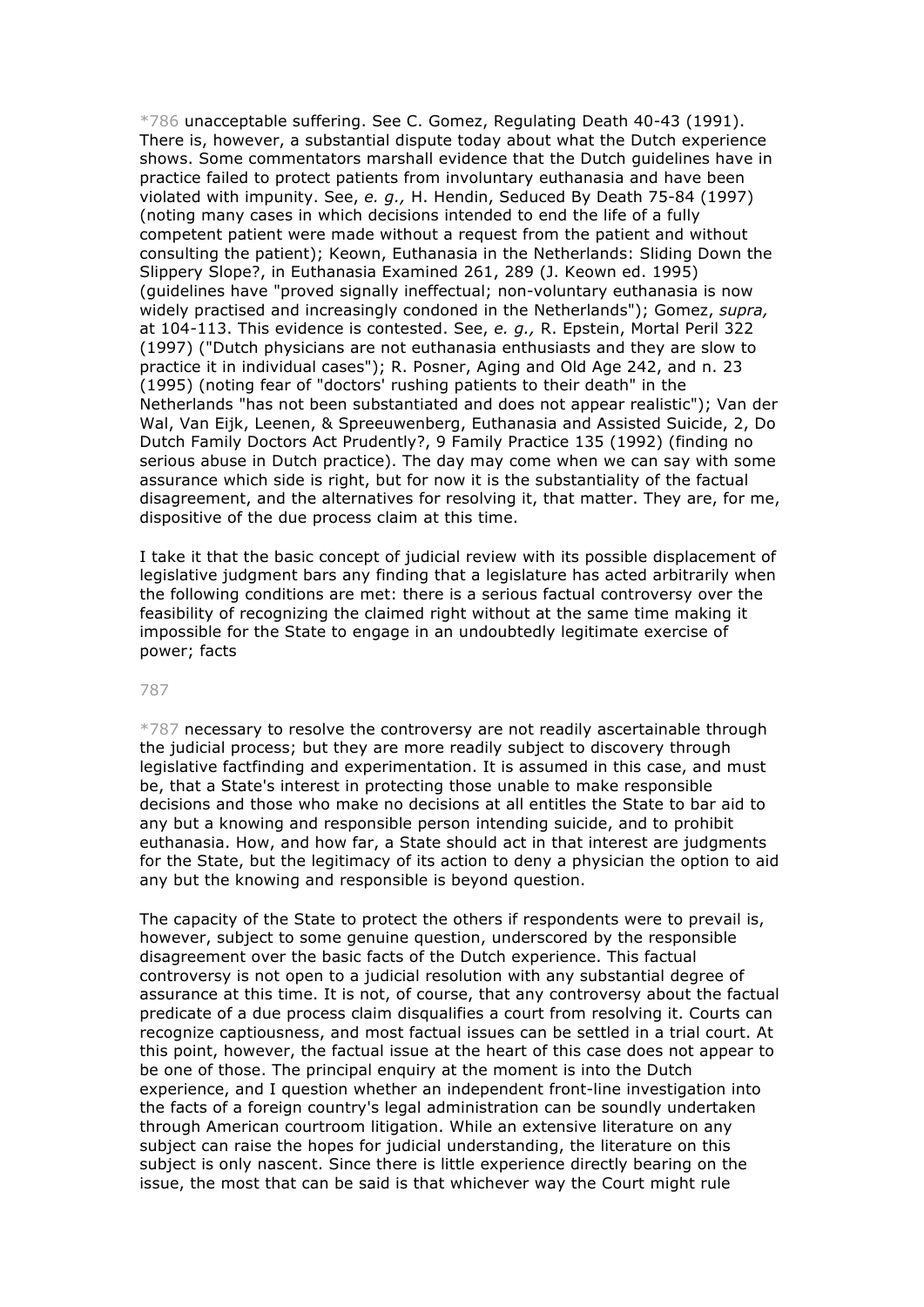today, events could overtake its assumptions, as experimentation in some jurisdictions confirmed or discredited the concerns about progression from assisted suicide to euthanasia.

### 788

 $*788$  Legislatures, on the other hand, have superior opportunities to obtain the facts necessary for a judgment about the present controversy. Not only do they have more flexible mechanisms for fact finding than the Judiciary, but their mechanisms include the power to experiment, moving forward and pulling back as facts emerge within their own jurisdictions. There is, indeed, good reason to suppose that in the absence of a judgment for respondents here, just such experimentation will be attempted in some of the States. See, *e. g.*, Ore. Rev. Stat. § 127.800 *et seq.* (Supp. 1996); App. to Brief for State Legislators as *Amici Curiae* 1a (listing proposed statutes).

I do not decide here what the significance might be of legislative foot dragging in ascertaining the facts going to the State's argument that the right in question could not be confined as claimed. Sometimes a court may be bound to act regardless of the institutional preferability of the political branches as forums for addressing constitutional claims. See, *e. g., Bolling* v. *Sharpe,* 347 U. S. 497 (1954). Now, it is enough to say that our examination of legislative reasonableness should consider the fact that the Legislature of the State of Washington is no more obviously at fault than this Court is in being uncertain about what would happen if respondents prevailed today. We therefore have a clear question about which institution, a legislature or a court, is relatively more competent to deal with an emerging issue as to which facts currently unknown could be dispositive. The answer has to be, for the reasons already stated, that the legislative process is to be preferred. There is a closely related further reason as well.

One must bear in mind that the nature of the right claimed, if recognized as one constitutionally required, would differ in no essential way from other constitutional rights guaranteed by enumeration or derived from some more definite textual source than "due process." An unenumerated right should not therefore be recognized, with the effect

#### 789

 $*789$  of displacing the legislative ordering of things, without the assurance that its recognition would prove as durable as the recognition of those other rights differently derived. To recognize a right of lesser promise would simply create a constitutional regime too uncertain to bring with it the expectation of finality that is one of this Court's central obligations in making constitutional decisions. See *Casey,* 505 U. S., at 864-869.

Legislatures, however, are not so constrained. The experimentation that should be out of the question in constitutional adjudication displacing legislative judgments is entirely proper, as well as highly desirable, when the legislative power addresses an emerging issue like assisted suicide. The Court should accordingly stay its hand to allow reasonable legislative consideration. While I do not decide for all time that respondents' claim should not be recognized, I acknowledge the legislative institutional competence as the better one to deal with that claim at this time.

Justice Ginsburg, concurring in the judgments.  $[*]$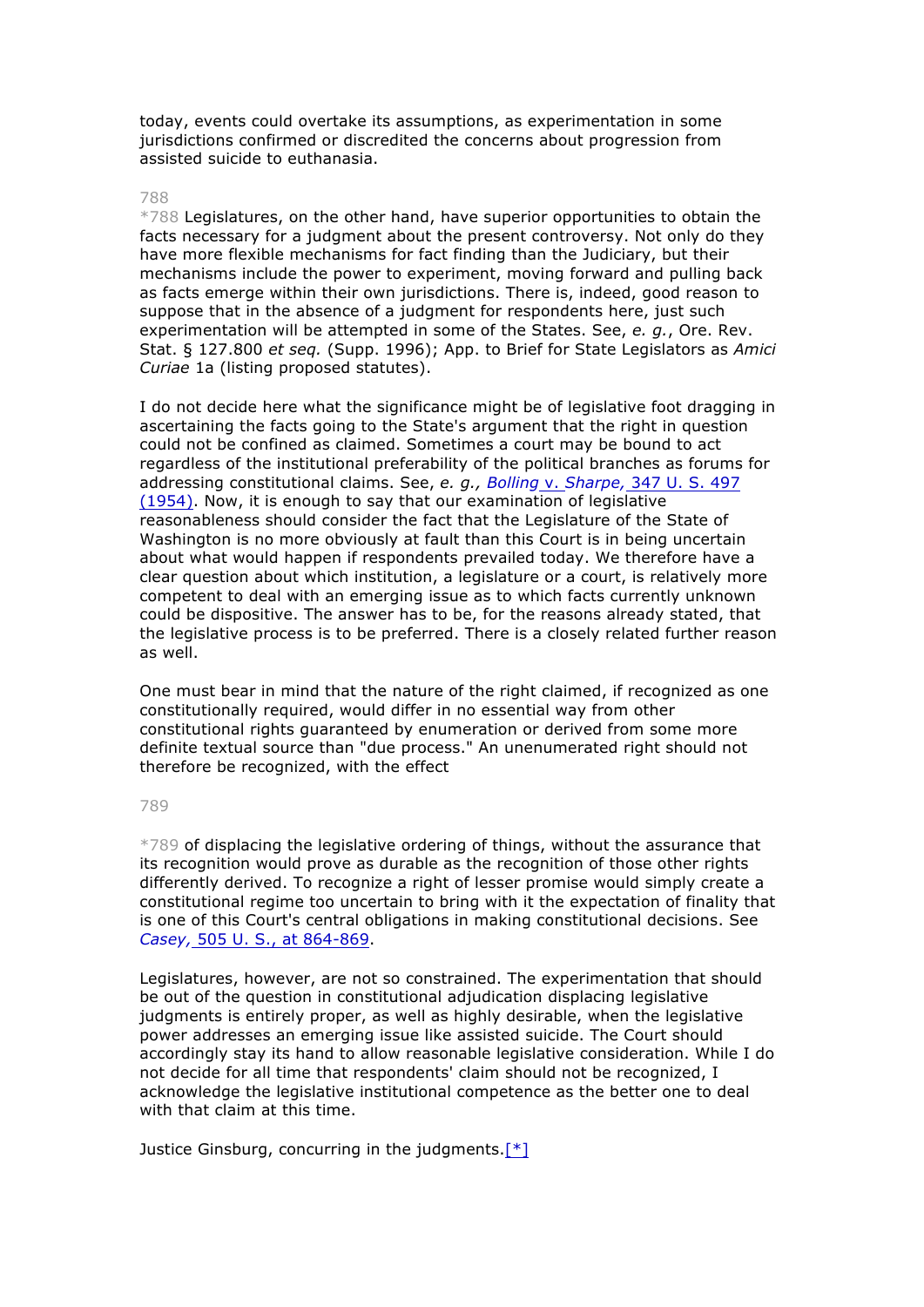I concur in the Court's judgments in these cases substantially for the reasons stated by Justice O'Connor in her concurring opinion, *ante,* p. 736.

Justice Breyer, concurring in the judgments.<sup>[ $\dagger$ ]</sup>

I believe that Justice O'Connor's views, which I share, have greater legal significance than the Court's opinion suggests. I join her separate opinion, except insofar as it joins the majority. And I concur in the judgments. I shall briefly explain how I differ from the Court.

I agree with the Court in *Vacco* v. *Quill, post,* at 800-809, that the articulated state interests justify the distinction

790

 $*790$  drawn between physician assisted suicide and withdrawal of life support. I also agree with the Court that the critical question in both of the cases before us is whether "the `liberty' specially protected by the Due Process Clause includes a right" of the sort that the respondents assert. *Washington* v. *Glucksberg, ante,* at 723. I do not agree, however, with the Court's formulation of that claimed "liberty" interest. The Court describes it as a "right to commit suicide with another's assistance." *Ante,* at 724. But I would not reject the respondents' claim without considering a different formulation, for which our legal tradition may provide greater support. That formulation would use words roughly like a "right to die with dignity." But irrespective of the exact words used, at its core would lie personal control over the manner of death, professional medical assistance, and the avoidance of unnecessary and severe physical suffering—combined.

As Justice Souter points out, *ante,* at 762-765 (opinion concurring in judgment), Justice Harlan's dissenting opinion in *Poe* v. *Ullman,* 367 U. S. 497 (1961), offers some support for such a claim. In that opinion, Justice Harlan referred to the "liberty" that the Fourteenth Amendment protects as including "a freedom from all substantial arbitrary impositions and purposeless restraints" and also as recognizing that "*certain interests* require particularly careful scrutiny of the state needs asserted to justify their abridgment." *Id.,* at 543. The "certain interests" to which Justice Harlan referred may well be similar (perhaps identical) to the rights, liberties, or interests that the Court today, as in the past, regards as "fundamental." *Ante,* at 720; see also *Planned Parenthood of Southeastern Pa.* v. *Casey,* 505 U. S. 833 (1992); *Eisenstadt* v. *Baird,* 405 U. S. 438 (1972); *Griswold* v. *Connecticut,* 381 U. S. 479 (1965); *Rochin* v. *California,* 342 U. S. 165 (1952); *Skinner* v. *Oklahoma ex rel. Williamson,* 316 U. S. 535 (1942).

791

\*791 Justice Harlan concluded that marital privacy was such a "special interest." He found in the Constitution a right of "privacy of the home"—with the home, the bedroom, and "intimate details of the marital relation" at its heart—by examining the protection that the law had earlier provided for related, but not identical, interests described by such words as "privacy," "home," and "family." 367 U. S., at 548, 552; cf. *Casey, supra,* at 851. The respondents here essentially ask us to do the same. They argue that one can find a "right to die with dignity" by examining the protection the law has provided for related, but not identical, interests relating to personal dignity, medical treatment, and freedom from stateinflicted pain. See *Ingraham* v. *Wright,* 430 U. S. 651 (1977); *Cruzan* v. *Director, Mo. Dept. of Health,* 497 U. S. 261 (1990); *Casey, supra.*

I do not believe, however, that this Court need or now should decide whether or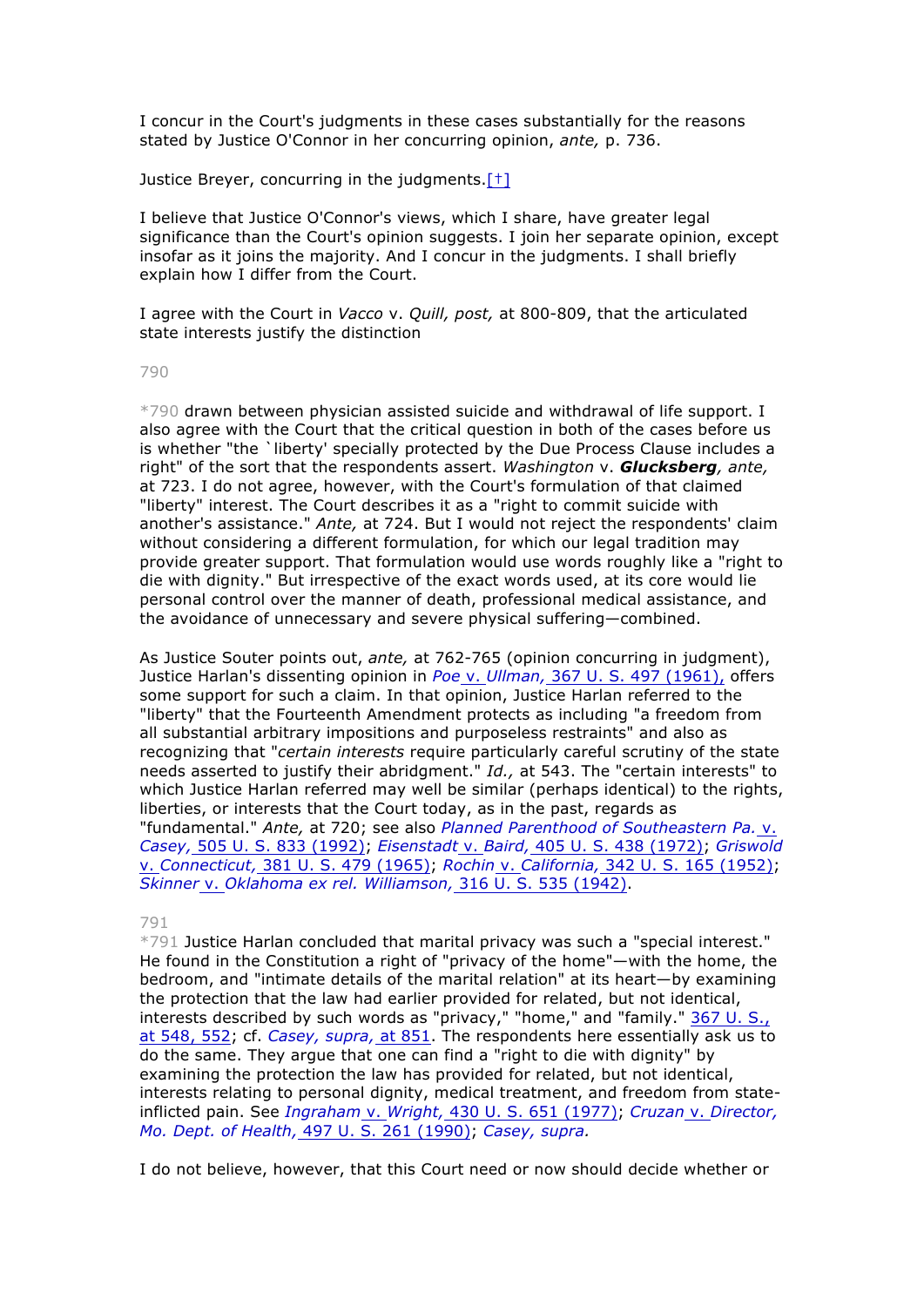a not such a right is "fundamental." That is because, in my view, the avoidance of severe physical pain (connected with death) would have to constitute an essential part of any successful claim and because, as Justice O'Connor points out, the laws before us do not *force* a dying person to undergo that kind of pain. *Ante,* at 736-737 (concurring opinion). Rather, the laws of New York and of Washington do not prohibit doctors from providing patients with drugs sufficient to control pain despite the risk that those drugs themselves will kill. Cf. New York State Task Force on Life and the Law, When Death Is Sought: Assisted Suicide and Euthanasia in the Medical Context 163, n. 29 (May 1994). And under these circumstances the laws of New York and Washington would overcome any remaining significant interests and would be justified, regardless.

Medical technology, we are repeatedly told, makes the administration of painrelieving drugs sufficient, except for a very few individuals for whom the ineffectiveness of pain control medicines can mean not pain, but the need for sedation

#### 792

\*792 which can end in a coma. Brief for National Hospice Organization 8; Brief for American Medical Association (AMA) et al. as *Amici Curiae* 6; see also Byock, Consciously Walking the Fine Line: Thoughts on a Hospice Response to Assisted Suicide and Euthanasia, 9 J. Palliative Care 25, 26 (1993); New York State Task Force, at 44, and n. 37. We are also told that there are many instances in which patients do not receive the palliative care that, in principle, is available, *id.,* at 43-47; Brief for AMA as *Amici Curiae* 6; Brief for Choice in Dying, Inc., as *Amici Curiae* 20, but that is so for institutional reasons or inadequacies or obstacles, which would seem possible to overcome, and which do *not* include *a prohibitive set of laws. Ante,* at 736-737 (O'Connor, J., concurring); see also 2 House of Lords, Session 1993-1994 Report of Select Committee on Medical Ethics 113 (1994) (indicating that the number of palliative care centers in the United Kingdom, where physician assisted suicide is illegal, significantly exceeds that in the Netherlands, where such practices are legal).

This legal circumstance means that the state laws before us do not infringe directly upon the (assumed) central interest (what I have called the core of the interest in dying with dignity) as, by way of contrast, the state anti contraceptive laws at issue in *Poe* did interfere with the central interest there at stake—by bringing the State's police powers to bear upon the marital bedroom.

Were the legal circumstances different—for example, were state law to prevent the provision of palliative care, including the administration of drugs as needed to avoid pain at the end of life—then the law's impact upon serious and otherwise unavoidable physical pain (accompanying death) would be more directly at issue. And as Justice O'Connor suggests, the Court might have to revisit its conclusions in these cases.

[\*] Briefs of *amici curiae* urging reversal were filed for the State of California et al. by *Daniel E. Lungren,* Attorney General of California, *Robert L. Mukai,* Chief Assistant Attorney General, *Alvin J. Korobkin,* Senior Assistant Attorney General, *Thomas S. Lazar,* Deputy Attorney General, and by the Attorneys General for their respective jurisdictions as follows: *Jeff Sessions* of Alabama, *Gale A. Norton* of Colorado, *Robert A. Butterworth* of Florida, *Michael J. Bowers* of Georgia, *James E. Ryan* of Illinois, *Thomas J. Miller* of Iowa, *Richard P. Ieyoub* of Louisiana, *J. Joseph Cur- ran, Jr.,* of Maryland, *Frank J. Kelley* of Michigan, *Mike Moore* of Mississippi, *Joseph P. Mazurek* of Montana, *Don Stenberg* of Nebraska, *Jeffrey R. Howard* of New Hampshire, *Dennis C. Vacco* of New York, *Pedro R.*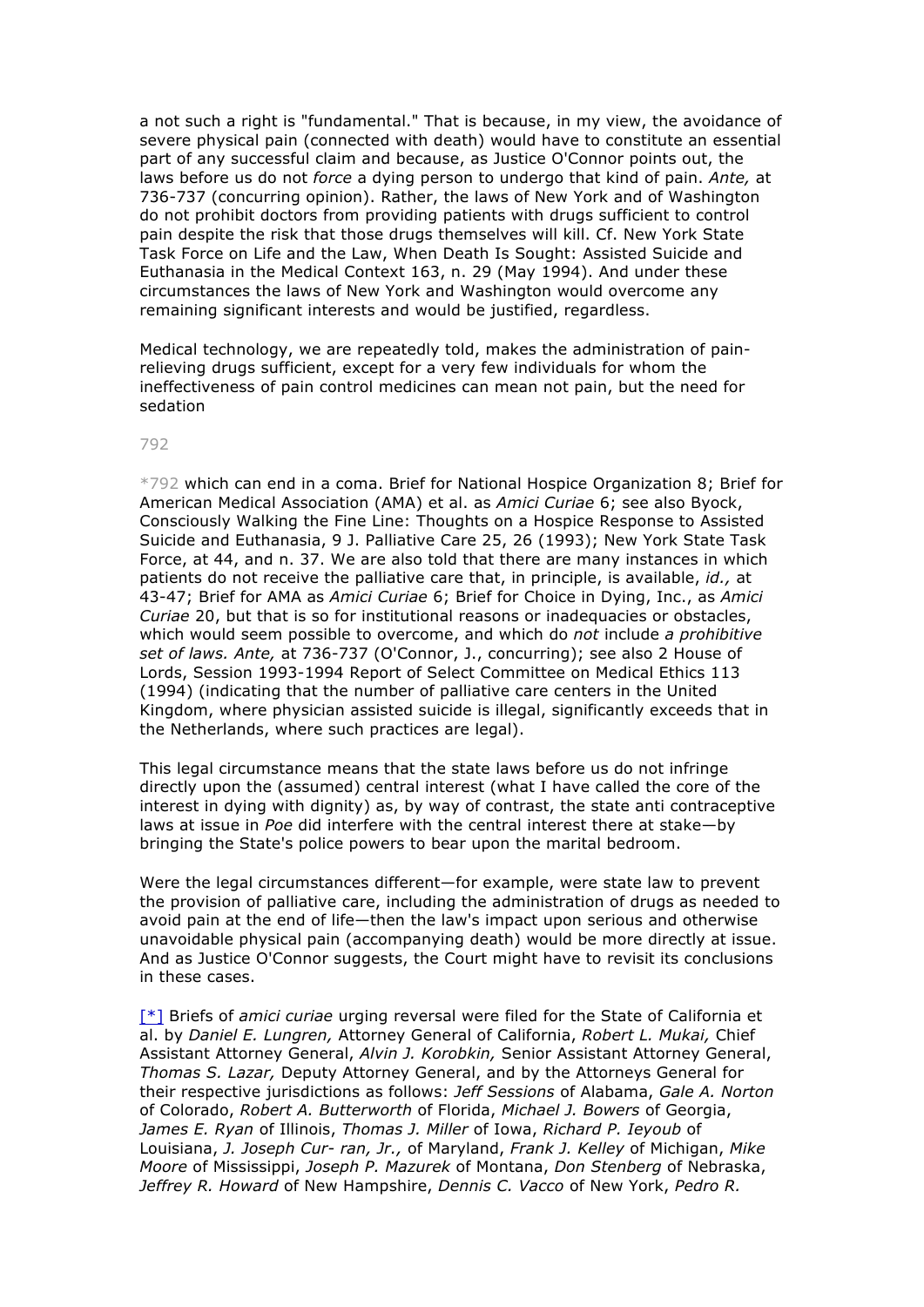*Pierluisi* of Puerto Rico, *Charles Molony Condon* of South Carolina, *Mark W. Barnett* of South Dakota, *Charles W. Burson* of Tennessee, and *James S. Gilmore III* of Virginia; for the State of Oregon by *Theodore R. Kulongoski,* Attorney General, *Thomas A. Balmer,* Deputy Attorney General, *Virginia L. Linder,* Solicitor General, and *Stephen K. Bushong,* Assistant Attorney General; for Wayne County, Michigan, by *John D. O'Hair* and *Timothy A. Baughman;* for the District Attorney of Milwaukee County, Wisconsin, by *E. Michael McCann, pro se,* and *John M. Stoiber;* for Agudath Israel of America by *David Zwiebel* and *Morton M. Avigdor;* for the American Association of Homes and Services for the Aging et al. by *Joel G. Chefitz* and *Robert K. Niewijk;* for the American Center for Law and Justice by *Jay Alan Sekulow, James M. Henderson, Sr., Walter M. Weber, Keith A. Fournier, John G. Stepanovich,* and *Thomas P. Monaghan;* for the American Geriatrics Society by *John H. Pickering* and *Joseph E. Schmitz;* for the American Hospital Association by *Michael K. Kellogg* and *Margaret J. Hardy;* for the American Medical Association et al. by *Carter G. Phillips, Mark E. Haddad, Paul E. Kalb, Katherine L. Adams, Kirk B. Johnson,* and *Michael L. Ile;* for the American Suicide Foundation by *Ellen H. Moskowitz, Edward R. Grant,* and *John F. Cannon;* for the Catholic Health Association of the United States by *James A. Serritella, James C. Geoly, Kevin R. Gustafson, Thomas C. Shields, Peter M. Leibold,* and *Charles S. Gilham;* for the Catholic Medical Association by *Joseph J. Frank, Sergio Alvarez-Mena III,* and *Peter Buscemi;* for the Christian Legal Society et al. by *Edward J. Larson, Kimberlee Wood Colby,* and *Steven T. McFarland;* for the Evangelical Lutheran Church in America by *Edward McGlynn Gaffney, Jr., Susan D. Reece Martyn, Henry J. Bourguignon,* and *Phillip H. Harris;* for the Family Research Council by *Cathleen A. Cleaver, Mark A. Rothe,* and *Edward R. Grant;* for the Institute for Public Affairs of the Union of Orthodox Jewish Congregations of America et al. by *Richard B. Stone;* for the Legal Center for Defense of Life, Inc., et al. by *Dwight G. Duncan* and *Michael P. Tierney;* for the National Association of Prolife Nurses et al. by *Jacqulyn Kay Hall;* for the National Catholic Office for Persons with Disabilities et al. by *James Bopp, Jr., Thomas J. Marzen, Daniel Avila,* and *Jane E. T. Brockmann;* for the National Hospice Organization by *E. Barrett Pretty- man, Jr.;* for the National Legal Center for the Medically Dependent & Disabled, Inc., et al. by *James Bopp, Jr., Thomas J. Marzen, Daniel Avila,* and *Jane E. T. Brockmann;* for the National Right to Life Committee, Inc., by *James Bopp, Jr.,* and *Richard E. Coleson;* for the National Spinal Cord Injury Association, Inc., by *Leonard F. Zandrow, Jr.,* and *Calum B. Anderson;* for the Project on Death in America et al. by *Robert A. Burt;* for the Rutherford Institute by *Gregory D. Smith* and *John W. Whitehead;* for the Schiller Institute by *Max Dean;* for the United States Catholic Conference et al. by *Mark E. Chopko;* for Senator Orrin Hatch et al. by *Michael W. McConnell;* for Members of the New York and Washington State Legislatures by *Paul Benjamin Linton* and *Clarke D. Forsythe;* for Bioethics Professors by *George J. Annas;* for Gary Lee, M. D., et al. by *James Bopp, Jr., Bary A. Bostrom,* and *Richard E. Coleson;* and for Richard Thompson by *Mr. Thompson, pro se,* and *Richard H. Browne.*

Briefs of *amici curiae* urging affirmance were filed for the American Civil Liberties Union et al. by *Cameron Clark, Karen E. Boxx,* and *Steven R. Shapiro;* for Americans for Death with Dignity et al. by *John R. Reese* and *Page R. Barnes;* for the American Medical Student Association et al. by *John H. Hall;* for the Center for Reproductive Law & Policy by *Janet Benshoof* and *Kathryn Kolbert;* for the Coalition of Hospice Professionals by *Gerald A. Rosenberg* and *Frances Kulka Browne;* for the Council for Secular Humanism et al. by *Ronald A. Lindsay;* for Gay Men's Health Crisis et al. by *Andrew I. Batavia;* for the National Women's Health Network et al.by *Sylvia A. Law;* for 36 Religious Organizations, Leaders, and Scholars by *Barbara McDowell* and *Gregory A. Castanias;* for the Washington State Psychological Association et al. by *Edward C. DuMont;* for Bioethicists by *Martin R. Gold* and *Robert P. Mulvey;* for Law Professors by *Charles H. Baron,*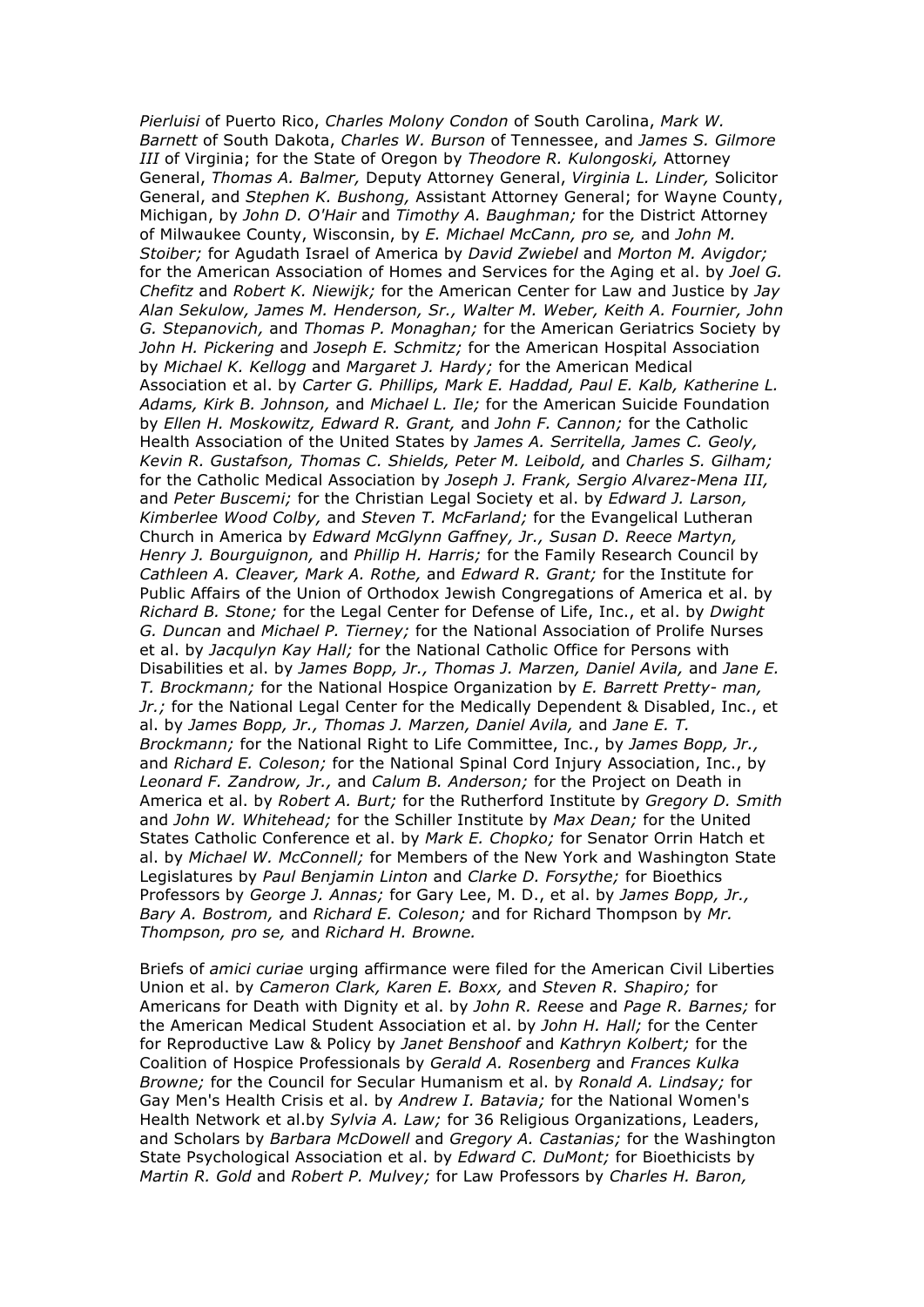*David A. Hoffman,* and *Joshua M. Davis;* for State Legislators by *Sherry F. Colb;* and for Julian M. Whitaker, M. D., by *Jonathan W. Emord.*

Briefs of *amici curiae* were filed for the American College of Legal Medicine by *Miles J. Zaremski, Bruce C. Nelson,* and *Ila S. Rothschild;* for the International Anti-Euthanasia Task Force by *Wesley J. Smith;* for the Southern Center for Law and Ethics by *Tony G. Miller;* for Surviving Family Members in Support of Physician-Assisted Dying by *Katrin E. Frank, Robert A. Free,* and *Kathleen Wareham;* and for Ronald Dworkin et al. by *Mr. Dworkin, pro se, Peter L. Zimroth, Philip H. Curtis, Kent A. Yalowitz, Anand Agneshwar,* and *Abe Krash.*

[1] Act of Apr. 28, 1854, § 17, 1854 Wash. Laws 78 ("Every person deliberately assisting another in the commission of self-murder, shall be deemed guilty of manslaughter"); see also Act of Dec. 2, 1869, § 17, 1869 Wash. Laws 201; Act of Nov. 10, 1873, § 19, 1873 Wash. Laws 184; Criminal Code, ch. 249, §§ 135-136, 1909 Wash. Laws, 11th Sess., 929.

[2] Under Washington's Natural Death Act, "adult persons have the fundamental right to control the decisions relating to the rendering of their own health care, including the decision to have life-sustaining treatment withheld or withdrawn in instances of a terminal condition or permanent unconscious condition." Wash. Rev. Code § 70.122.010 (1994). In Washington, "[a]ny adult person may execute a directive directing the withholding or withdrawal of life-sustaining treatment in a terminal condition or permanent unconscious condition," § 70.122.030, and a physician who, in accordance with such a directive, participates in the withholding or withdrawal of life-sustaining treatment is immune from civil, criminal, or professional liability, § 70.122.051.

[3] **Glucksberg** Declaration, App. 35; Halperin Declaration, *id.,* at 49-50; Preston Declaration, *id.,* at 55-56; Shalit Declaration, *id.,* at 73-74.

[4] John Doe, Jane Roe, and James Poe, plaintiffs in the District Court, were then in the terminal phases of serious and painful illnesses. They declared that they were mentally competent and desired assistance in ending their lives. Declaration of Jane Roe, *id.,* at 23-25; Declaration of John Doe, *id.,* at 27-28; Declaration of James Poe, *id.,* at 30-31; *Compassion in Dying,* 850 F. Supp., at 1456-1457.

[5] The District Court determined that *Casey* `s "undue burden" standard, 505 U. S., at 874 (joint opinion), not the standard from *United States* v. *Salerno,* 481 U. S. 739, 745 (1987) (requiring a showing that "no set of circumstances exists under which the [law] would be valid"), governed the plaintiffs' facial challenge to the assisted-suicide ban. 850 F. Supp., at 1462-1464.

[6] Although, as Justice Stevens observes, *post,* at 739 (opinion concurring in judgments), "[the court's] analysis and eventual holding that the statute was unconstitutional was not limited to a particular set of plaintiffs before it," the court did note that "[d]eclaring a statute unconstitutional as applied to members of a group is atypical but not uncommon." 79 F. 3d, at 798, n. 9,and emphasized that it was "not deciding the facial validity of [the Washington statute]," *id.,* at 797-798, and nn. 8-9. It is therefore the court's holding that Washington's physician-assisted suicide statute is unconstitutional as applied to the "class of terminally ill, mentally competent patients," *post,* at 750 (Stevens, J., concurring in judgments), that is before us today.

[7] The Court of Appeals did note, however, that "the equal protection argument relied on by [the District Court] is not insubstantial," 79 F. 3d, at 838, n. 139,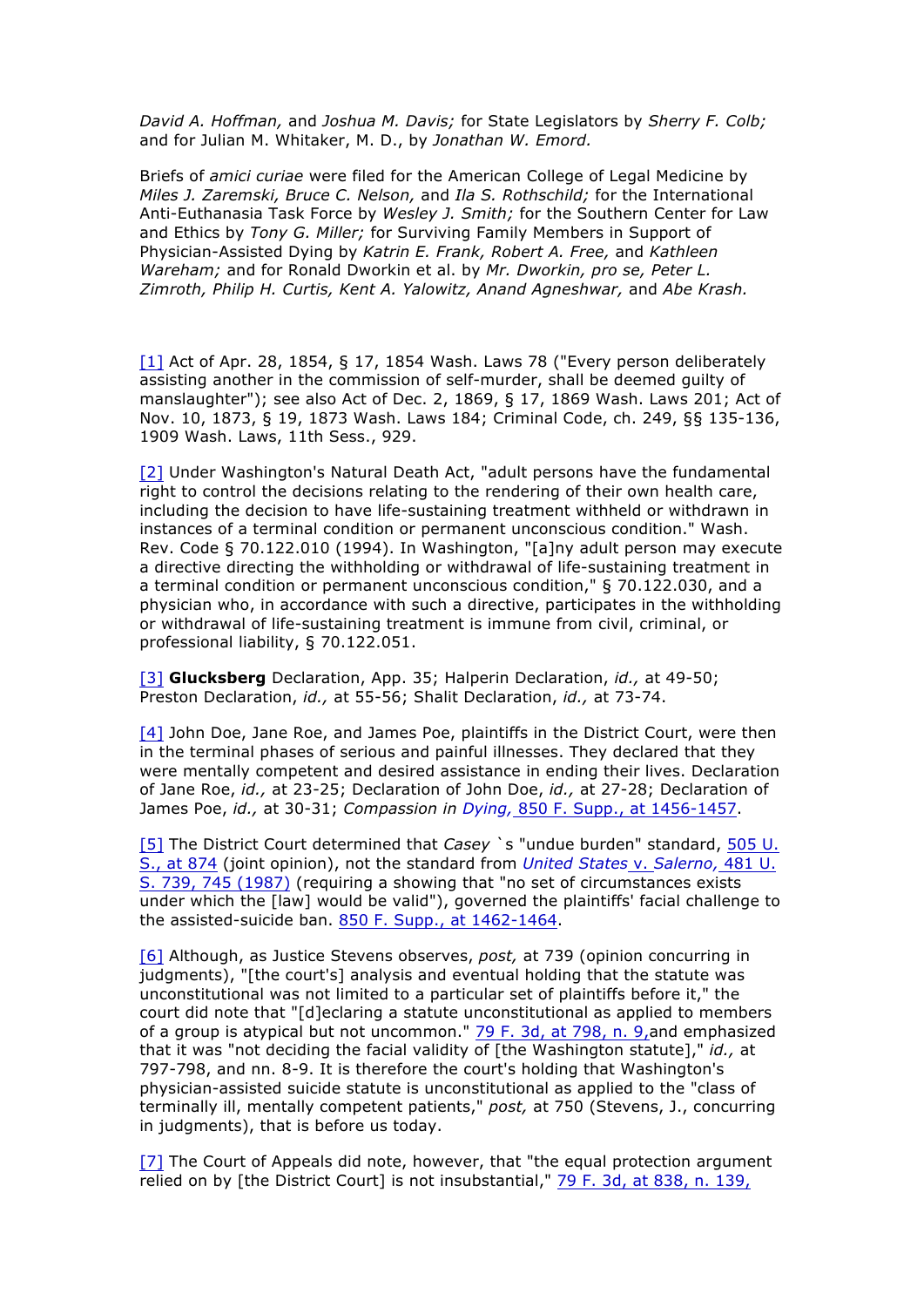and sharply criticized the opinion in a separate case then pending before the Ninth Circuit, *Lee* v. *Oregon,* 891 F. Supp. 1429 (Ore. 1995) (Oregon's Death With Dignity Act, which permits physician-assisted suicide, violates the Equal Protection Clause because it does not provide adequate safeguards against abuse), vacated, *Lee* v. *Oregon,* 107 F. 3d 1382 (CA9 1997) (concluding that plaintiffs lacked Article III standing). *Lee,* of course, is not before us, any more than it was before the Court of Appeals below, and we offer no opinion as to the validity of the *Lee* courts' reasoning. In *Vacco* v. *Quill, post,* p. 793, however, decided today, we hold that New York's assisted-suicide ban does not violate the Equal Protection Clause.

[8] See *Compassion in Dying* v. *Washington,* 79 F. 3d 790, 847, and nn. 10-13 (CA9 1996) (Beezer, J., dissenting) ("In total, forty-four states, the District of Columbia and two territories prohibit or condemn assisted suicide") (citing statutes and cases); *Rodriguez* v. *British Columbia (Attorney General),* 107 D. L. R. (4th) 342, 404 (Can. 1993) ("[A] blanket prohibition on assisted suicide . . . is the norm among western democracies") (discussing assisted-suicide provisions in Austria, Spain, Italy, the United Kingdom, the Netherlands, Denmark, Switzerland, and France). Since the Ninth Circuit's decision, Louisiana, Rhode Island, and Iowa have enacted statutory assisted-suicide bans. La. Rev. Stat. Ann. § 14:32.12 (West Supp. 1997); R. I. Gen. Laws §§ 11-60-1, 11-60-3 (Supp. 1996); Iowa Code Ann. §§ 707A.2, 707A.3 (Supp. 1997). For a detailed history of the States' statutes, see Marzen, O'Dowd, Crone, & Balch, Suicide: A Constitutional Right?, 24 Duquesne L. Rev. 1, 148-242 (1985) (App.) (hereinafter Marzen).

[9] The common law is thought to have emerged through the expansion of pre-Norman institutions sometime in the 12th century. J. Baker, An Introduction to English Legal History 11 (2d ed. 1979). England adopted the ecclesiastical prohibition on suicide five centuries earlier, in the year 673 at the Council of Hereford, and this prohibition was reaffirmed by King Edgar in 967. See G. Williams, The Sanctity of Life and the Criminal Law 257 (1957).

[10] Marzen 59. Other late-medieval treatise writers followed and restated Bracton; one observed that "man-slaughter" may be "[o]f [one]self; as in case, when people hang themselves or hurt themselves, or otherwise kill themselves of their own felony" or "[o]f others; as by beating, famine, or other punishment; in like cases, all are man-slayers." A. Horne, The Mirrour of Justices, ch. 1, § 9, pp. 41-42 (W. Robinson ed. 1903). By the mid-16th century, the Court at Common Bench could observe that "[suicide] is an Offence against Nature, against God, and against the King. . . . [T]o destroy one's self is contrary to Nature, and a Thing most horrible." *Hales* v. *Petit,* 1 Plowd. Com. 253, 261, 75 Eng. Rep. 387, 400 (1561-1562).

In 1644, Sir Edward Coke published his Third Institute, a lodestar for later common lawyers. See T. Plucknett, A Concise History of the Common Law 281- 284 (5th ed. 1956). Coke regarded suicide as a category of murder, and agreed with Bracton that the goods and chattels—but not, for Coke, the lands—of a sane suicide were forfeit. 3 E. Coke, Institutes \*54. William Hawkins, in his 1716 Treatise of the Pleas of the Crown, followed Coke, observing that "our laws have always had . . . an abhorrence of this crime." 1 W. Hawkins, Pleas of the Crown, ch. 27, § 4, p. 164 (T. Leach ed. 1795).

[11] In 1850, the California Legislature adopted the English common law, under which assisting suicide was, of course, a crime. Act of Apr. 13, 1850, ch. 95, 1850 Cal. Stats. 219. The provision adopted in 1874 provided that "[e]very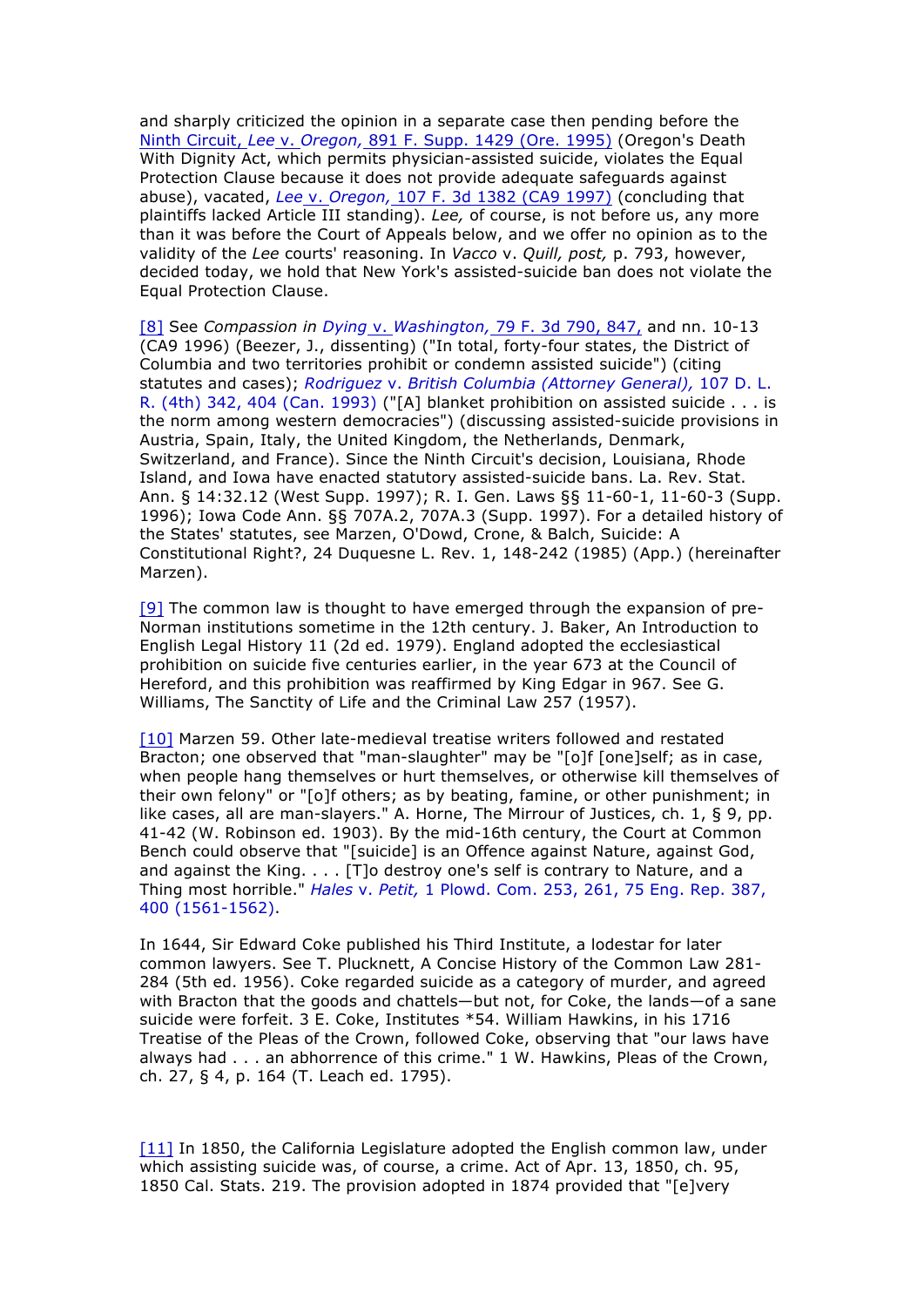person who deliberately aids or advises, or encourages another to commit suicide, is guilty of a felony." Act of Mar. 30, 1874, ch. 614, § 13,400 (codified at Cal. Penal Code § 400 (T. Hittel ed. 1876)).

[12] "A person who purposely aids or solicits another to commit suicide is guilty of a felony in the second degree if his conduct causes such suicide or an attempted suicide, and otherwise of a misdemeanor." American Law Institute, Model Penal Code § 210.5(2)(Official Draft and Revised Comments 1980).

[13] Initiative 119 would have amended Washington's Natural Death Act, Wash. Rev. Code § 70.122.010 *et seq.* (1994), to permit "aid-in-dying," defined as "aid in the form of a medical service provided in person by a physician that will end the life of a conscious and mentally competent qualified patient in a dignified, painless and humane manner, when requested voluntarily by the patient through a written directive in accordance with this chapter at the time the medical service is to be provided." App. H to Pet. for Cert. 3-4.

[14] Ore. Rev. Stat. § 127.800 *et seq.* (1996); *Lee* v. *Oregon,* 891 F. Supp. 1429 (Ore. 1995) (Oregon Act does not provide sufficient safeguards for terminally ill persons and therefore violates the Equal Protection Clause), vacated, *Lee* v. *Oregon,* 107 F. 3d 1382 (CA9 1997).

[15] See, *e. g.,* Alaska H. B. 371 (1996); Ariz. S. B. 1007 (1996); Cal. A. B. 1080, A. B. 1310 (1995); Colo. H. B. 1185 (1996); Colo. H. B. 1308 (1995); Conn. H. B. 6298 (1995); Ill. H. B. 691, S. B. 948 (1997); Me. H. P. 663 (1997); Me. H. P. 552 (1995); Md. H. B. 474 (1996); Md. H. B. 933 (1995); Mass. H. B. 3173 (1995); Mich. H. B. 6205, S. B. 556 (1996); Mich. H. B. 4134 (1995); Miss. H. B. 1023 (1996); N. H. H. B. 339 (1995); N. M. S. B. 446 (1995); N. Y. S. B. 5024, A. B. 6333 (1995); Neb. L. B. 406 (1997); Neb. L. B. 1259 (1996); R. I. S. 2985 (1996); Vt. H. B. 109 (1997); Vt. H. B. 335 (1995); Wash. S. B. 5596 (1995); Wis. A. B. 174, S. B. 90 (1995); Senate of Canada, Of Life and Death, Report of the Special Senate Committee on Euthanasia and Assisted Suicide A-156 (June 1995) (describing unsuccessful proposals, between 1991-1994, to legalize assisted suicide).

[16] Other countries are embroiled in similar debates: The Supreme Court of Canada recently rejected a claim that the Canadian Charter of Rights and Freedoms establishes a fundamental right to assisted suicide, *Rodriguez* v. *British Columbia (Attorney General),* 107 D. L. R. (4th) 342 (1993); the British House of Lords Select Committee on Medical Ethics refused to recommend any change in Great Britain's assisted-suicide prohibition, House of Lords, Session 1993-94 Report of the Select Committee on Medical Ethics, 12 Issues in Law & Med. 193, 202 (1996) ("We identify no circumstances in which assisted suicide should be permitted"); New Zealand's Parliament rejected a proposed "Death With Dignity Bill" that would have legalized physician-assisted suicide in August 1995, Graeme, MPs Throw out Euthanasia Bill, The Dominion (Wellington), Aug. 17, 1995, p. 1; and the Northern Territory of Australia legalized assisted suicide and voluntary euthanasia in 1995, see Shenon, Australian Doctors Get Right to Assist Suicide, N. Y. Times, July 28, 1995, p. A8. As of February 1997, three persons had ended their lives with physician assistance in the Northern Territory. Mydans, Assisted Suicide: Australia Faces a Grim Reality, N. Y. Times, Feb. 2, 1997, p. A3. On March 24, 1997, however, the Australian Senate voted to overturn the Northern Territory's law. Thornhill, Australia Repeals Euthanasia Law, Washington Post, Mar. 25, 1997, p. A14; see Euthanasia Laws Act 1997, No. 17, 1997 (Austl.). On the other hand, on May 20, 1997, Colombia's Constitutional Court legalized voluntary euthanasia for terminally ill people. C-239/97 de Mayo 20, 1997, Corte Constitutional, M. P. Carlos Gaviria Diaz; see Colombia's Top Court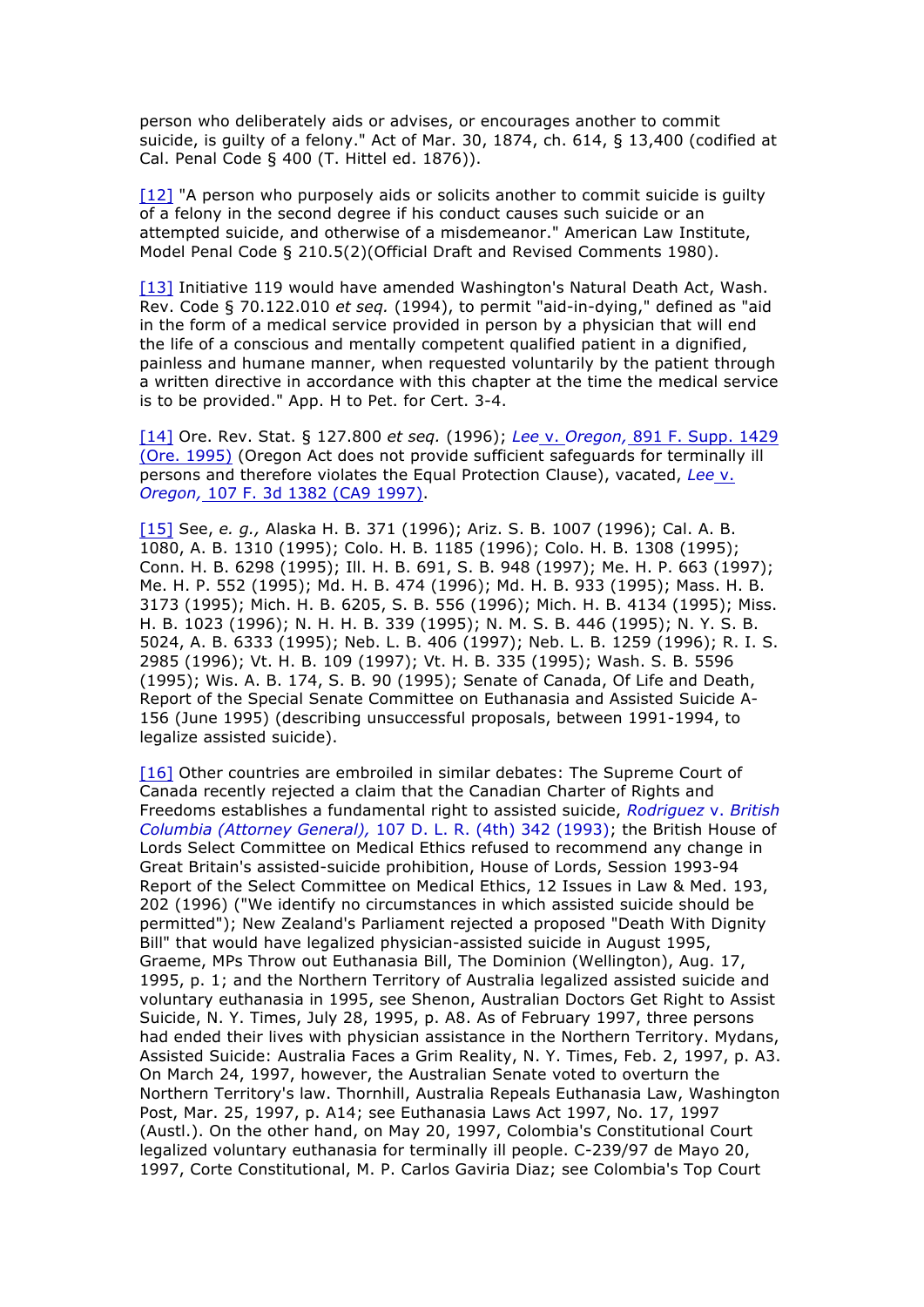Legalizes Euthanasia, Orlando Sentinel, May 22, 1997, p. A18.

[17] In Justice Souter's opinion, Justice Harlan's *Poe* dissent supplies the "modern justification" for substantive-due-process review. *Post,* at 756, and n. 4 (opinion concurring in judgment). But although Justice Harlan's opinion has often been cited in due process cases, we have never abandoned our fundamental-rightsbased analytical method. Just four Terms ago, six of the Justices now sitting joined the Court's opinion in *Reno* v. *Flores,* 507 U. S. 292, 301-305 (1993); *Poe* was not even cited. And in *Cruzan* v. *Director, Mo. Dept. of Health,* 497 U. S. 261 (1990), neither the Court's nor the concurring opinions relied on *Poe;* rather, we concluded that the right to refuse unwanted medical treatment was so rooted in our history, tradition, and practice as to require special protection under the Fourteenth Amendment. *Cruzan,* 497 U. S.,at 278-279; *id.,* at 287-288 (O'Connor, J., concurring). True, the Court relied on Justice Harlan's dissent in *Casey,* 505 U. S., at 848-850, but, as *Flores* demonstrates, we did not in so doing jett is on our established approach. Indeed, to read such a radical move into the Court's opinion in *Casey* would seem to fly in the face of that opinion's emphasis on *stare decisis.* 505 U. S., at 854-869.

[18] See,*e. g., Quill* v. *Vacco,* 80 F.3d 716, 724 (CA2 1996) ("right to assisted suicide finds no cognizable basis in the Constitution's language or design"); *Compassion in Dying* v.*Washington,* 49 F. 3d 586, 591 (CA9 1995) (referring to alleged "right to suicide,""right to assistance in suicide," and "right to aid in killing oneself"); *People* v. *Kevorkian,* 447 Mich. 436, 476, n. 47, 527 N. W. 2d 714, 730, n. 47 (1994) ("[T]he question that we must decide is whether the [C]onstitution encompasses a right to commit suicide and, if so, whether it includes a right to assistance").

[19] See *Moore* v. *East Cleveland,* 431 U. S. 494, 503 (1977) ("[T]he Constitution protects the sanctity of the family *precisely because* the institution of the family is deeply rooted in this Nation's history and tradition" (emphasis added)); *Griswold* v. *Connecticut,* 381 U. S. 479, 485-486 (1965) (intrusions into the "sacred precincts of marital bedrooms" offend rights "older than the Bill of Rights"); *id.,* at 495-496 (Goldberg, J., concurring) (the law in question "disrupt[ed] the traditional relation of the family—a relation as old and as fundamental as our entire civilization"); *Loving* v. *Virginia,* 388 U. S. 1, 12 (1967) ("The freedom to marry has long been recognized as one of the vital personal rights essential to the orderly pursuit of happiness"); *Turner* v. *Safley,* 482 U. S. 78, 95 (1987) ("[T]he decision to marry is a fundamental right"); *Roe* v. *Wade,* 410 U. S. 113, 140 (1973) (stating that at the founding and throughout the 19th century, "a woman enjoyed a substantially broader right to terminate a pregnancy"); *Skinner* v. *Oklahoma ex rel. Williamson,* 316 U. S. 535, 541 (1942) ("Marriage and procreation are fundamental"); *Pierce* v. *Society of Sisters,* 268 U. S. 510, 535 (1925); *Meyer* v. *Nebraska,* 262 U. S. 390, 399 (1923) (liberty includes "those privileges long recognized at common law as essential to the orderly pursuit of happiness by free men").

[20] The court identified and discussed six state interests:  $(1)$  preserving life; $(2)$ preventing suicide;(3) avoiding the involvement of third parties and use of arbitrary, unfair, or undue influence; (4) protecting family members and loved ones; (5) protecting the integrity of the medical profession; and (6) avoiding future movement toward euthanasia and other abuses. 79 F. 3d, at 816-832.

[21] Respondents also admit the existence of these interests, Brief for Respondents 28-39, but contend that Washington could better promote and protect them through regulation, rather than prohibition, of physicianassisted suicide. Our inquiry, however, is limited to the question whether the State's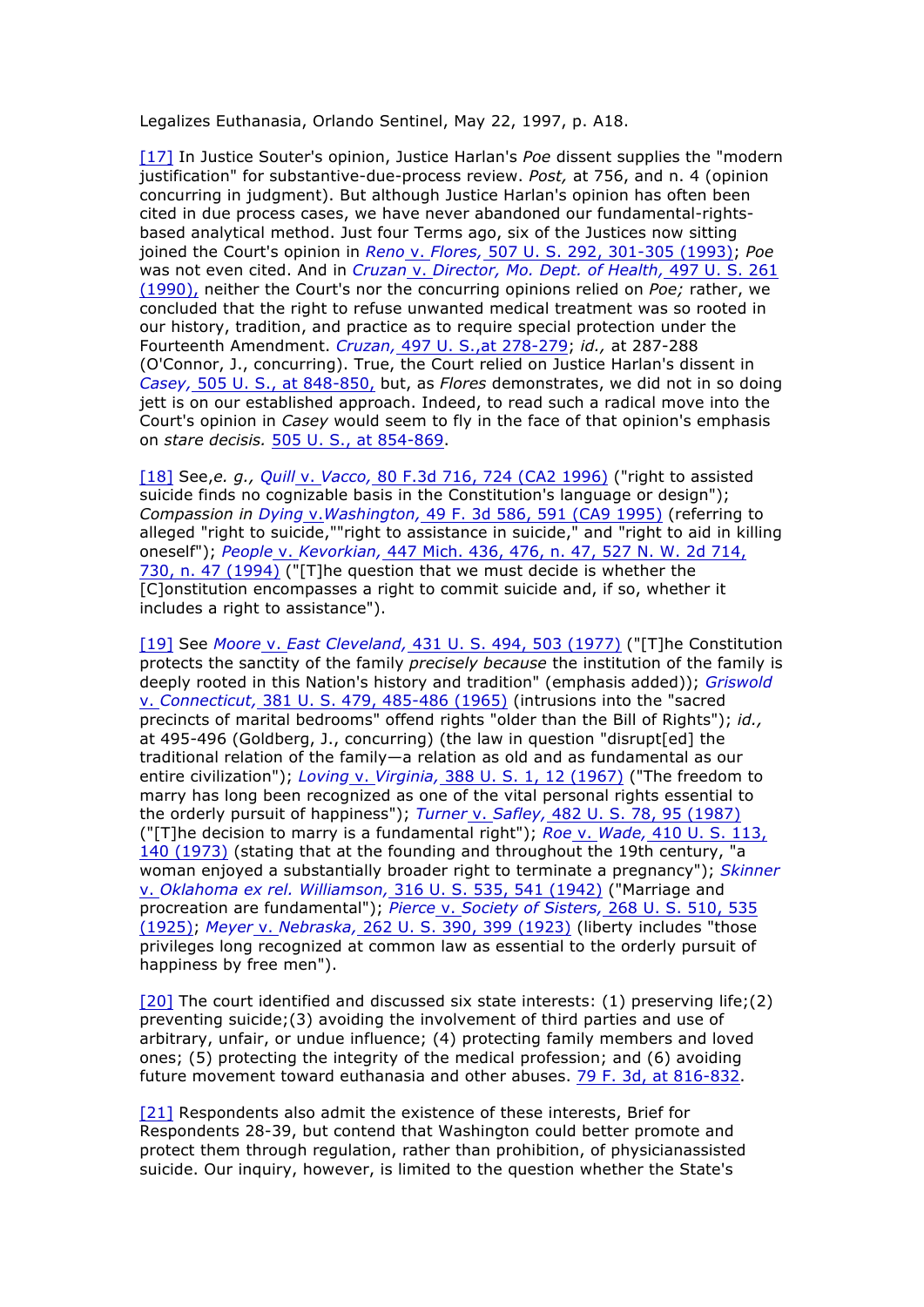prohibition is rationally related to legitimate state interests.

[22] The States express this commitment by other means as well: "[N]early all states expressly disapprove of suicide and assisted suicide either in statutes dealing with durable powers of attorney in health-care situations, or in `living will' statutes. In addition, all states provide for the involuntary commitment of persons who may harm themselves as the result of mental illness, and a number of states allow the use of nondeadly force to thwart suicide attempts." *People* v. *Kevorkian,* 447 Mich., at 478-479, and nn. 53-56, 527 N. W. 2d, at 731-732, and nn. 53-56.

[23] Justice Souter concludes that "[t]he case for the slippery slope is fairly made out here, not because recognizing one due process right would leave a court with no principled basis to avoid recognizing another, but because there is a plausible case that the right claimed would not be readily containable by reference to facts about the mind that are matters of difficult judgment, or by gatekeepers who are subject to temptation, noble or not." *Post,* at 785 (opinion concurring in judgment). We agree that the case for a slippery slope has been made out, but bearing in mind Justice Cardozo's observation of "[t]he tendency of a principle to expand itself to the limit of its logic," The Nature of the Judicial Process 51 (1932)—we also recognize the reasonableness of the widely expressed skepticism about the lack of a principled basis for confining the right.See Brief for United States as *Amicus Curiae* 26 ("Once a legislature abandons a categorical prohibition against physician assisted suicide, there is no obvious stopping point"); Brief for Not Dead Yet et al. as *Amici Curiae* 21-29; Brief for Bioethics Professors as *Amici Curiae* 23-26; Report of the Council on Ethical and Judicial Affairs, App. 133, 140 ("[I]fassisted suicide is permitted, then there is a strong argument for allowing euthanasia"); New York Task Force 132; Kamisar, The "Right to Die": On Drawing (and Erasing) Lines, 35 Duquesne L. Rev. 481 (1996); Kamisar, Against Assisted Suicide—Even in a Very Limited Form, 72 U. Det. Mercy L. Rev. 735 (1995).

[24] Justice Stevens states that "the Court does conceive of respondents' claim as a facial challenge—addressing not the application of the statute to a particular set of plaintiffs before it, but the constitutionality of the statute's categorical prohibition . . . ." *Post,* at 740 (opinion concurring in judgments). We emphasize that we today reject the Court of Appeals' specific holding that the statute is unconstitutional "as applied" to a particular class. See n. 6, *supra.* Justice Stevens agrees with this holding, see *post,* at 750, but would not "foreclose the possibility that an individual plaintiff seeking to hasten her death, or a doctor whose assistance was sought, could prevail in a more particularized challenge," *ibid.* Our opinion does not absolutely foreclose such a claim. However, given our holding that the Due Process Clause of the Fourteenth Amendment does not provide heightened protection to the asserted liberty interest in ending one's life with a physician's assistance, such a claim would have to be quite different from the ones advanced by respondents here.

[\*] Justice Ginsburg concurs in the Court's judgments substantially for the reasons stated in this opinion. Justice Breyer joins this opinion except insofar as it joins the opinions of the Court.

[†] [This opinion applies also to No. 95-1858, *Vacco et al.* v. *Quill et al., post,* p. 793.]

[\*] [This opinion applies also to No. 95-1858, *Vacco et al.* v.*Quill et al., post,* p. 793.]

[1] *Gregg* v. *Georgia,* 428 U. S. 153 (1976).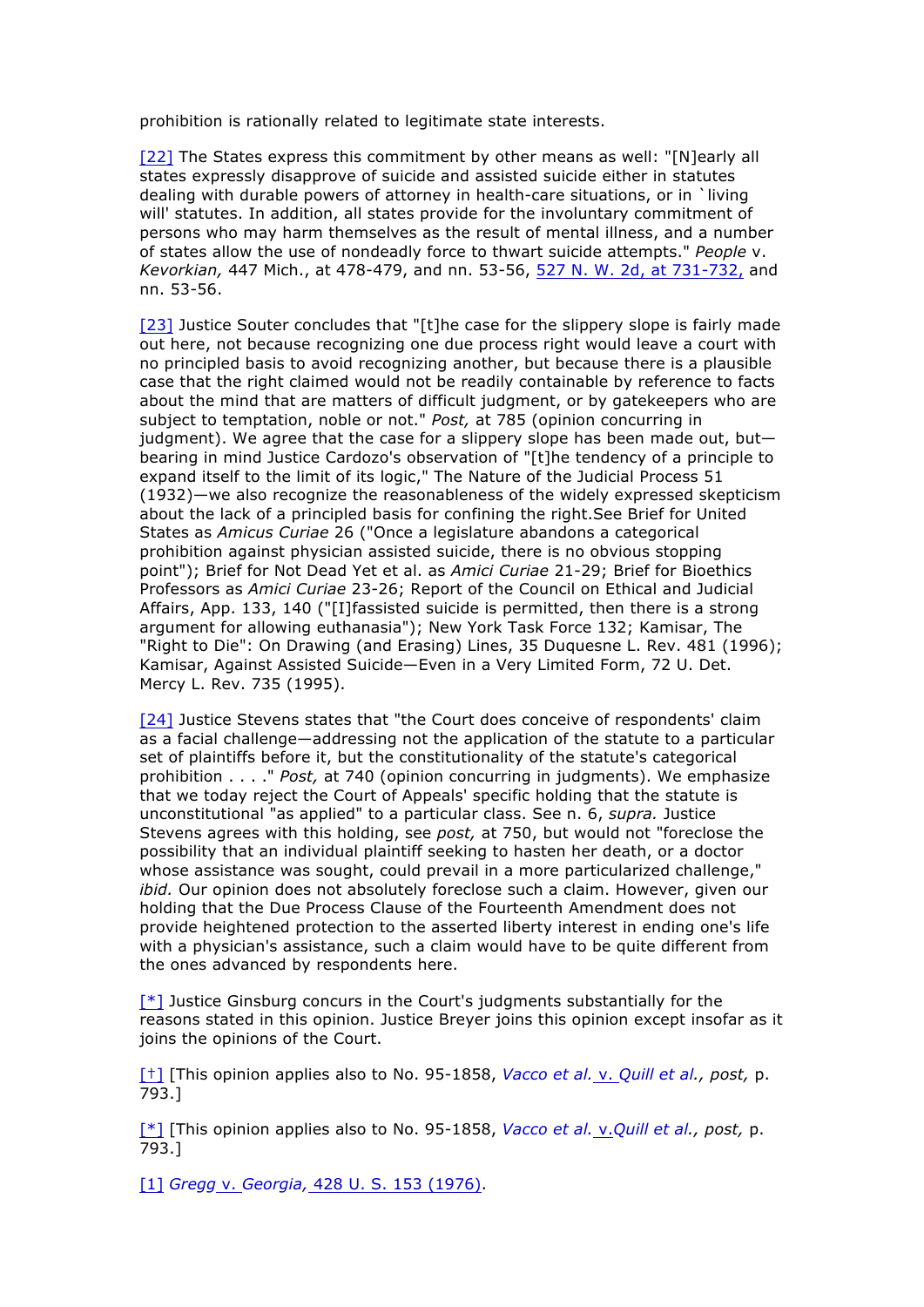[2] *Proffitt* v. *Florida,* 428 U. S. 242 (1976).

[3] *Jurek* v. *Texas,* 428 U. S. 262 (1976).

[4] See, *e. g., Godfrey* v. *Georgia,* 446 U. S. 420 (1980); *Enmund* v. *Florida,* 458 U. S. 782 (1982); *Penry* v. *Lynaugh,* 492 U. S. 302 (1989).

[5] See*ante,* at 709,n. 6.

[6] If the Court had actually applied the *Salerno* standard in this action, it would have taken only a few paragraphs to identify situations in which the Washington statute could be validly enforced. In *Salerno* itself, the Court would have needed only to look at whether the statute could be constitutionally applied to the arrestees before it; any further analysis would have been superfluous. See Dorf, Facial Challenges to State and Federal Statutes, 46 Stan. L. Rev. 235, 239-240 (1994) (arguing that if the *Salerno* standard were taken literally, a litigant could not succeed in her facial challenge unless she also succeeded in her as applied challenge).

[7] In other cases and in other contexts, we have imposed a significantly lesser burden on the challenger. The most lenient standard that we have applied requires the challenger to establish that the invalid applications of a statute "must not only be real, but substantial as well, judged in relation to the statute's plainly legitimate sweep." *Broadrick* v. *Oklahoma,* 413 U. S. 601, 615 (1973). As the Court's opinion demonstrates, Washington's statute prohibiting assisted suicide has a "plainly legitimate sweep." While that demonstration provides a sufficient justification for rejecting respondents' facial challenge, it does not mean that every application of the statute should or will be upheld.

[8] "Who casts not up his eye to the sun when it rises? but who takes off his eye from a comet when that breaks out? Who bends not his ear to any bell which upon any occasion rings? but who can remove it from that bell which is passing a piece of himself out of this world? No man is an island, entire of itself; every man is a piece of the continent, a part of the main. If a clod be washed away by the sea, Europe is the less, as well as if a promontory were, as well as if a manor of thy friend's or of thine own were; any man's death diminishes me, because I am involved in mankind; and therefore never send to know for whom the bell tolls; it tolls for thee." J. Donne, Meditation No. 17, Devotions Upon Emergent Occasions (1623) (http://www.kfu.com/~pl...om\_the\_bell\_tolls.html).

[9] See 497 U. S., at 332, n.2.

[10] "[N]either the Bill of Rights nor the laws of sovereign States create the liberty which the Due Process Clause protects. The relevant constitutional provisions are limitations on the power of the sovereign to infringe on the liberty of the citizen. The relevant state laws either create property rights, or they curtail the freedom of the citizen who must live in an ordered society. Of course, law is essential to the exercise and enjoyment of individual liberty in a complex society. But it is not the source of liberty, and surely not the exclusive source.

"I had thought it self-evident that all men were endowed by their Creator with liberty as one of the cardinal unalienable rights. It is that basic freedom which the Due Process Clause protects, rather than the particular rights or privileges conferred by specific laws or regulations." *Meachum* v. *Fano,* 427 U. S. 215, 230 (1976) (Stevens, J., dissenting).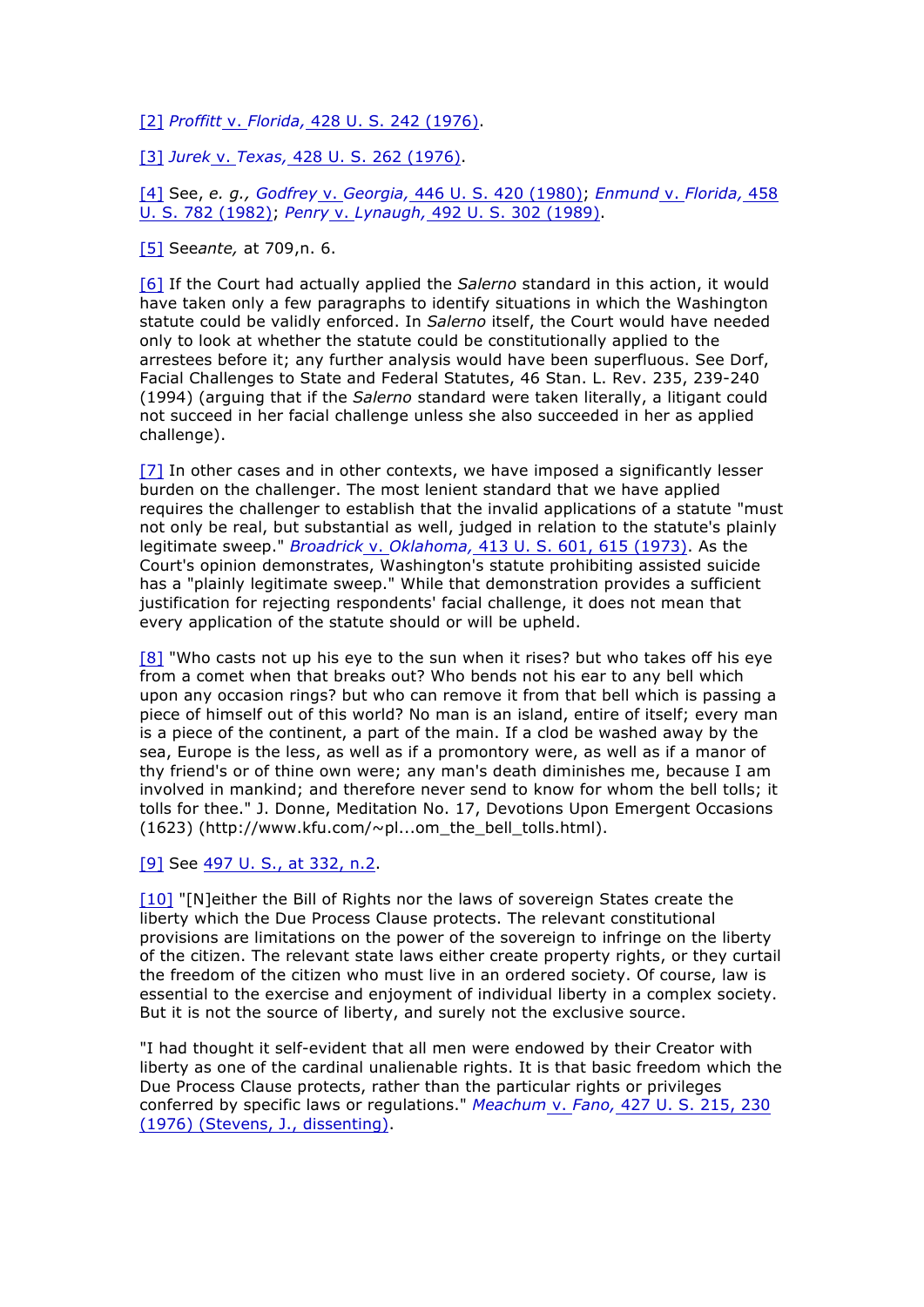[11] "Nancy Cruzan's interest in life, no less than that of any other person, includes an interest in how she will be thought of after her death by those whose opinions mattered to her. There can be no doubt that her life made her dear to her family and to others. How she dies will affect how that life is remembered." *Cruzan* v. *Director, Mo. Dept. of Health,* 497 U. S. 261, 344 (1990) (Stevens, J., dissenting).

"Each of us has an interest in the kind of memories that will survive after death. To that end, individual decisions are often motivated by their impact on others. A member of the kind of family identified in the trial court's findings in this case would likely have not only a normal interest in minimizing the burden that her own illness imposes on others, but also an interest in having their memories of her filled predominantly with thoughts about her past vitality rather than her current condition." *Id.,* at 356.

[12] I note that there is evidence that a significant number of physicians support the practice of hastening death in particular situations. A survey published in the New England Journal of Medicine found that 56% of responding doctors in Michigan preferred legalizing assisted suicide to an explicit ban. Bachman et al., Attitudes of Michigan Physicians and the Public Toward Legalizing Physician-Assisted Suicide and Voluntary Euthanasia, 334 New England J. Med. 303-309 (1996). In a survey of Oregon doctors, 60% of the responding doctors supported legalizing assisted suicide for terminally ill patients. See Lee et al., Legalizing Assisted Suicide—Views of Physicians in Oregon, 335 New England J. Med. 310- 315 (1996). Another study showed that 12% of physicians polled in Washington State reported that they had been asked by their terminally ill patients for prescriptions to hasten death, and that, in the year prior to the study, 24% of those physicians had complied with such requests. See Back, Wallace, Starks, & Perlman, Physician-Assisted Suicide and Euthanasia in Washington State, 275 JAMA 919-925 (1996); see also Doukas, Water house, Gorenflo, & Seld, Attitudes and Behaviors on PhysicianAssisted Death: A Study of Michigan Oncologists, 13 J. Clinical Oncology 1055 (1995) (reporting that 18% of responding Michigan oncologists reported active participation in assisted suicide); Slome, Moulton, Huffine, Gorter, & Abrams, Physicians' Attitudes Toward Assisted Suicide in AIDS, 5 J. Acquired Immune Deficiency Syndromes 712 (1992) (reporting that 24% of responding physicians who treat AIDS patients would likely grant a patient's request for assistance in hastening death).

[13] See *Vacco* v. *Quill, post,* at 797, nn. 1 and 2.

[14] The American Medical Association recognized this distinction when it supported Nancy Cruzan and continues to recognize this distinction in its support of the States in these cases.

[15] If a doctor prescribes lethal drugs to be self-administered by the patient, it is not at all clear that the physician's intent is that the patient "be made dead," *post,* at 802 (internal quotation marks omitted). Many patients prescribed lethal medications never actually take them; they merely acquire some sense of control in the process of dying that the availability of those medications provides. See Back, *supra* n. 12, at 922; see also Quill, 324 New England J. Med., at 693 (describing how some patients fear death less when they feel they have the option of physicianassisted suicide).

[1] A nonprofit corporation known as Compassion in Dying was also a plaintiff and appellee below but is not a party in this Court.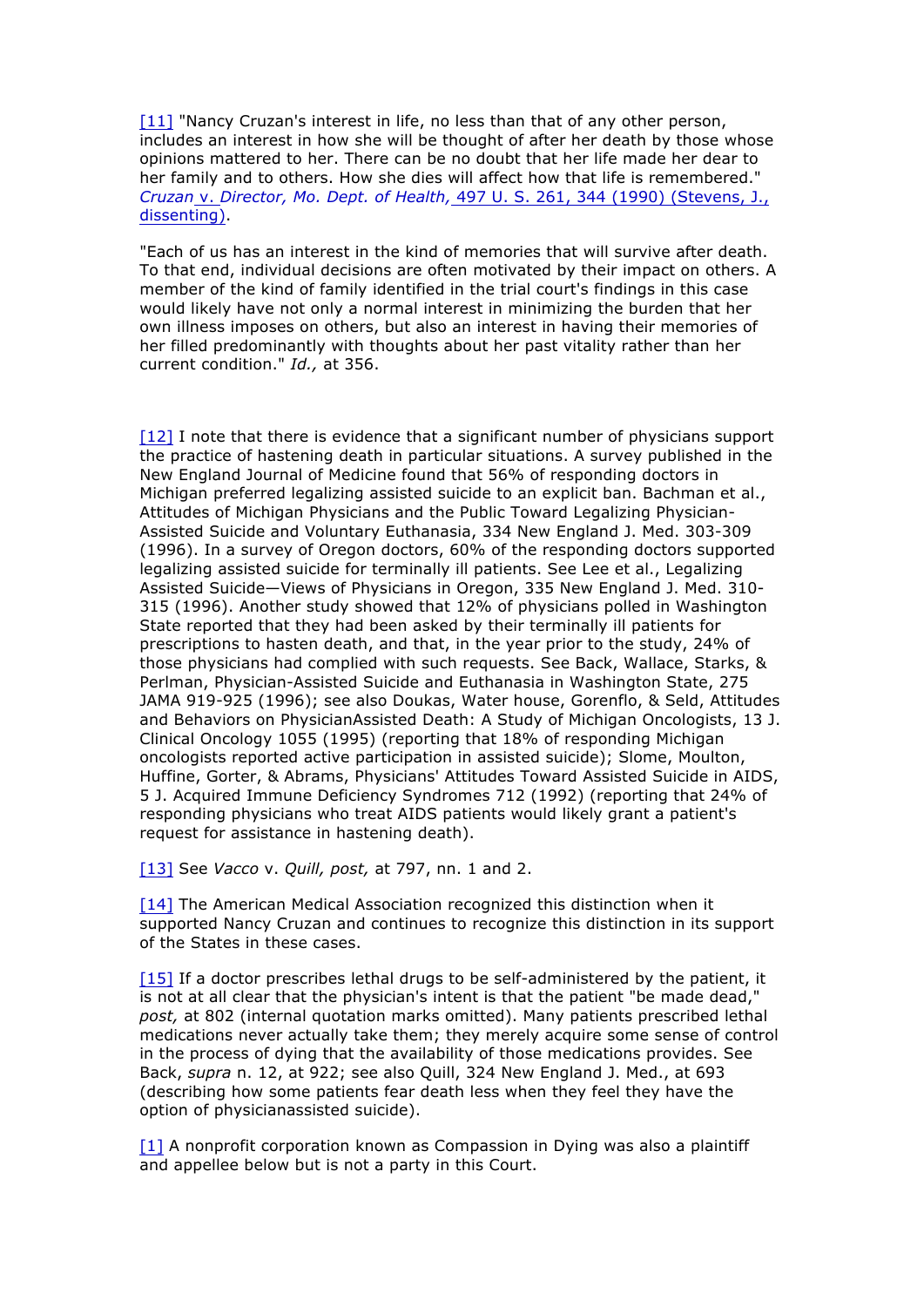[2] As I will indicate in some detail below, I see the challenge to the statute not as facial but as-applied, and I understand it to be in narrower terms than those accepted by the Court.

[3] The doctors also rely on the Equal Protection Clause, but that source of law does essentially nothing in a case like this that the Due Process Clause cannot do on its own.

[4] The status of the Harlan dissent in *Poe* v. *Ullman,* 367 U. S. 497 (1961), is shown by the Court's adoption of its result in *Griswold* v. *Connecticut,* 381 U. S. 479 (1965), and by the Court's acknowledgment of its status and adoption of its reasoning in *Planned Parenthood of Southeastern Pa.* v. *Casey,* 505 U. S. 833, 848-849 (1992). See also *Youngberg* v. *Romeo,* 457 U. S.307, 320 (1982) (citing Justice Harlan's *Poe* dissent as authority for the requirement that this Court balance "the liberty of the individual" and "the demands of an organized society"); *Roberts* v. *United States Jaycees,* 468 U. S. 609, 619 (1984); *Moore* v. *East Cleveland,* 431 U. S. 494, 500-506, and n. 12 (1977) (plurality opinion) (opinion for four Justices treating Justice Harlan's *Poe* dissent as a central explication of the methodology of judicial review under the Due Process Clause).

[5] Coke indicates that prohibitions against deprivations without "due process of law" originated in an English statute that "rendred" Magna Carta's "law of the land" in such terms. See 2 E. Coke, Institutes 50 (1797); see also E. Corwin, Liberty Against Government 90-91 (1948).

[6] The *Slaughter-House Cases* are important, of course, for their holding that the Privileges and Immunities Clause was no source of any but a specific handful of substantive rights. 16 Wall., at 74-80. To a degree, then, that decision may have led the Court to look to the Due Process Clause as a source of substantive rights. In *Twining* v. *New Jersey,* 211 U. S. 78, 95-97 (1908), for example, the Court of the *Lochner* Era acknowledged the strength of the case against *Slaughter-House* `s interpretation of the Privileges or Immunities Clause but reaffirmed that interpretation without questioning its own frequent reliance on the Due Process Clause as authorization for substantive judicial review. See also J. Ely, Democracy and Distrust 14-30 (1980) (arguing that the Privileges and Immunities Clause and not the Due Process Clause is the proper warrant for courts' substantive oversight of state legislation). But the courts' use of Due Process Clauses for that purpose antedated the 1873 decision, as we have seen, and would in time be supported in the *Poe* dissent, as we shall see.

[7] Judge Johnson of the New York Court of Appeals had made the point more obliquely a century earlier when he wrote that "the form of this declaration of right, `no person shall be deprived of life,liberty or property, without due process of law,' necessarily imports that the legislature cannot make the mere existence of the rights secured the occasion of depriving a person of any of them, even by the forms which belong to `due process of law.' For if it does not necessarily import this, then the legislative power is absolute." And, "[t]o provide for a trial to ascertain whether a man is in the enjoyment of [any] of these rights, and then, as a consequence of finding that he is in the enjoyment of it, to deprive him of it, is doing indirectly just what is forbidden to be done directly, and reduces the constitutional provision to a nullity." *Wynehamer* v. *People,* 13 N. Y. 378, 420 (1856).

[8] We have made it plain, of course, that not every law that incidentally makes it somewhat harder to exercise a fundamental liberty must be justified by a compelling counter interest. See *Casey,* 505 U. S., at 872-876 (joint opinion of O'Connor, Kennedy, and Souter, JJ.); *Carey* v. *Population Services Int'l,* 431 U. S. 678, 685-686 (1977) ("[A]n individual's [constitutionally protected] liberty to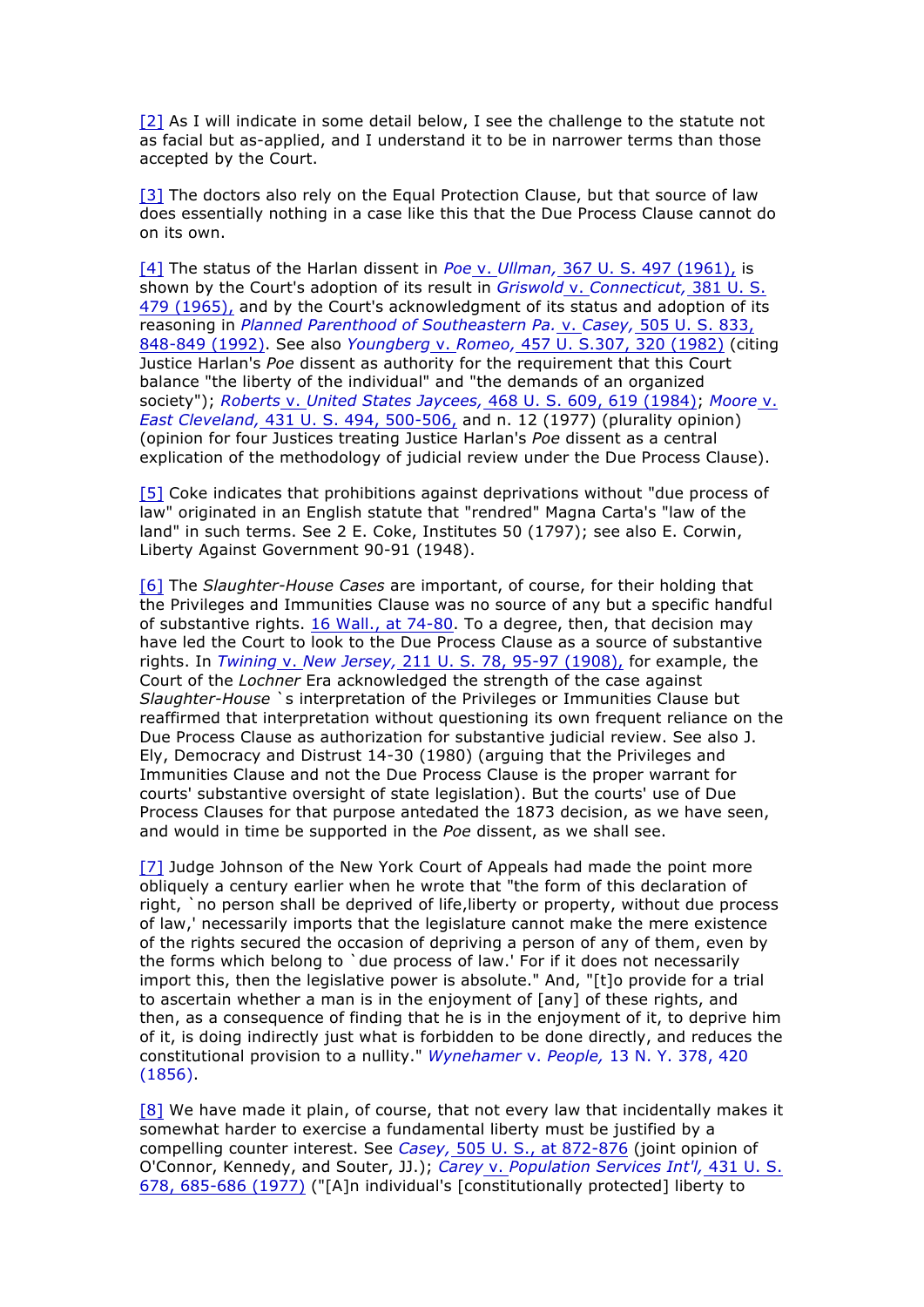make choices regarding contraception does not . . . automatically invalidate every state regulation in this area. The business of manufacturing and selling contraceptives may be regulated in ways that do not [even] infringe protected individual choices"). But a state law that creates a "substantial obstacle," *Casey, supra,* at 877, for the exercise of a fundamental liberty interest requires a commensurably substantial justification in order to place the legislation within the realm of the reasonable.

[9] Justice Harlan thus recognized just what the Court today assumes, that by insisting on a threshold requirement that the interest (or, as the Court puts it, the right) be fundamental before anything more than rational basis justification is required, the Court ensures that not every case will require the "complex balancing" that heightened scrutiny entails. See *ante,* at 722.

[10] Our cases have used various terms to refer to fundamental liberty interests, see, *e. g., Poe,* 367 U. S., at 545 (Harlan, J., dissenting) ("`basic liberty' ") (quoting *Skinner* v. *Oklahoma ex rel. Williamson,* 316 U. S. 535, 541 (1942)); *Poe, supra,* at 543 (Harlan, J., dissenting) ("certain interests" must bring "particularly careful scrutiny"); *Casey,* 505 U. S., at 851 ("protected liberty"); *Cruzan* v. *Director, Mo. Dept. of Health,* 497 U. S. 261, 278 (1990) ("constitutionally protected liberty interest"); *Youngberg* v. *Romeo,* 457 U. S., at 315 ("liberty interests"), and at times we have also called such an interest a "right" even before balancing it against the government's interest, see, *e. g., Roe* v. *Wade,* 410 U. S. 113, 153-154 (1973); *Carey* v. *Population Services Int'l, supra,* at 686, 688, and n. 5; *Poe, supra,* at 541 ("rights `which are . . . *fundamental* ` ") (quoting *Corfield* v. *Coryell,* 4 Wash. C. C. 371, 380 (CC ED Pa. 1825)). Precision in terminology, however, favors reserving the label "right" for instances in which the individual's liberty interest actually trumps the government's countervailing interests; only then does the individual have anything legally enforceable as against the State's attempt at regulation.

[11] Thus, as the *Poe* dissent illustrates, the task of determining whether the concrete right claimed by an individual in a particular case falls within the ambit of a more generalized protected liberty requires explicit analysis when what the individual wants to do could arguably be characterized as belonging to different strands of our legal tradition requiring different degrees of constitutional scrutiny. See also Tribe & Dorf, Levels of Generality in the Definition of Rights, 57 U. Chi. L. Rev. 1057, 1091 (1990) (abortion might conceivably be assimilated either to the tradition regarding women's reproductive freedom in general, which places a substantial burden of justification on the State, or to the tradition regarding protection of fetuses, as embodied in laws criminalizing feticide by someone other than the mother, which generally requires only rationality on the part of the State). Selecting among such competing characterizations demands reasoned judgment about which broader principle, as exemplified in the concrete privileges and prohibitions embodied in our legal tradition, best fits the particular claim asserted in a particular case.

[12] The dualdimensions of the strength and the fitness of the government's interest are succinctly captured in the so-called "compelling interest test,"under which regulations that substantially burdena constitutionally protected (or "fundamental") liberty may be sustained only if "narrowly tailored to serve a compelling state interest," *Reno* v. *Flores,* 507 U. S. 292, 302 (1993); see also, *e. g., Roe* v. *Wade,* 410 U. S., at 155; *Carey* v. *Population Services Int'l,* 431 U. S., at 686.How compelling the interest and how narrow the tailoring must be will depend, of course, not only on the substantiality of the individual's own liberty interest, but also on the extent of the burden placed upon it, see *Casey,* 505 U. S., at 871-874 (opinion of O'Connor, Kennedy, and Souter, JJ.); *Carey, supra,* at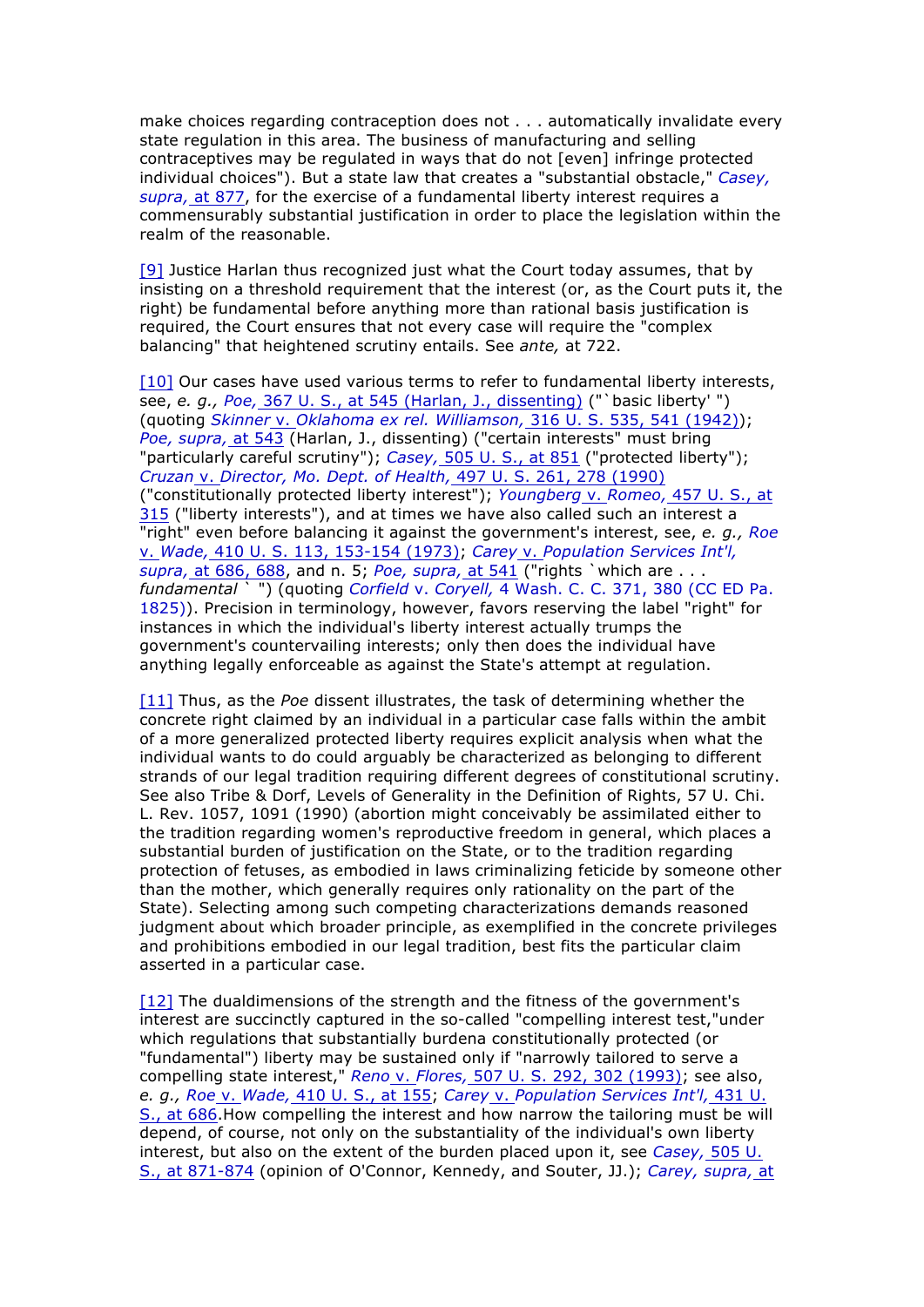## 686.

[13] Washington and New York are among the minority of States to have criminalized attempted suicide,though neither State still does so. See Brief for Members of the New York and Washington State Legislatures as *Amicus Curiae* 15, n. 8 (listing state statutes).The common law governed New York as a Colony and the New York Constitution of 1777 recognized the common law, N. Y.Const. of 1777, Art. XXXV, and the state legislature recognized common-law crimes by statute in 1788. See Act of Feb. 21, 1788, ch. 37, § 2, 1788 N. Y. Laws 664 (codified at 2 N. Y. Laws 73 (Greenleaf 1792)). In 1828, New York changed the common-law offense of assisting suicide from murder to manslaughter in the first degree. See 2 N. Y. Rev. Stat. pt. 4, ch. 1, tit.2, art. 1, § 7, p. 661 (1829). In 1881, New York adopted a new penal code making attempted suicide a crime punishable by two years in prison, a fine, or both, and retaining the criminal prohibition against assisting suicide as manslaughter in the first degree. Act of July 26, 1881, ch. 676, §§ 172-178, 1881 N. Y. Laws (3 Penal Code), pp. 42-43 (codified at 4 N. Y. Consolidated Laws, Penal Law §§ 2300— 2306, pp. 2809-2810 (1909)). In 1919, New York repealed the statutory provision making attempted suicide a crime. See Act of May 5, 1919, ch. 414, § 1, 1919 N. Y. Laws 1193. The 1937 New York Report of the Law Revision Commission found that the history of the ban on assisting suicide was "traceable into the ancient common law when a suicide or *felo de se* was guilty of crime punishable by forfeiture of his goods and chattels." State of New York, Report of the Law Revision Commission for 1937, p. 830. The report stated that since New York had removed "all stigma [of suicide] as a crime" and that "[s]ince liability as an accessory could no longer hinge upon the crime of a principal, it was necessary to define it as a substantive offense." *Id.* , at 831. In 1965, New York revised its penal law, providing that a "person is guilty of manslaughter in the second degree when . . . he intentionally causes or aids another person to commit suicide." Penal Law, ch. 1030, 1965 N. Y. Laws 2387 (codified at N. Y. Penal Law § 125.15(3) (McKinney 1975)).

Washington's first territorial legislature designated assisting another "in the commission of self-murder" to be manslaughter, see Act of Apr. 28, 1854, § 17, 1854 Wash. Laws 78, and reenacted the provision in 1869 and 1873, see Act of Dec. 2, 1869, § 17, 1869 Wash. Laws 201; Act of Nov. 10, 1873, § 19, 1873 Wash. Laws 184 (codified at Wash. Code § 794 (1881)). In 1909, the state legislature enacted a law based on the 1881 New York law and a similar one enacted in Minnesota, see Marzen, O'Dowd, Crone, & Balch, 24 Duquesne L. Rev., at 206, making attempted suicide a crime punishable by two years in prison or a fine, and retaining the criminal prohibition against assisting suicide, designating it manslaughter. See Criminal Code, ch. 249, §§ 133-137, 1909 Wash. Laws, 11th Sess., 890, 929 (codified at Remington & Ballinger's Wash. Code §§ 2385-2389 (1910)). In 1975, the Washington Legislature repealed these provisions, see Wash. Crim. Code, 1975, ch. 260, § 9A.92.010 (213-217), 1975 Wash. Laws 817, 858, 866, and enacted the ban on assisting suicide at issue in this case, see Wash. Crim. Code, 1975, ch. 260, § 9A.36.060, 1975 Wash. Laws 817, 836, codified at Rev. Wash. Code § 9A.36.060 (1977). The decriminalization of attempted suicide reflected the view that a person compelled to attempt it should not be punished if the attempt proved unsuccessful. See *Compassion in Dying* v. *Washington,* 850 F. Supp. 1454, 1464, n. 9 (WD Wash. 1994) (citing Legislative Council Judiciary Committee, Report on the Revised Washington Criminal Code 153 (Dec. 3, 1970).

[14] Numerous States have enacted statutes prohibiting assisting a suicide. See, *e. g.,* Alaska Stat. Ann. § 11.41.120(a)(2) (1996); Ariz. Rev. Stat. Ann. § 13-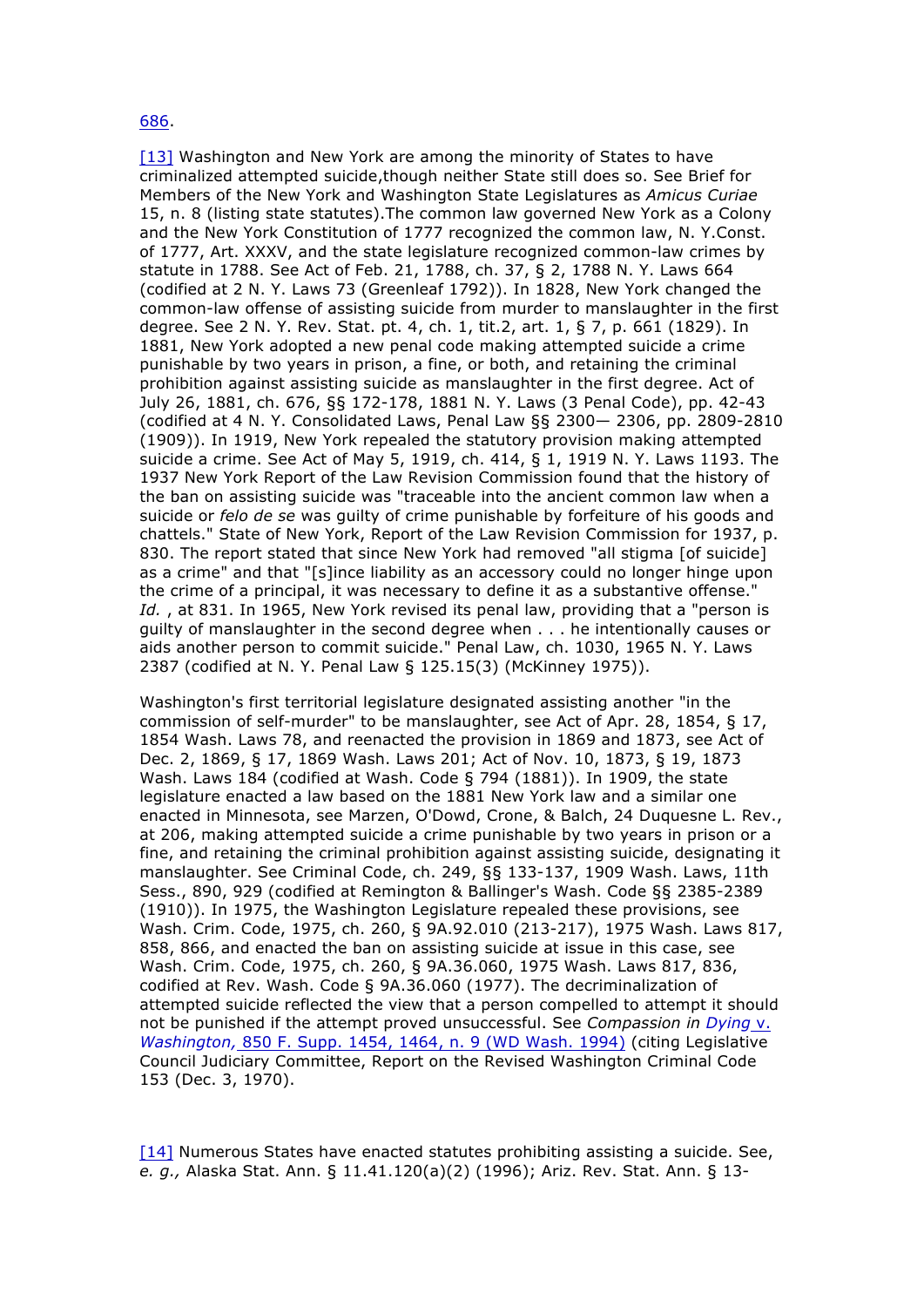1103(A)(3) (Supp. 1996-1997); Ark. Code Ann. § 5-10-104(a)(2) (1993); Cal. Penal Code Ann. § 401 (West 1988); Colo. Rev. Stat. § 18-3—104(1)(b) (Supp. 1996); Conn. Gen. Stat. § 53a—56(a)(2) (1997); Del. Code Ann., Tit. 11, § 645 (1995); Fla. Stat. § 782.08 (1991); Ga. Code Ann. § 16-5—5(b) (1996); Haw. Rev. Stat. § 707-702(1)(b) (1993); Ill. Comp. Stat., ch. 720, § 5/12-31 (1993); Ind. Code §§ 35-42-1—2 to 35-42-1—2.5 (1994 and Supp. 1996); Iowa Code Ann. § 707A.2 (West Supp. 1997); Kan. Stat. Ann. § 21-3406 (1995); Ky. Rev. Stat. Ann. § 216.302 (Michie 1994); La. Rev. Stat. Ann. § 14:32.12 (West Supp. 1997); Me. Rev. Stat. Ann., Tit. 17—A, § 204 (1983); Mich. Comp. Laws Ann. § 752.1027 (West Supp. 1997-1998); Minn. Stat. § 609.215 (1996); Miss. Code Ann. § 97-3—49 (1994); Mo. Rev. Stat. § 565.023.1(2) (1994); Mont. Code Ann. § 45-5—105 (1995); Neb. Rev. Stat. § 28-307 (1995); N. H. Rev. Stat. Ann. § 630:4 (1996); N. J. Stat. Ann. § 2C:11-6 (West 1995); N. M. Stat. Ann. § 30-2— 4 (1996); N. Y. Penal Law § 120.30 (McKinney 1987); N. D. Cent. Code § 12.1- 16-04 (Supp. 1995); Okla. Stat., Tit. 21, §§ 813-815 (1983); Ore. Rev. Stat. § 163.125(1)(b) (1991); Pa. Stat. Ann., Tit. 18, § 2505 (Purdon 1983); R. I. Gen. Laws §§ 11-60-1 through 11-60-5 (Supp. 1996); S. D. Codified Laws § 22-16-37 (1988); Tenn. Code Ann. § 39-13-216 (Supp. 1996); Tex. Penal Code Ann. § 22.08 (1994); Wash. Rev. Code § 9A.36.060 (1994); Wis. Stat. § 940.12 (1993- 1994). See also P. R. Laws Ann., Tit. 33, § 4009 (1984).

[15] Other States have enacted similar provisions, some categorically authorizing such pain treatment, see, *e. g.,* Ind. Code § 35-42-1—2.5(a)(1) (Supp. 1996) (ban on assisted suicide does not apply to licensed health-care provider who administers or dispenses medications or procedures to relieve pain or discomfort, even if such medications or procedures hasten death, unless provider intends to cause death); Iowa Code Ann. § 707A.3.1 (West Supp. 1997) (same); Ky. Rev. Stat. Ann. § 216.304 (Michie 1997) (same); Minn. Stat. Ann. § 609.215(3) (West Supp. 1997) (same); Ohio Rev. Code Ann. §§ 2133.11(A)(6), 2133.12(E)(1) (1994); R. I. Gen. Laws § 11-60-4 (Supp. 1996) (same); S. D. Codified Laws § 22-16-37.1 (Supp. 1997); see Mich. Comp. Laws Ann. § 752.1027(3) (West Supp. 1997); Tenn. Code Ann. § 39-13-216(b)(2) (1996); others permit patients to sign health-care directives in which they authorize pain treatment even if it hastens death. See, *e. g.,* Me. Rev. Stat. Ann., Tit. 18—A, §§ 5-804, 5-809 (1996);N. M. Stat. Ann. §§ 24-7A-4, 24-7A-9 (Supp. 1995); S. C. Code Ann. § 62-5—504 (Supp. 1996); Va. Code Ann. §§ 54.1-2984, 4.1-2988 (1994).

[16] While it is also more difficult to assess in cases involving limitations on life incidental to pain medication and the disconnection of artificial life support, there are reasons to justify a lesser concern with the punctilio of responsibility in these instances. The purpose of requesting and giving the medication is presumably not to cause death but to relieve the pain so that the State's interest in preserving life is not unequivocally implicated by the practice; and the importance of pain relief is so clear that there is less likelihood that relieving pain would run counter to what a responsible patient would choose, even with the consequences for life expectancy. As for ending artificial life support, the State again may see its interest in preserving life as weaker here than in the general case just because artificial life support preserves life when nature would not; and, because such life support is a frequently offensive bodily intrusion, there is a lesser reason to fear that a decision to remove it would not be the choice of one fully responsible. Where, however, a physician writes a prescription to equip a patient to end life, the prescription is written to serve an affirmative intent to die (even though the physician need not and probably does not characteristically have an intent that the patient die but only that the patient be equipped to make the decision). The patient's responsibility and competence are therefore crucial when the physician is presented with the request.